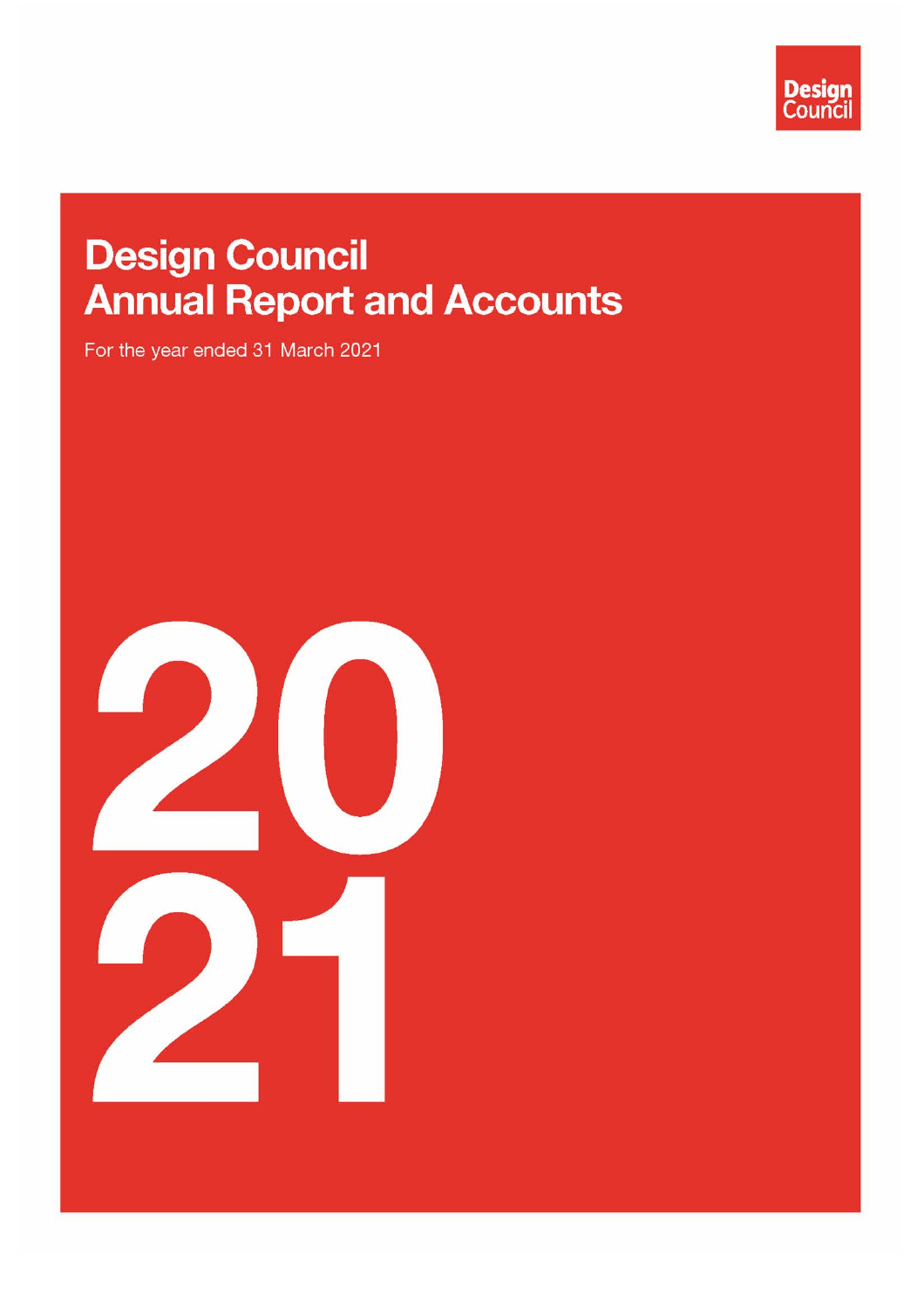## About Design Council

Design Council's mission is to make life better by design.

We work with people to create better places, better products and better processes, all of which lead to better performance.

We commission pioneering evidence-based research, develop ground-breaking programmes and deliver influencing and policy work to demonstrate the power of design and how it impacts three key areas of the economy: business innovation, places and public services.

We bring together non designers and designers from grassroots to government and share with them our design expertise to transform the way they work.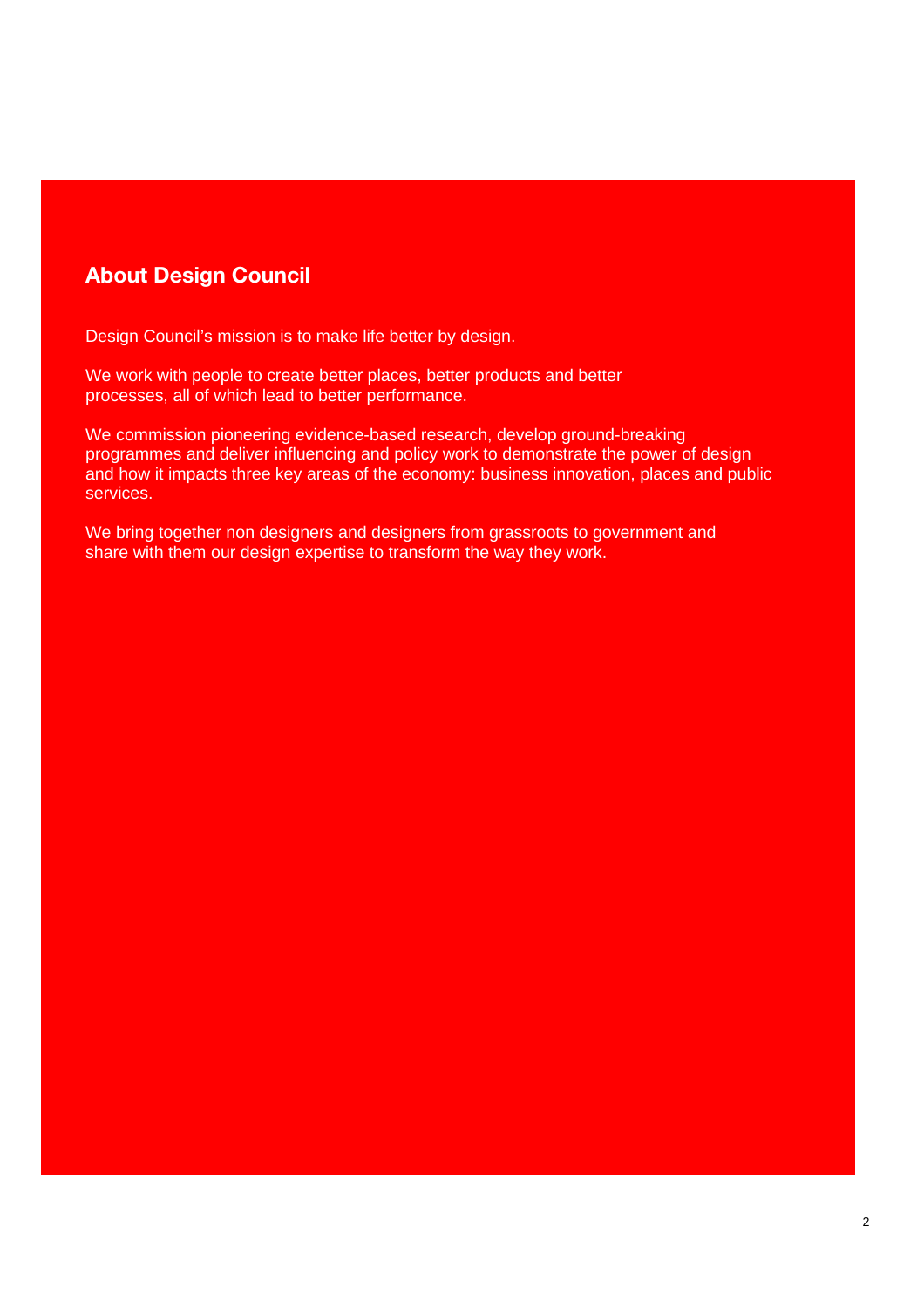## **Contents**

| Independent Auditor's Report to the Trustees of the Design Council  27 |  |
|------------------------------------------------------------------------|--|
|                                                                        |  |
|                                                                        |  |
|                                                                        |  |
|                                                                        |  |

The Trustees submit this Annual Report for the year ended 31 March 2021 along with the financial statements for the year ended 31 March 2021, which comply with the current statutory requirements and which have been prepared in accordance with the Statement of Recommended Practice: Accounting and Reporting by Charities preparing their accounts in accordance with the Financial Reporting Standard applicable in the UK and Republic of Ireland (FRS 102), issued on 16 July 2014 and the Financial Reporting Standard applicable in the United Kingdom and Republic of Ireland (FRS 102) and the Charities Act 2011.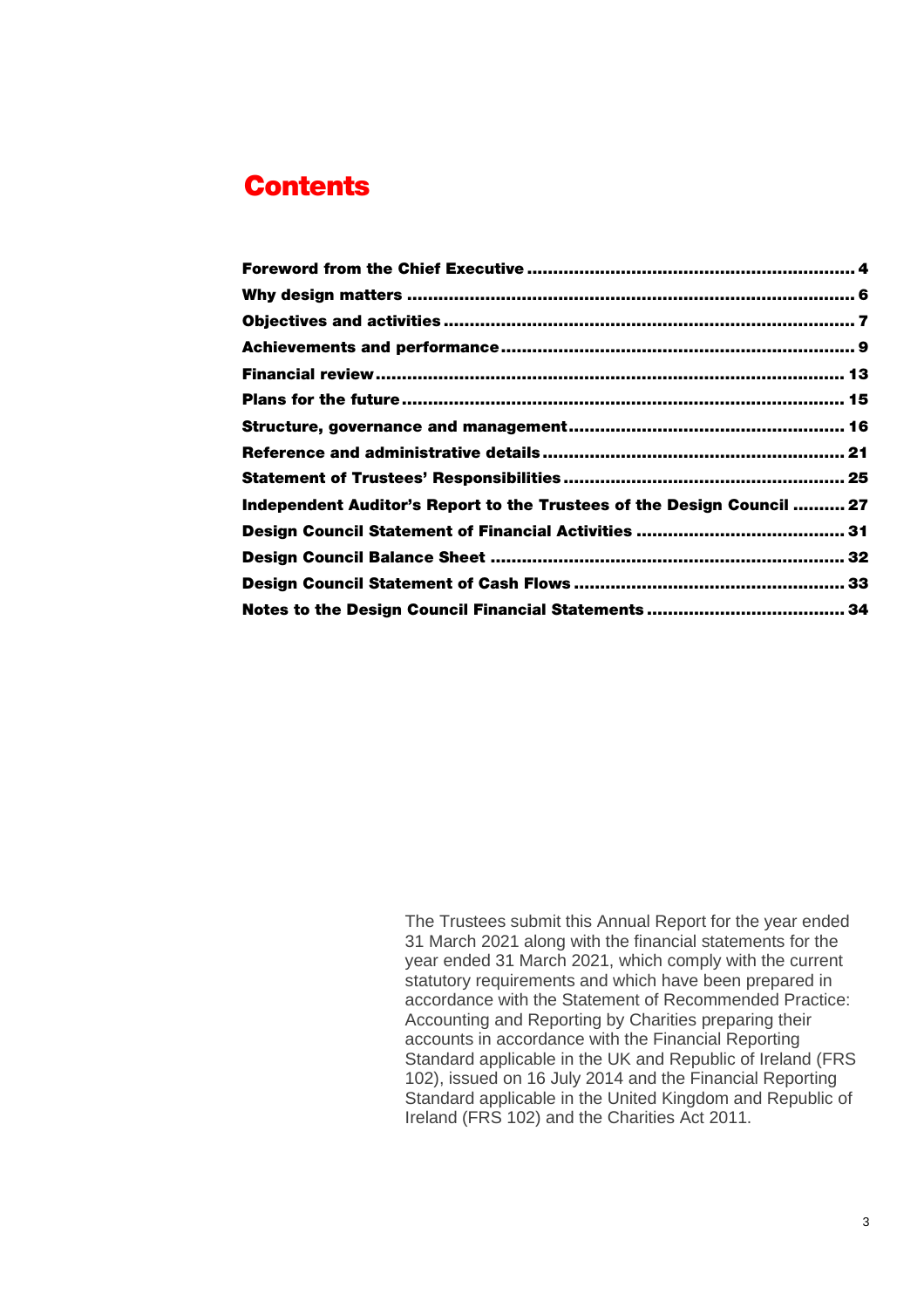## <span id="page-3-0"></span>Foreword from the Chief Executive and Chair

Design shapes the world – the places we live, the products we buy, the businesses and services we use. It helps us rise to challenges on a local, national and global scale. It creates environmental, social and economic impact. It has the power to make life better.

Throughout 2020/21, we continued to open people's eyes to the power of design. Once again, we supported hundreds of people across the UK – in business and place-making, the public sector and charities – to use design to bring about positive change. Together, we addressed all kinds of issues, from improving health and wellbeing, to enabling sustainable living, to increasing people's design skills to improve outcomes. We also continued to make huge strides forward in developing new research into design's holistic value and in placing design high on the government's agenda.

Alongside this work, we also intensified our focus on inclusive design and diversity. We refreshed our network of [Design Council Experts](https://www.designcouncil.org.uk/sites/default/files/asset/document/DC%20Experts%20Directory.pdf) so they better reflect the communities we serve. We hosted a series of events for [black creatives](https://www.designcouncil.org.uk/black-creatives) to showcase their work and inspire conversations about inclusion and equity in design. And we updated our own equality, diversity and inclusion policy. In doing this, we are even better placed to lead the way in ensuring that design works for everyone.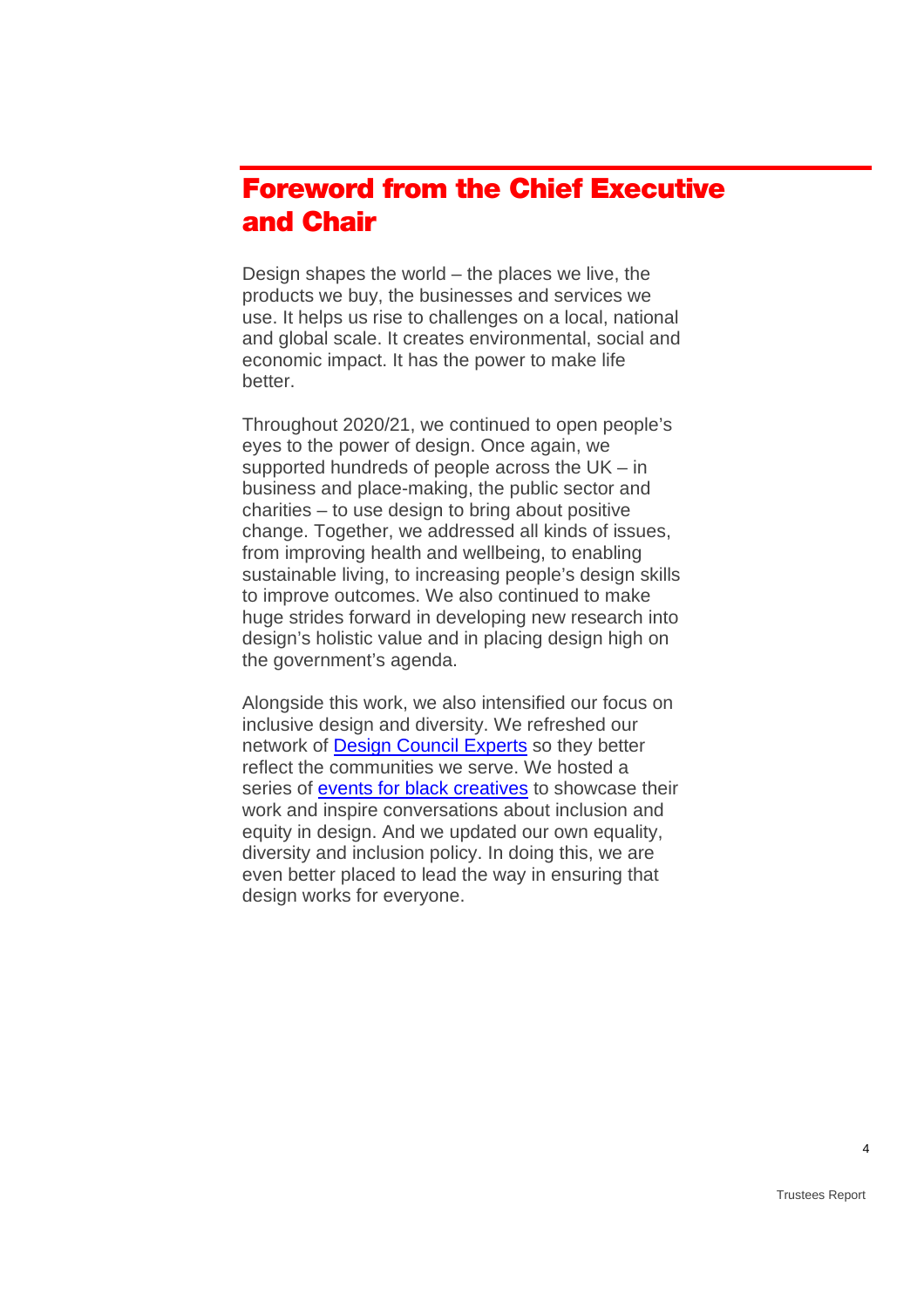In a year that has been like no other, we are extremely proud of all that we have achieved. This is down to the monumental effort of the Design Council team, as well as the support of our Trustees, experts and partners throughout the pandemic. We are incredibly thankful for their determination to push on and make a difference during such a challenging time. We would particularly like to extend our best wishes to Sarah Weir, who had to stand down as Chief Executive in October 2020 due to a health condition. We thank Sarah for her huge contribution to the Design Council.

As we emerge from the pandemic, we are optimistic about what we can achieve. We look forward to building on the successes of 2020/21, and to doing even more to bring together designers across the UK to use design as a force for change.

Warm wishes to all.





Terry Tyrrell Chair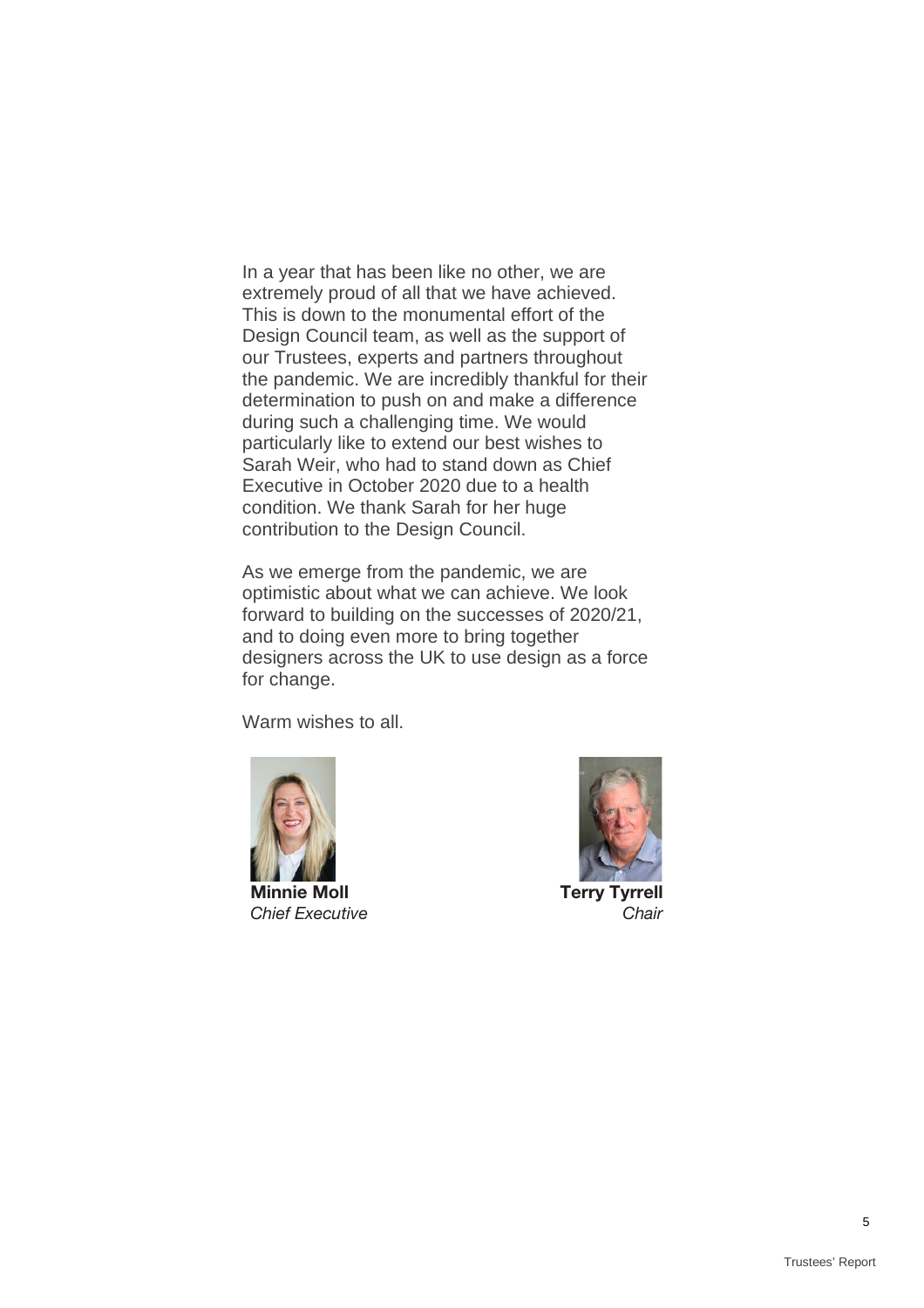## <span id="page-5-0"></span>Why design matters

### How do we define design

**Design shapes the world.** Every single thing around us has been designed by someone.

**Design uses creativity to solve problems across** many sectors including architecture, product, industrial, digital, service, graphic and systems. Design for social impact has proved how powerful design thinking can be in creating a more equitable and inclusive world.

**Design is a critical enabler of innovation**. If innovation is new ideas, then design turns ideas into action. It's a craft and a mindset.

"*Design is what links creativity and innovation. It shapes ideas to become practical and attractive propositions for users or customers*."

Sir George Cox.

*"Design is not just what it looks like and feels like. Design is how it works*."

Steve Jobs.

"*Design is everything. People often think about design in an artistic way, but absolutely everything involves design, from what kinds of houses we live in, to what kind of transport we use and how our food is packaged."*

Kate Burningham, Reader in Sociology of the Environment,

### **Design in numbers**

1.69m people working in design economy, which generates £85.2bn annually, equivalent to 75% of the banking industry. 78,000 design firms, the majority of them small SMEs. 68% of designers work in non-design sectors.

Source Design Economy 2018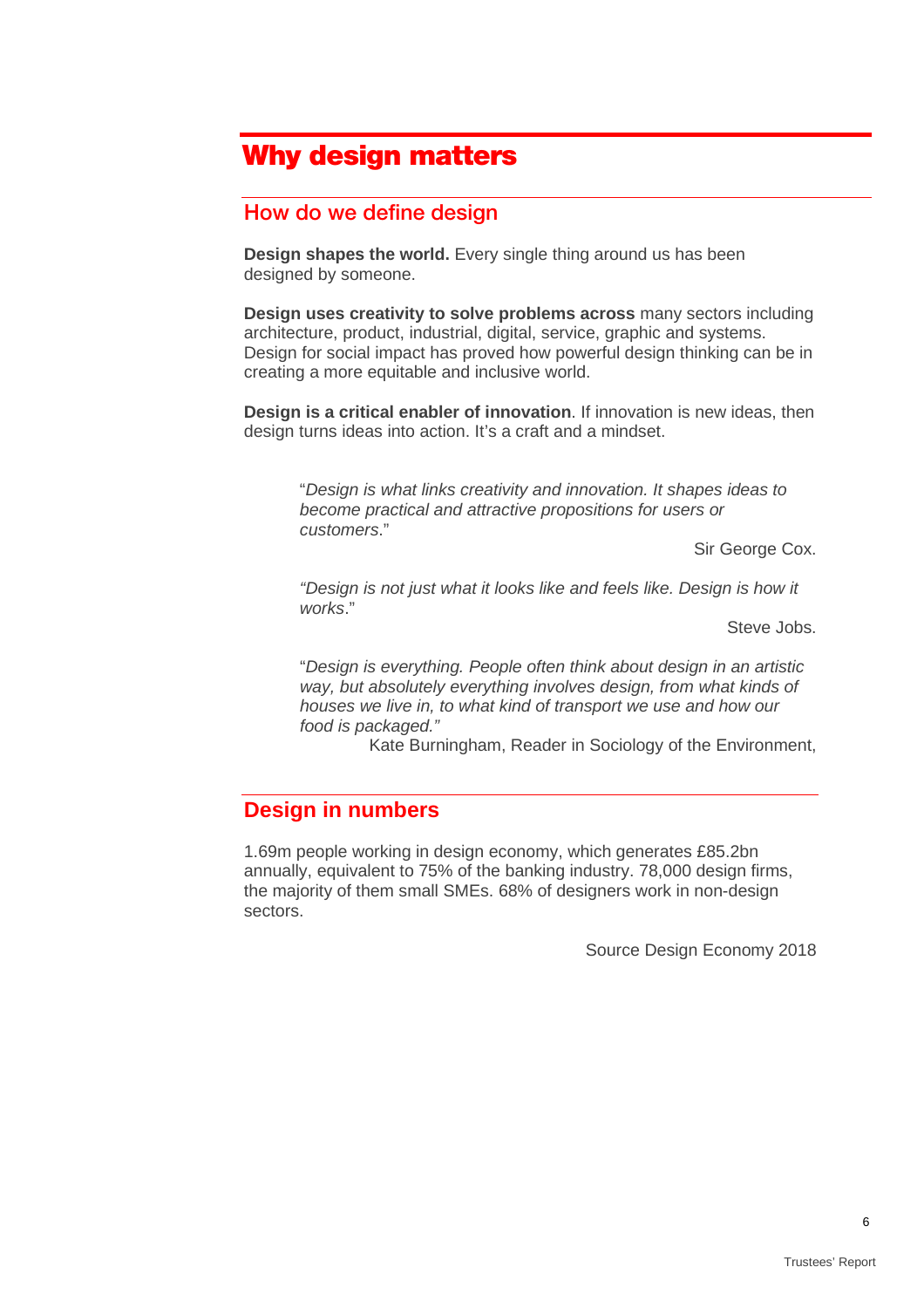## <span id="page-6-0"></span>Objectives and activities

## Charitable objects

Design Council is a charity incorporated by Royal Charter. The objects of Design Council are for the public benefit and are as follows:

> The advancement of British industry and public services by the improvement of design in their products and services;

The protection, enhancement, improvement and revitalisation of the natural and built environment (including architecture), and the advancement of the education of the public in such subjects and in subjects relating to sustainable development and sustainable living, and to promote study and research in such subjects provided that the useful results of such study are disseminated to the public at large;

Sustainable development means "development which meets the needs of the present without compromising the ability of future generations to meet their own needs".

### Our vision and mission

In 2019/20 we reviewed our vision, mission and values as part of developing our new [Strategy for 2020/24,](https://www.designcouncil.org.uk/sites/default/files/asset/document/Design%20Council%202020-24%20Strategy.pdf) *Using design as a force for change*.

Our vision is a world where design, as a force for change, makes lives better for all.

Our mission is to make life better by design, working with people to create better places, better products and better processes, all of which lead to better performance.

Our values are to work ambitiously, with agility and openness, not afraid to take risks.

In March 2021, Minnie Moll joined Design Council as its new Chief Executive and undertook a strategic review consulting with colleagues, Trustees and external stakeholders. We are now shifting our focus to [Design for Planet:](https://www.designcouncil.org.uk/news-opinion/design-council-announces-new-climate-focus-and-mission-mobilise-uk-s-169m-strong-design) to harness design to address the climate emergency and support the government to meet its net zero targets. You can read our [Sustainability Statement here.](https://www.designcouncil.org.uk/sustainability-statement)

## What we offer

We commission pioneering evidence-based research, develop ground-breaking programmes and deliver influencing and policy work to demonstrate the power of design and how it impacts three key areas of the economy: business innovation, places and public services. We bring together non designers and designers from grassroots to government and share with them our design expertise to transform the way they work.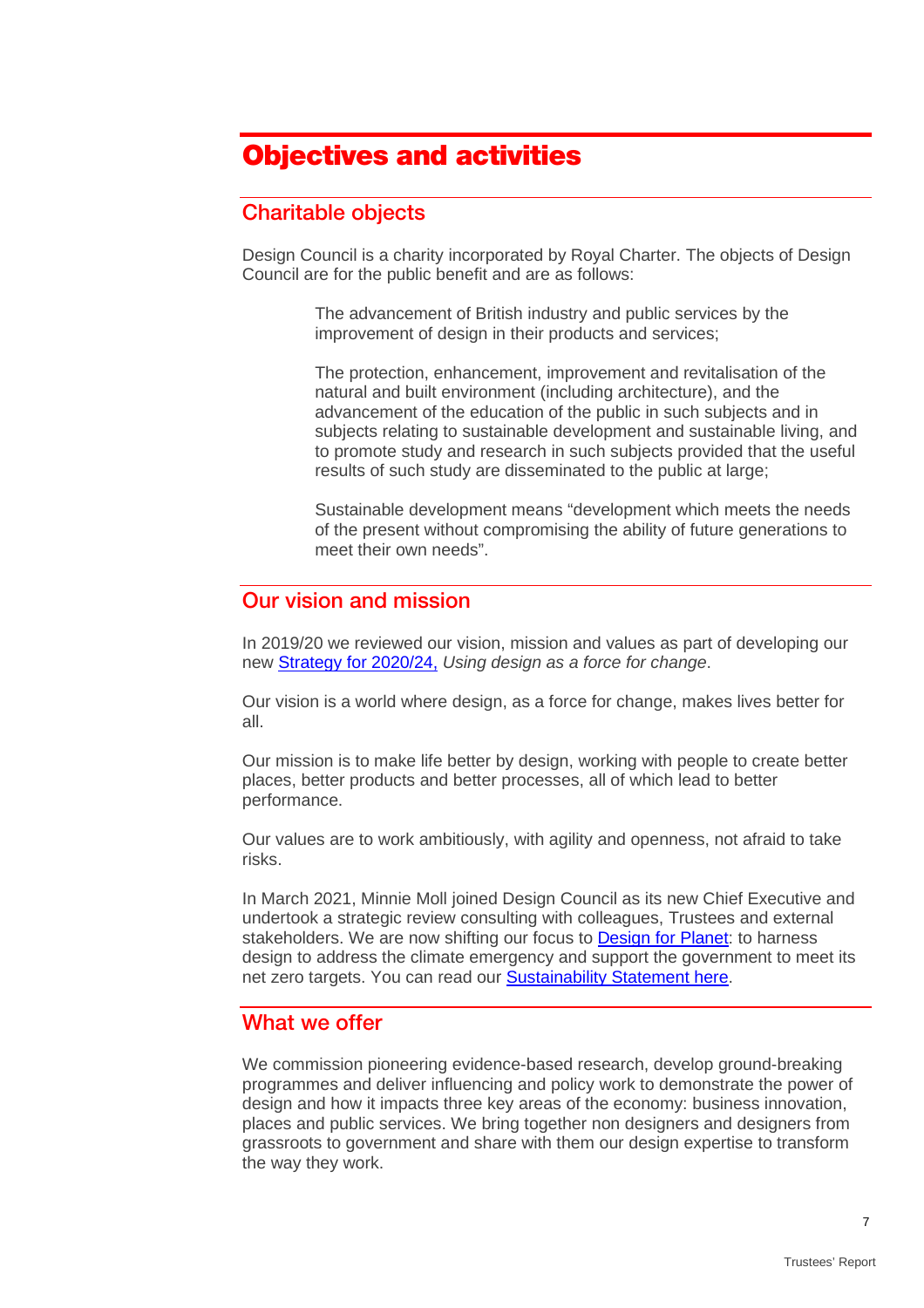## Public benefit

The Trustees confirm that in exercising their powers and duties they have had due regard to the Charity Commission's guidance on public benefit.

Design Council exists for the benefit of people and our purpose is to make life better by design. The Trustees have referred to the Charity Commission's guidance on public benefit when reviewing the charity's aims and objectives and in planning its future activities.

Our impact report, *[Making life better by design: our story of impact,](https://www.designcouncil.org.uk/resources/report/download-our-full-impact-report)* published in July 2020 sets out some of the activities and achievements of Design Council in carrying out its charitable purpose for the public benefit. It charts our work over the last 15 years. It evidences how design has contributed to three major areas of the economy – business innovation, places and public services – achieving societal and environmental benefits along the way.

## Grant making

Design Council makes grants to certain beneficiaries under our programmes. Grants made in the year are set out in note 4 to the financial statements. All grants paid during the year related to the Transform Ageing programme, with payments being made quarterly, according to the amount of expenditure incurred in carrying out the programme's deliverables.

### Fundraising statement

Section 162a of the Charities Act 2011 requires charities to make a statement regarding fundraising activities. Although we do not undertake fundraising from the general public, the legislation defines fundraising as "soliciting or otherwise procuring money or other property for charitable purposes".

In relation to the above we confirm that all solicitations are managed internally, without involvement of commercial participators or professional fund-raisers, or third parties. The day-to-day management of all income generation is delegated to the key management personnel as described within the Structure, governance and management section, who are accountable to the Trustees.

We have received no complaints in relation to solicitations. Our terms of employment require staff to behave reasonably at all times; as we do not approach individuals for funds we do not consider it necessary to design specific procedures to monitor such activities.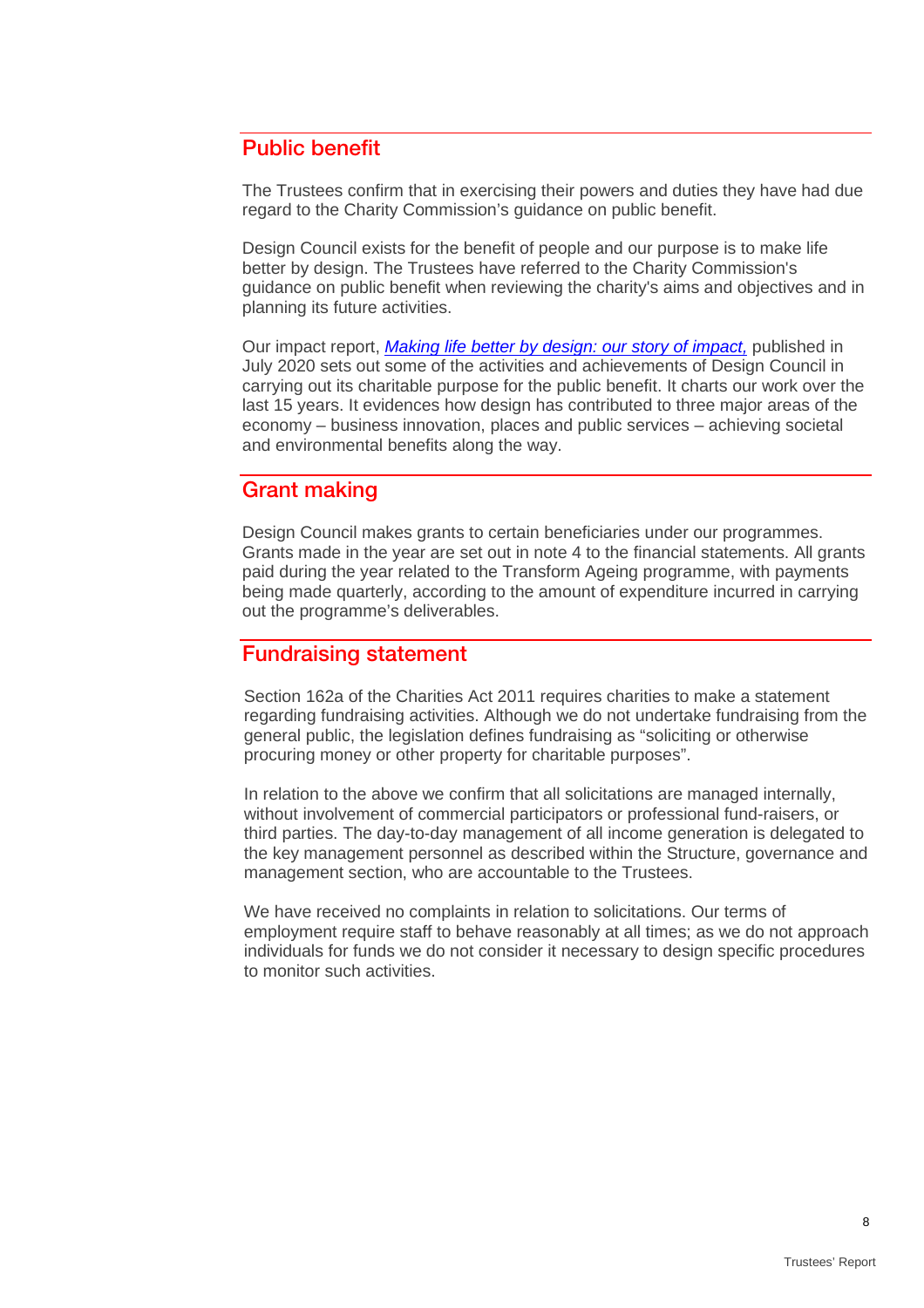## <span id="page-8-0"></span>Achievements and performance

For the Annual Report and Accounts this year we have set out our key achievements during the year as well as case studies of four major programmes we ran during the year: Design in the Public Sector Programme (DiPS), Home of 2030, Design, differently, and Sustainable and Inclusive Design for Network Rail. We also progressed a number of corporate and organisation initiatives.

In a year that has been like no other, we are extremely proud of all that we have achieved. This is down to the huge efforts of the Design Council team, as well as the support of our Trustees and partners throughout the Covid-19 pandemic.

## Key achievements

We engaged more than 1,000 people in our programmes, from 71 organisations across the UK.

Across our programmes, 81% of participants said their experience of working with Design Council had made them think differently about their project and the role of design. Nine in ten participants said they felt able to share their perspectives and insight with others.

We held 95 design reviews for 26 clients, including seven local authorities and four national infrastructure bodies. Nine in ten design review participants said design review helped to build consensus across stakeholders to help smooth the planning process.

We published 20 blogs, spoke at 37 events and reached more than 1.4m people online.

We responded to three Government consultations, provided advice for the Government's Innovation Strategy, sat on 11 advisory boards, judged six design competitions and joined five national campaigns advocating for good design.

We increased the proportion of Design Council experts outside of London from 44% to 57%, with representation in every region as well as improving gender balance and ethnic diversity.

We reached more than 145,000 people through our series of online events for [black creatives,](https://www.designcouncil.org.uk/black-creatives) showcasing their work and inspiring conversations about inclusion and equity in design.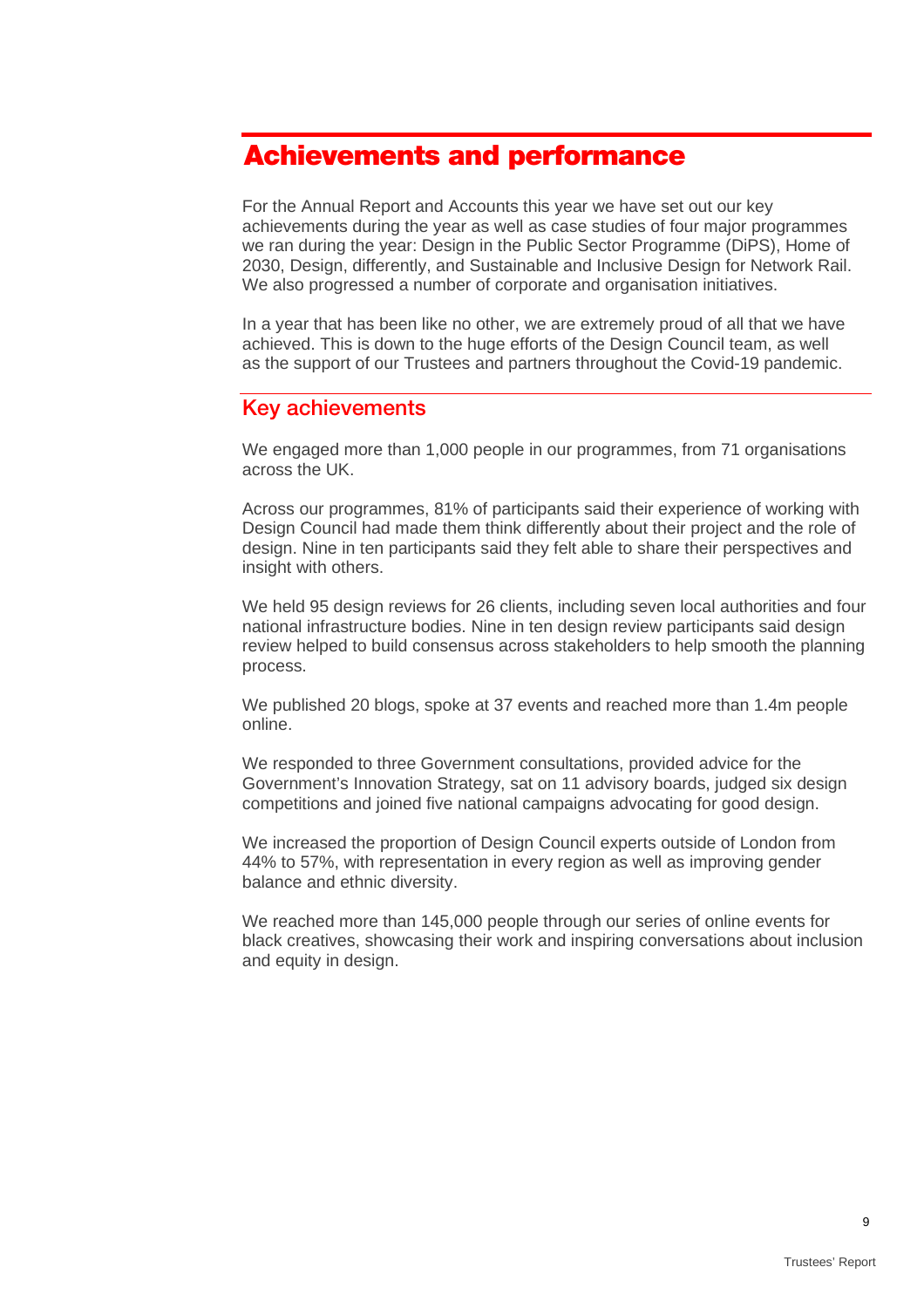## Case studies

#### Systemic Design Framework

Developed during the year and launched April 2021, our **Systemic Design** [Framework](https://www.designcouncil.org.uk/resources/guide/beyond-net-zero-systemic-design-approach) has been developed to help designers working on major complex challenges that involve people across different disciplines and sectors. It places our people and our planet at the heart of design. It builds upon the global success of Design Council's [Double Diamond \(2004\)](https://www.designcouncil.org.uk/news-opinion/double-diamond-universally-accepted-depiction-design-process) which sits within our [Framework For](https://www.designcouncil.org.uk/news-opinion/what-framework-innovation-design-councils-evolved-double-diamond)  [Innovation \(2019\).](https://www.designcouncil.org.uk/news-opinion/what-framework-innovation-design-councils-evolved-double-diamond)

#### Design in the Public Sector Programme

Design Council has worked in partnership with the Local Government Association (LGA) since 2015 to deliver the [Design in the Public Sector programme](https://www.designcouncil.org.uk/design-public-sector) (DiPS). Our shared mission is to grow the public sector's capacity to deliver effective and efficient public services.

To date, our programme has enabled more than 80 local authority teams to think innovatively and take action to deliver improved services across a diverse portfolio – from adult social care, to housing, to supporting young people. This year our DiPS programme focused on helping councils to address local climate change challenges.

In parallel, Design Council ran a research project to understand how design can play a meaningful role in meeting the challenges presented by the climate emergency. The results of this informed the publication of [Beyond Net Zero: A](https://www.designcouncil.org.uk/resources/guide/beyond-net-zero-systemic-design-approach)  [Systemic Design Approach.](https://www.designcouncil.org.uk/resources/guide/beyond-net-zero-systemic-design-approach) This presented a practical process, shared terms and guidance on using design to meet complex climate challenges.

The participants of this year's DiPS programme were the first beneficiaries of this new way of working. Together they saw the value of the design process in being curious and challenging assumptions, involving more people in their conversations, breaking down and reframing their challenges, and gathering better insights. Some 89% DiPS participants felt that they had improved their design skills, and nine out of ten said they would use design approaches in their other work.

We were able to share insights from the programme with 450 public sector leaders through a series of webinars. In doing so, we want to encourage them to scale design and innovation across the sector.

"*DiPS has given me more confidence in developing ideas and concepts and has given a structure to the design journey that I will be able to reuse…[By] following the design thinking approach we will improve on [what has been] achieved across other projects."*

Participant, Design in the Public Sector.

We are continuing to run similar programmes with a wide range of partners during 2021/22.

#### [Home of 2030](https://www.designcouncil.org.uk/resources/publication/download-public-vision-home-2030)

Home of 2030 is a government-backed national design competition, created to drive innovation in the provision of affordable, efficient and healthy green homes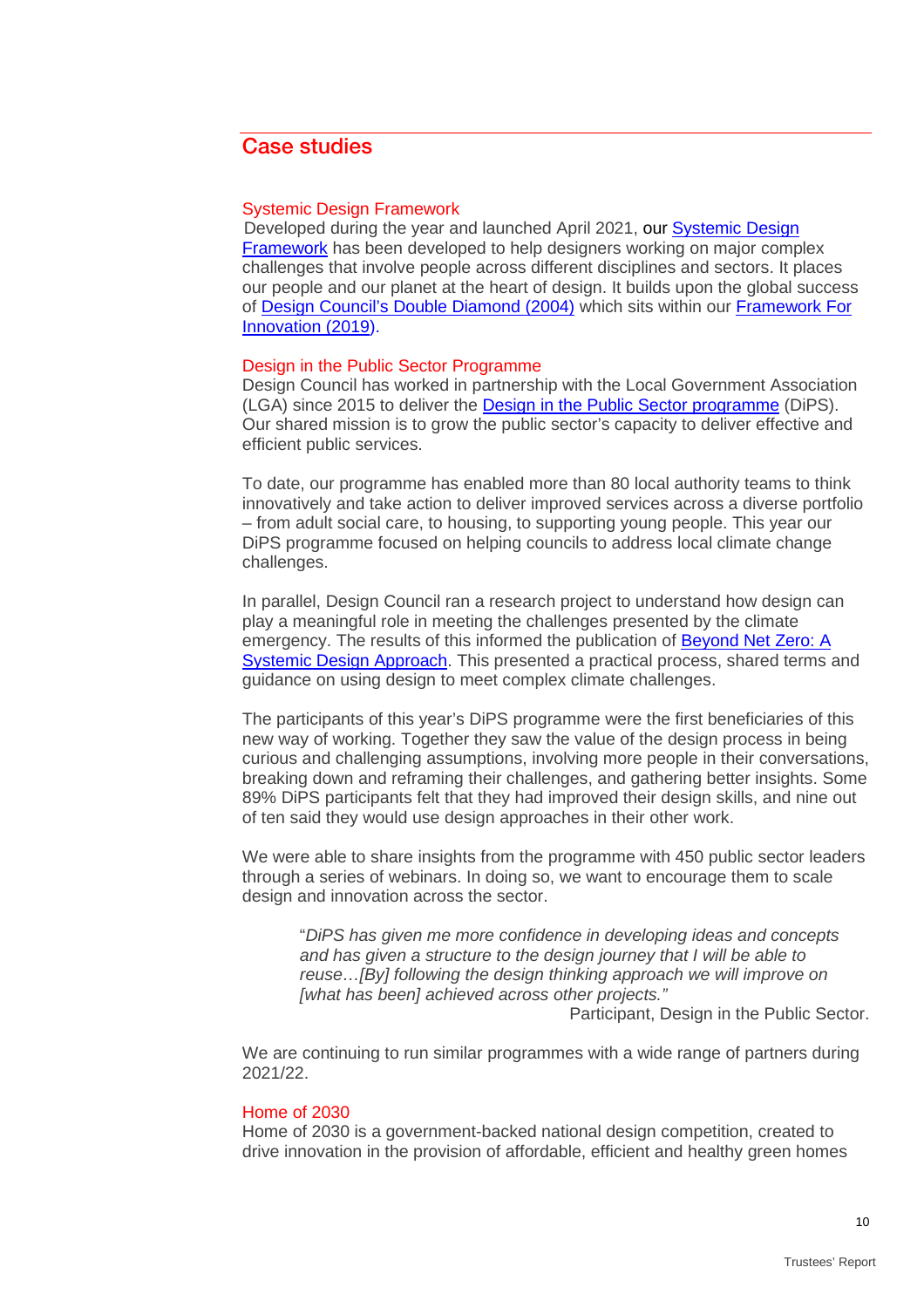for all. Design Council was a key partner in the initiative, working alongside BRE, RIBA and the Ministry of Building Innovation + Education (MOBIE).

Our role was to gather insights from a diverse range of people across the UK on the kinds of homes and neighbourhoods they want and need. We welcomed more than 300 people across the UK to our Home of 2030 workshops to hear their views and tested the findings with a survey of 2,000 people across England.

From this we published, A Public Vision for the Home of 2030, setting out in 20 clear design principles for future homes. As well as informing the competition brief, the document provides valuable guidance for the housing sector.

> "*[This] report follows one of the largest-ever exercises to place people at the heart of new homes – revealing precisely what we need from the homes of the future*." Housing Minister Rt Hon Christopher Pincher MP

The winners of the [Home of 2030](https://www.designcouncil.org.uk/resources/publication/download-public-vision-home-2030) competition, +Home and Connector Housing, were launched in late 2020.

Design Council continues to champion the importance of well-designed homes and neighbourhoods. During 2020/21 we also supported the Healthy Homes Act and worked with Homes England to create their Sustainability Framework which aims to drive up the quality and pace of sustainable development.

#### Design, differently

In summer 2020, Design Council launched 'Design, differently'. This new programme brought together 20 inspirational community organisers across the UK to design new ways to support each other, share learning and solve problems. The project aimed to help participants achieve more across their communities, particularly during the most challenging of times. It was supported by the Emerging Futures Fund, part of the National Lottery Community Fund, and Local Trust.

Following one-to-one conversations with each community organisation, Design Council Experts ran a series of three online workshops, as well as two storytelling sessions, using a suite of digital and physical tools, to hear more about our participants' work and their ambitions. We listened to their stories, discussed how design could be used to reimagine and create different ways of living, and explored different ways of working together to better advocate for their important work.

*"'Design, differently' helped me see how important the job I do is, but also see it in a way I'd never considered before, in terms of its design: how we fit into and how we've helped structure our communities."*

*Design, differently participant.*

Design Council went on to [publish and promote insights from the programme,](https://www.design-differently.com/) to help other community organisers create movements for change.

#### Sustainable and Inclusive Design for Network Rail

Design Council has worked with Network Rail since 2017. During 2020/21 our relationship continued to grow as we supported the organisation to improve design quality across British railways. We engaged with teams across its 45,000-strong workforce to further their understanding of, and support for, excellent design in rail infrastructure.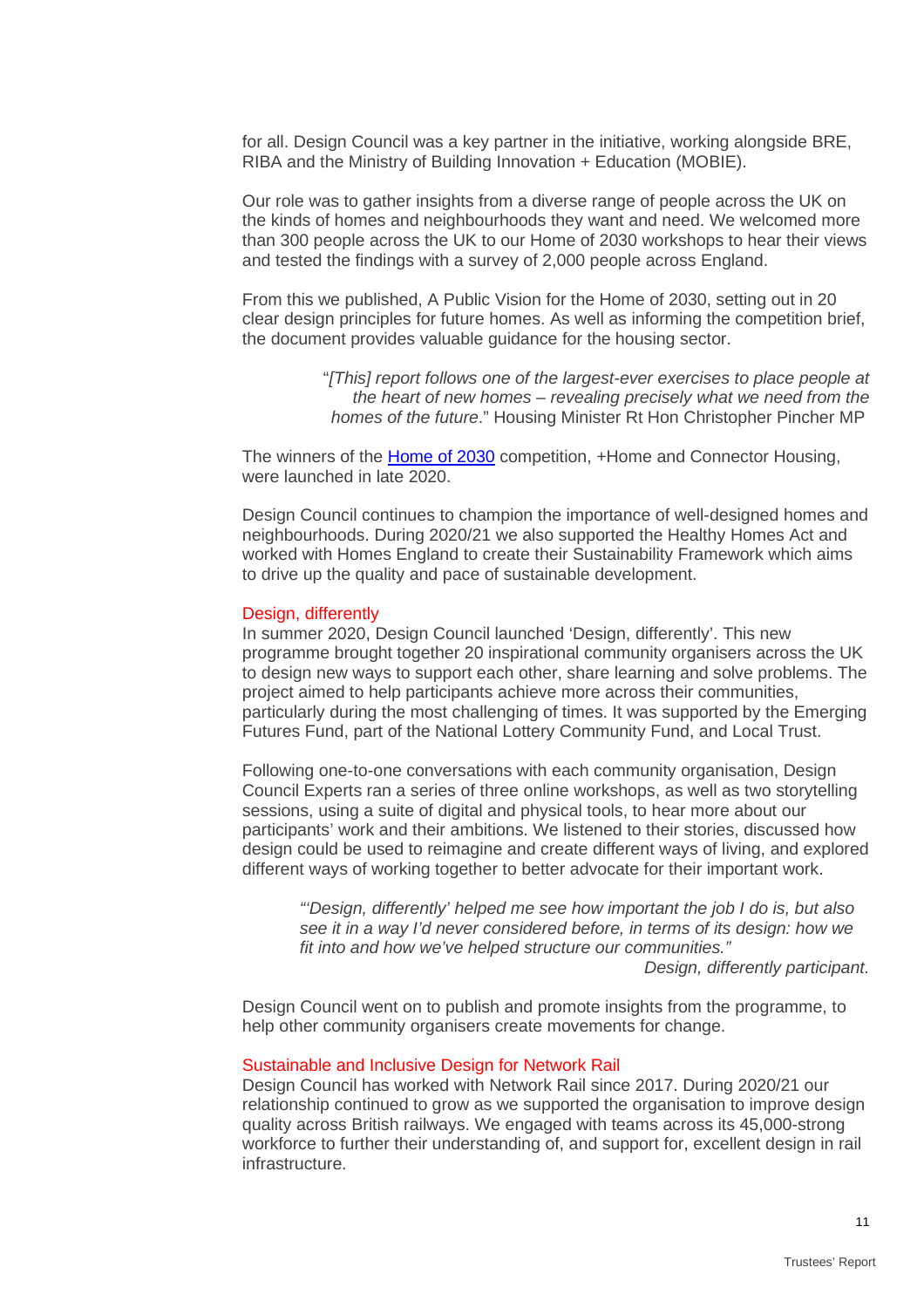We delivered a varied package of support, including developing built environment policy and guidance; creating rail-focused design publications; and devising and delivering research projects, workshops and a professional placement programme. Inclusive design is a key priority for Network Rail and we are proud to have supported them to embed this approach across their organisation. Our series of six inclusive design workshops, mark the launch of Network Rail's Inclusive Design Guidance in early 2021, brought together over 200 team members from across Britain to raise ambitions and discuss ideas for designing places that work better for everyone.

In addition, we continued to run the Network Rail Design Advice Panel which reviews built environment schemes across the UK. The panel advised project teams on how to ensure their masterplans, stations, lineside buildings and footbridges support better passenger experiences and contribute to their local communities.

We also encouraged people to think differently about the future of their local stations through our flagship Thinkstation programme. We welcomed some 300 stakeholders to a series of design workshops, where they shared their ideas on this important community asset, and considered its potential. Their feedback formed the basis of a RIBA design competition for a new Network Rail station.

Building on this, Design Council is now working with Network Rail and the design competition winners, 7N Architects, to run ExploreStation. We look forward to inviting passengers and other stakeholders from the rail industry to shape the winning design ahead of it being built.

### Corporate and organisational initiatives

- Completed long-term investment in technology to become cloud-based in many areas of our work. This enabled Design Council to immediately work virtually as soon as Covid-19 lockdown started in March 2020.
- Practices already in place such as cloud and laptop based, flexible working enabled Design Council to react in an agile way in response to Covid-19.
- Design Council worked fully digitally during 2020 getting workshops and other services up and running online using applications such as Zoom, Miro and MS Teams.
- We restructured to reduce leadership and management time and created a single team for all delivery. A new Head of Operations now leads all our business systems.
- Recruitment for a new Chair was put on hold due to Covid-19 and will resumed in late 2021.
- Retained cash levels at £750k+, despite market challenges.
- We retained ISO9001 and upgraded our underpinning business processes and management system.
- Improved the format of the accounts and the transparency of our finances.
- Achieved 45%+ staff time as billable within Delivery Team.
- Simplified the DPP (appraisal) process which provides the core evidence of need for the annual development plan.
- Reviewed the way we work with BEEs, agreed a new Handbook and to have a single grouping of "Experts" (BEEs and DAs).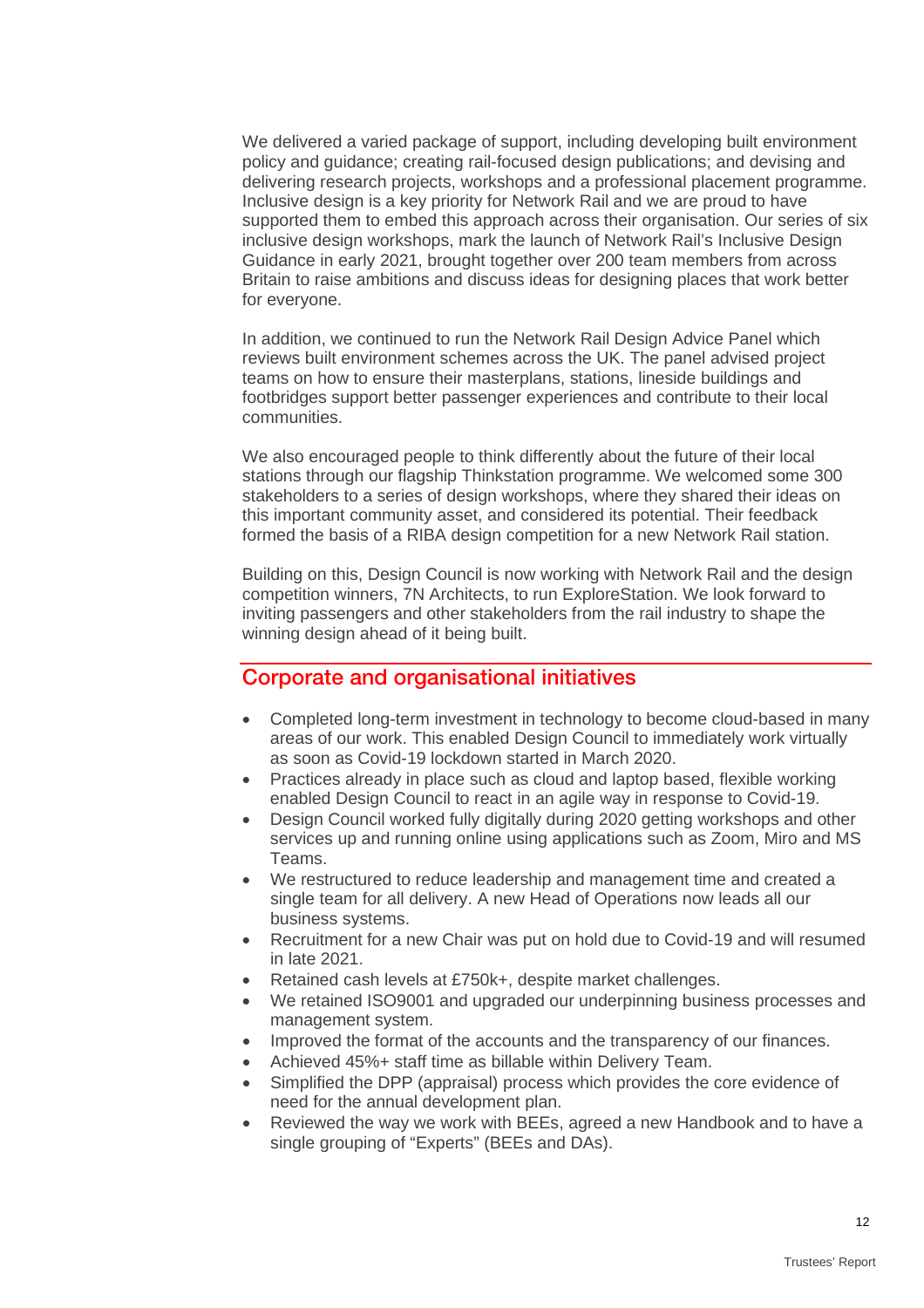## <span id="page-12-0"></span>Financial review

## Review of the period

The results for Design Council for the year ended 31 March 2021 are set out in the financial statements from page 31 onwards.

In our tenth year as an independent charity the financial results show a surplus of £15k, compared to the deficit of £1.7m in 2019/20. As was explained in the financial statements for last year, we concluded a major programme of work in 2019/20 where the income had been received in the preceding years which contributed to the significant in year deficit.

By comparison, the finances for 2020/21 were more straightforward despite the enormous strain that Covid and Lockdowns placed on all organisations. Design Council did not furlough staff, instead becoming fully digital in our delivery with everyone working from home.

Total income for the year amounted to £3.6m (£3.9m in 2019/20) including a grant of £1.7m from BEIS in 2020/21 (£1.7m in 2019/20). The remaining income of £1.9m (2019/20: £2.2m) was raised from a variety of sources.

Total costs for the year were £3.6m (£5.6m in 2019/20). The reduction in costs is largely driven by achieving efficiencies within our support costs through outsourcing, going digital and reducing our office footprint. In the year we did invest heavily in IT, ensuring all colleagues had laptops so they could work remotely and moving our systems over to being cloud-based.

Cash and short-term deposit balances have reduced to £0.9m as at 31 March 2021 (£1.2m as at 31 March 2020). Cash balances include balances received and ring-fenced for programme expenditure, being £0.037m of funds to be paid out to entrepreneurs on our Design Council Spark programme as at 31 March 2021.

The average number of colleagues employed during the year was 38 (41 in 2019/20), in addition to a refreshed Expert Network of 450 design and built environment practitioners.

## Reserves Policy

Total funds held by Design Council at the end of the year were £1.09m (2019/20: £1.08m). Of this £0.28m were restricted funds (2019/20: £0.05m) a breakdown of which is shown in note 13 of the accounts. The Trustees have reviewed the level of reserves required to sustain on-going operations. Accordingly, Design Council has adopted a reserves policy whereby the unrestricted funds not committed or invested in tangible fixed assets (the "free reserves") should be between three and six months of overheads.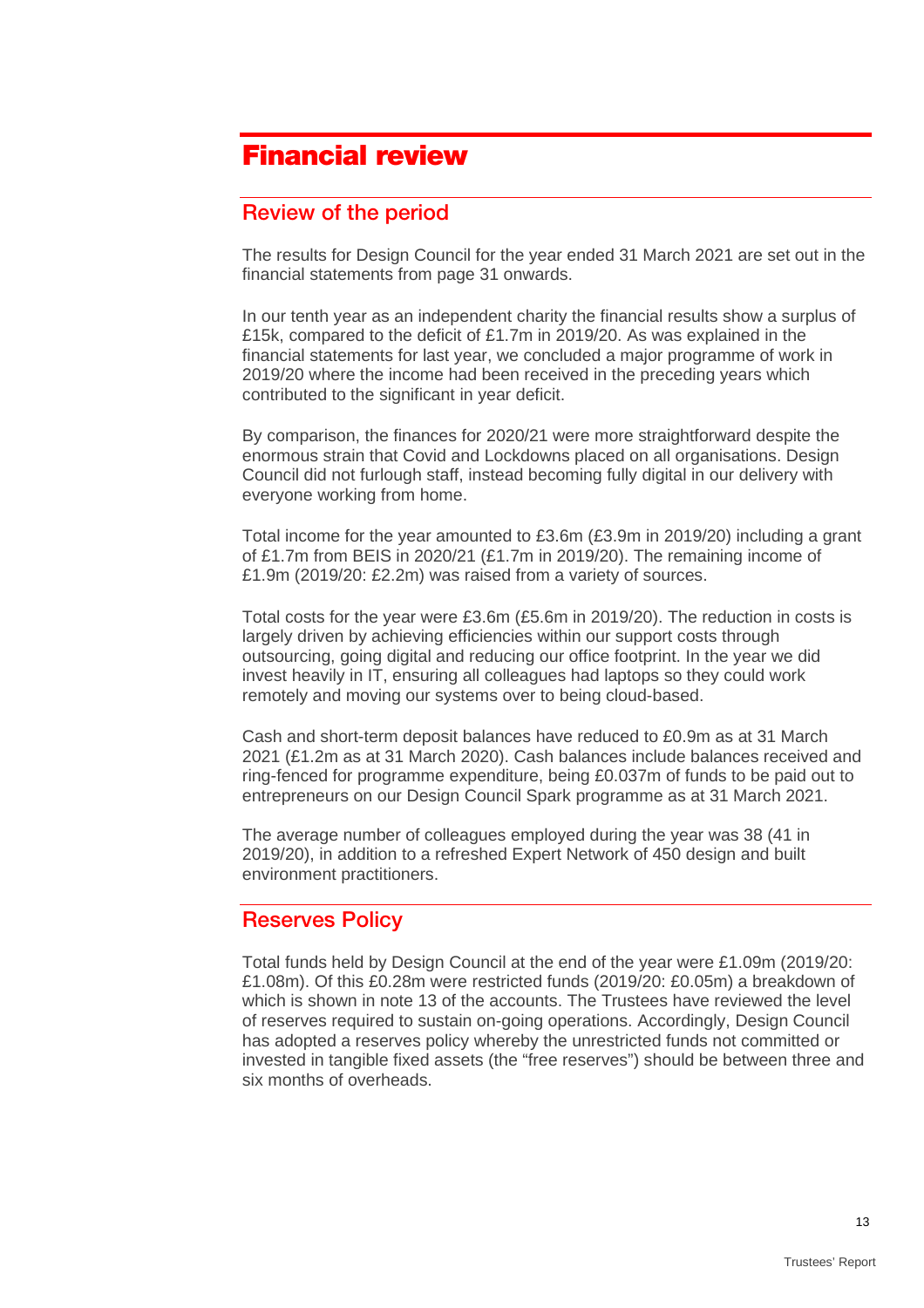At 31 March 2021 free reserves were £0.74m (2019/20: £0.92m) against a target level of £0.4m to £0.8m. Given the current external context, the Trustees are comfortable that the free reserves at 31 March 2021 are within the policy reserves range. This external context includes macro-economic factors driven by the United Kingdom's decision to leave the European Union, and changes of political leadership taking place within government and the immediate impact of Covid-19 right at the end of the 2019/20. The longer-term impact of Covid-19 will be seen more clearly in 2020/21.

#### Free Reserves

|                                                               | 2021        | 2020         |
|---------------------------------------------------------------|-------------|--------------|
|                                                               | £000        | £000         |
| <b>Total Unrestricted Funds</b><br>Less Tangible Fixed Assets | 812<br>(71) | 1,024<br>107 |
| <b>Free Reserves</b>                                          | 741         | 917          |

## Going Concern

The Trustees have reviewed the financial position of Design Council and its subsidiary, its forecast cash flows, liquidity position and potential funding commitments for the foreseeable future. Design Council operates as an independent charity but it has a reliance on government funding via BEIS to carry out its current activities, and there is a level of uncertainty regarding the charity's ability to grow and diversify its income streams. As a consequence, the Trustees have used prudent assumptions in assessing the likely size and scale of income opportunities and will only commit funds to charitable activities when they are certain that obligations can be met. The Trustees believe that the charity has adequate resources to continue in operational existence for the foreseeable future. As a result, they continue to adopt the going concern basis of accounting in preparing the Annual Report and Accounts.

### Subsidiary undertaking and related parties

The Charity wholly owns a subsidiary Design Council Enterprises Limited, a company registered in England. The subsidiary is used for fund-raising activities that are non-primary purposes trading. The subsidiary is currently dormant. As such, the results of Design Council Enterprises Limited have not been presented separately and consolidated accounts have not been prepared.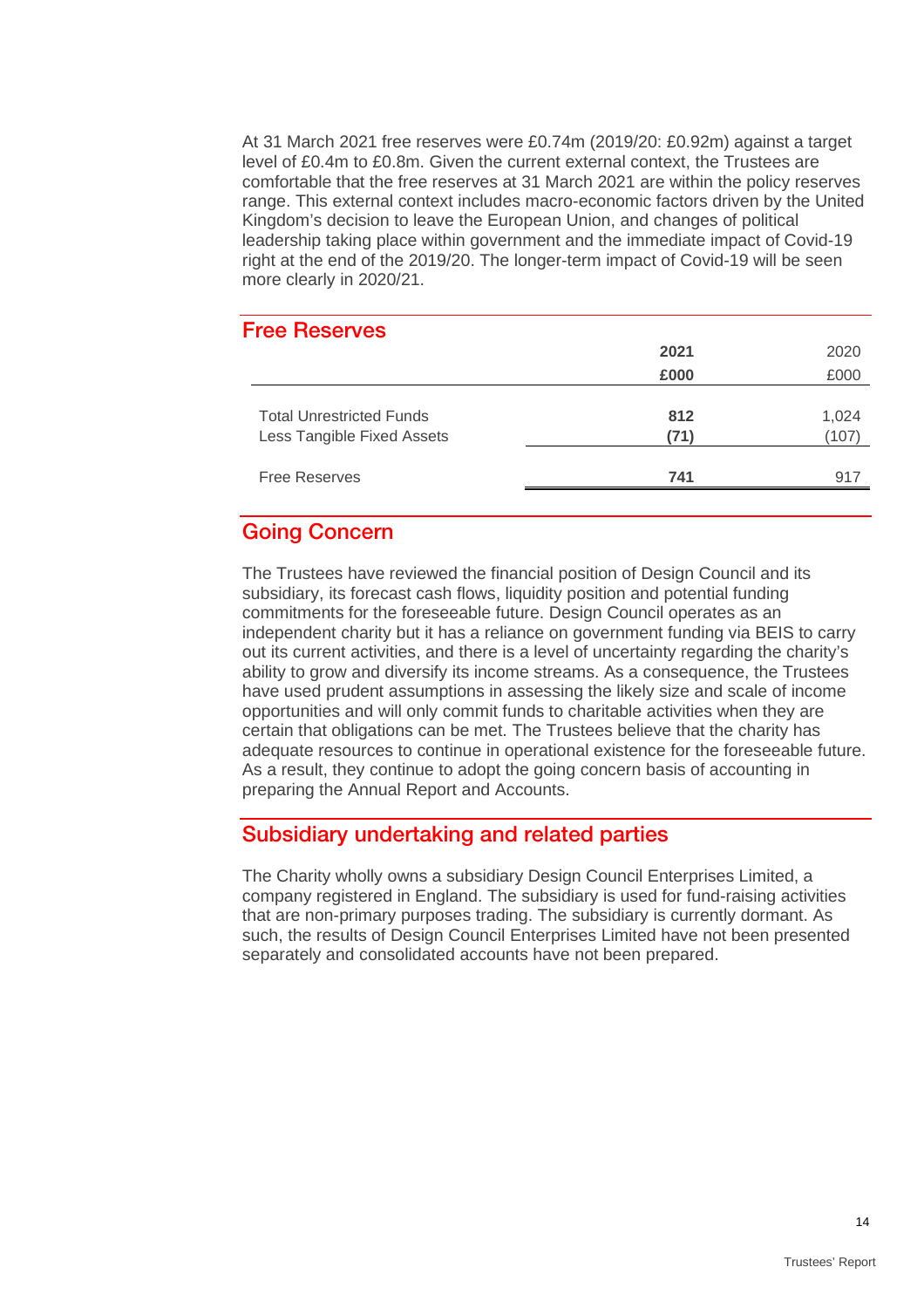## <span id="page-14-0"></span>Plans for the future

Design Council launched its most recent strategy in 2020 [Strategy for 2020/24.](https://www.designcouncil.org.uk/sites/default/files/asset/document/Design%20Council%202020-24%20Strategy.pdf)

Subsequently, Minnie Moll undertook a strategic review consulting with colleagues, Trustees and external stakeholders after she joined as Chief Executive in March 2021.

Following the outcome of this review, Design Council is now shifting its focus to Design for Planet. The whole team is excited by our new strategic direction.

We are developing this new strategy for launch in Autumn 2021. We are also working collaboratively with BEIS on a settlement for the forthcoming Comprehensive Spending Review and on how we, as government's advisor on design, can support the government to meet its net zero targets.

#### Design for Planet: our role as a government accelerator for Net Zero

The transition to Net Zero is about much more than policy. It needs to be a societal shift. The scale and complexity of the Net Zero challenge is not only technical but also a creative and social challenge.

Design's critical role includes building bridges between research, technology and innovation and their application to social practice.

Public, private and third sector organisations need support with how to turn Net Zero commitments into delivery. And the public need to embrace new behaviours. We believe Design Council can help by:

- Using design as an accelerator to turn Net Zero policy into practice.
- Helping embed 'designing for planet' into behaviours and practices of designers, engineers, scientists, businesses and local government.
- Leveraging design to make Net Zero products, services and technologies easy, attractive and affordable choices for consumers - increasing adoption and supporting business growth and jobs.

#### Our business model

This is also evolving to support our new strategic direction. In 2021/22 we aim to:

- **Resources:** ensure that cash stays within Reserves Policy (£400k-800K) and develop a third source of income. Review physical office needs and put in place a new arrangement when the lease with Regus ends in December 2021.
- **Efficiency:** achieve 20%+ Net Margin, 50%+ staff billable time within Delivery and PIC Teams, and 35% maximum spend on overheads (Corporate Services).
- **Systems:** retain ISO9001 and secure Cyber Essential Plus (level above what we currently have).
- **Development:** achieve 80%+ plus satisfaction in colleague surveys and 20%+ BAME in our talent pool.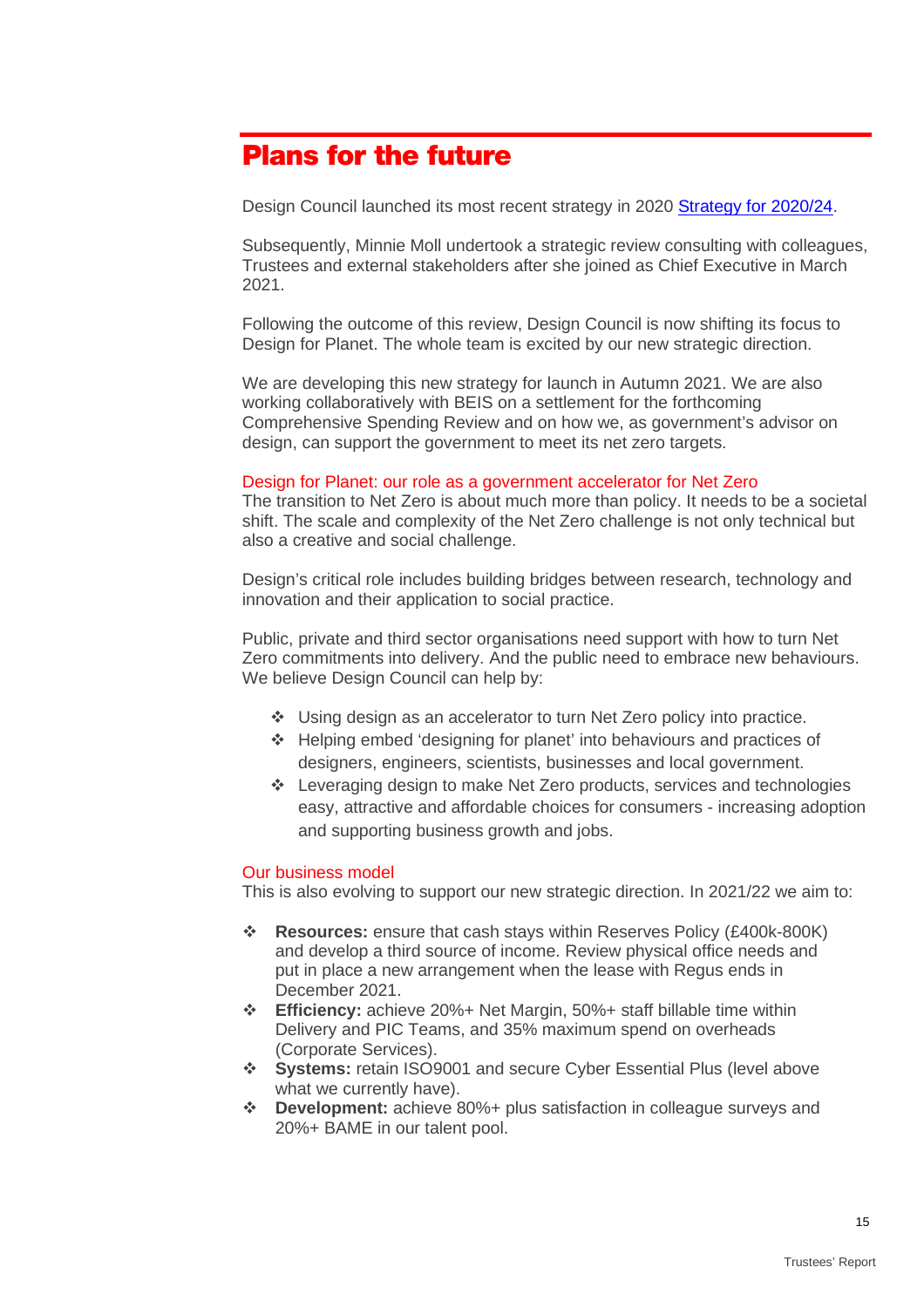## <span id="page-15-0"></span>Structure, governance and management

### Governing document

Design Council is a charity incorporated by Royal Charter that works for public benefit. The Royal Charter was originally granted on 9 May 1976 and amended on 1 April 2011 to reflect Design Council's change in status from being a public body to being a charity and the transfer in of certain activities and assets of the Commission for Architecture and the Built Environment (CABE).

Design Council registered as a charity on 13 October 1976 and the registered charity number is 272099. Our registered address is Eagle House, 167 City Road, London, EC1V 1AW.

## Structure of the organisation and decision making

During the year ending 31 March 2021, the key management personnel of Design Council comprised the Trustees, the Chief Executive and the Chief Design Officer.

The Board of Trustees is responsible under Design Council's Royal Charter for:

- Ensuring the proper management and administration of the charity.
- For safeguarding the assets of the charity to ensure these assets and resources are used only in furtherance of the charitable objects.
- Ensuring that Design Council has an appropriate strategy and monitoring performance against this agreed strategy.
- Ensuring that the Design Council complies with all legal and regulatory requirements and that the charity has high levels of governance.

The Board of Trustees takes into consideration the Charity Commission's requirements including guidance on public benefit and Trustees must at all times act in the best interests of the charity and must avoid any conflict between their personal or outside interests and those of the charity. The responsibilities of the Board of Trustees and its committees are set out in terms of reference. The Board of Trustees met six times during the year under review.

The Board of Trustees delegates day to day responsibility for managing the charity to the Chief Executive. The Chief Executive is accountable to the Board of Trustees for achieving the mission and strategic aims, for ensuring the organisation is well run and meets its charitable objects and for ensuring that Design Council remains relevant, contemporary and sustainable in the future. The Chief Executive reports to the Chair of the Board of Trustees and leads a senior management team.

During the year there were several changes to key management personnel as outlined below.

Sarah Weir stood down as Chief Executive on 31 October 2020 due to a health condition. From this point Sue Morgan, Executive Director and Cat Drew, Chief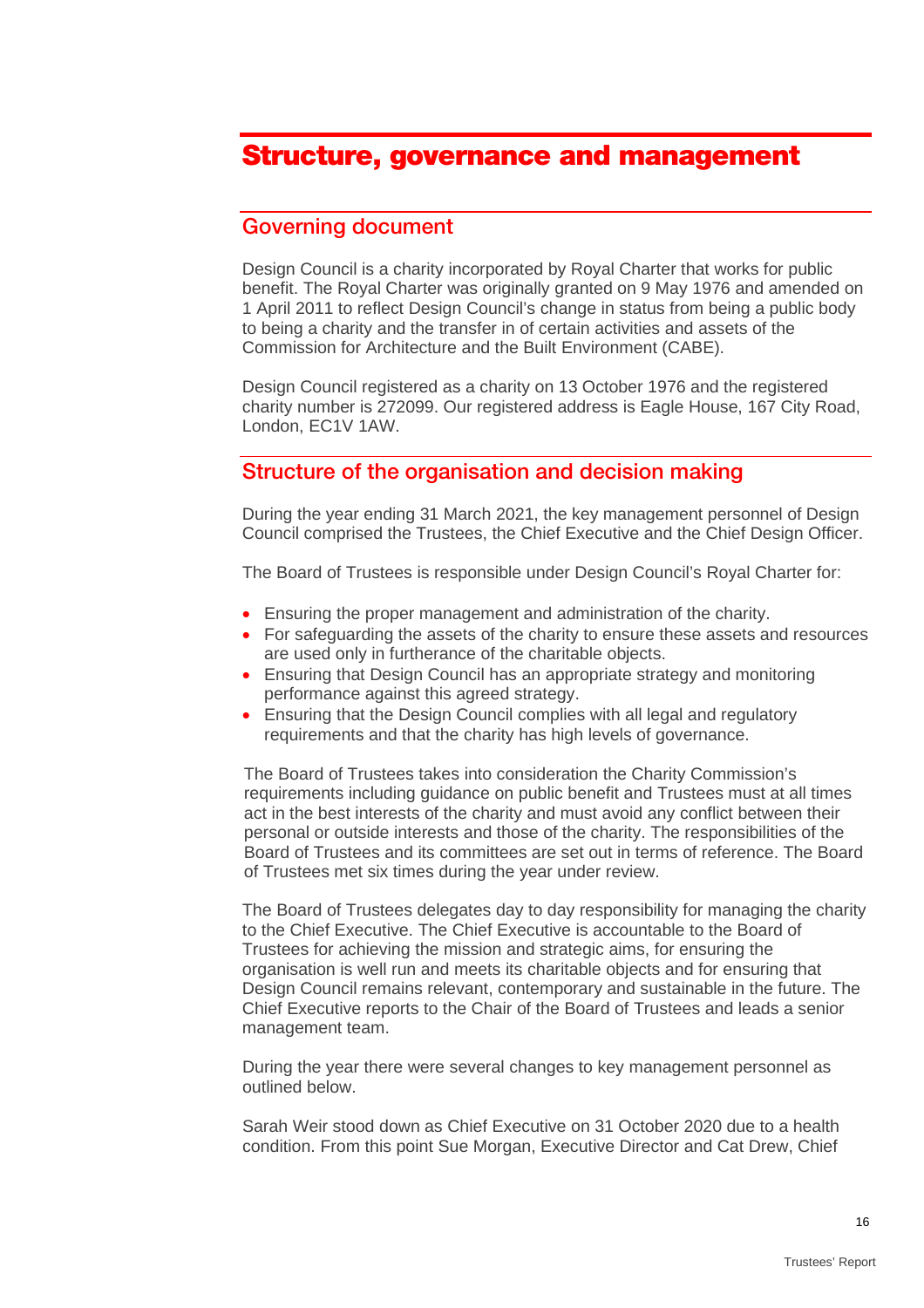Design Officer acted as Joint Interim Chief Executives until Minnie Moll joined as Chief Executive on 1 March 2021.

Other subsequent changes to the Executive Team include Sue Morgan, Executive Director leaving on 18 June 2021. Ed Hobson has been appointed as the new Director of Place and will join the organisation on 2 November 2021 with interim cover arrangements put in place.

Recruitment for a new Chair was put on hold due to Covid-19 and will resume in 2021. Terry Tyrrell, the current Chair, agreed to stay on until a new Chair is appointed.

The Board decided during 2020 that it would be helpful, where possible, to maintain as much continuity on the Board due to an extremely challenging external environment and to support the new Chief Executive and the new Chair when appointed. Changes to Trustee tenures can be seen in the table on page 21.

As previously noted, an organisational restructure was conducted in summer 2020 to reduce leadership and management time and to create a single team for all delivery. Design Council had 38 staff employed at the end of the year at the main office in London. Additionally, Design Council draws on the expertise of our 450+ strong [network of design and built environment practitioners and experts](https://www.designcouncil.org.uk/news-opinion/design-council-announces-new-network-design-experts) which we refreshed and expanded during the year to better represent the communities that we serve.

### Recruitment, induction and training of Trustees

When new Trustees are recruited it is through an open process. New Trustees are appointed by the Board of Trustees. Trustees may serve up to two consecutive three-year terms, although in exceptional circumstances a third term may be approved, up to a maximum of nine years.

On appointment, new Trustees are provided with an induction pack and have meetings with key management personnel to brief them on the activities of the Design Council and their responsibilities as a Trustee. Periodically, a survey is used to identify skills gaps and development priorities. Briefings and training are provided for Trustees as necessary.

### Good governance

During 2020/21 a number of activities originally planned for 2020 were postponed due to Covid. From April 2020, all Board meetings and decision-making was done digitally. However, we did manage to move forward a number of items as set out below.

We conducted a short 'health check' legal review of our governance arrangements to ensure that they are suitable to support delivery of the organisation's strategy and aims and are in line with sector best practice and the latest legislation. This review will help us prepare for a full Governance Review in 2021, especially by helping us create the terms of reference and specific areas for review or development.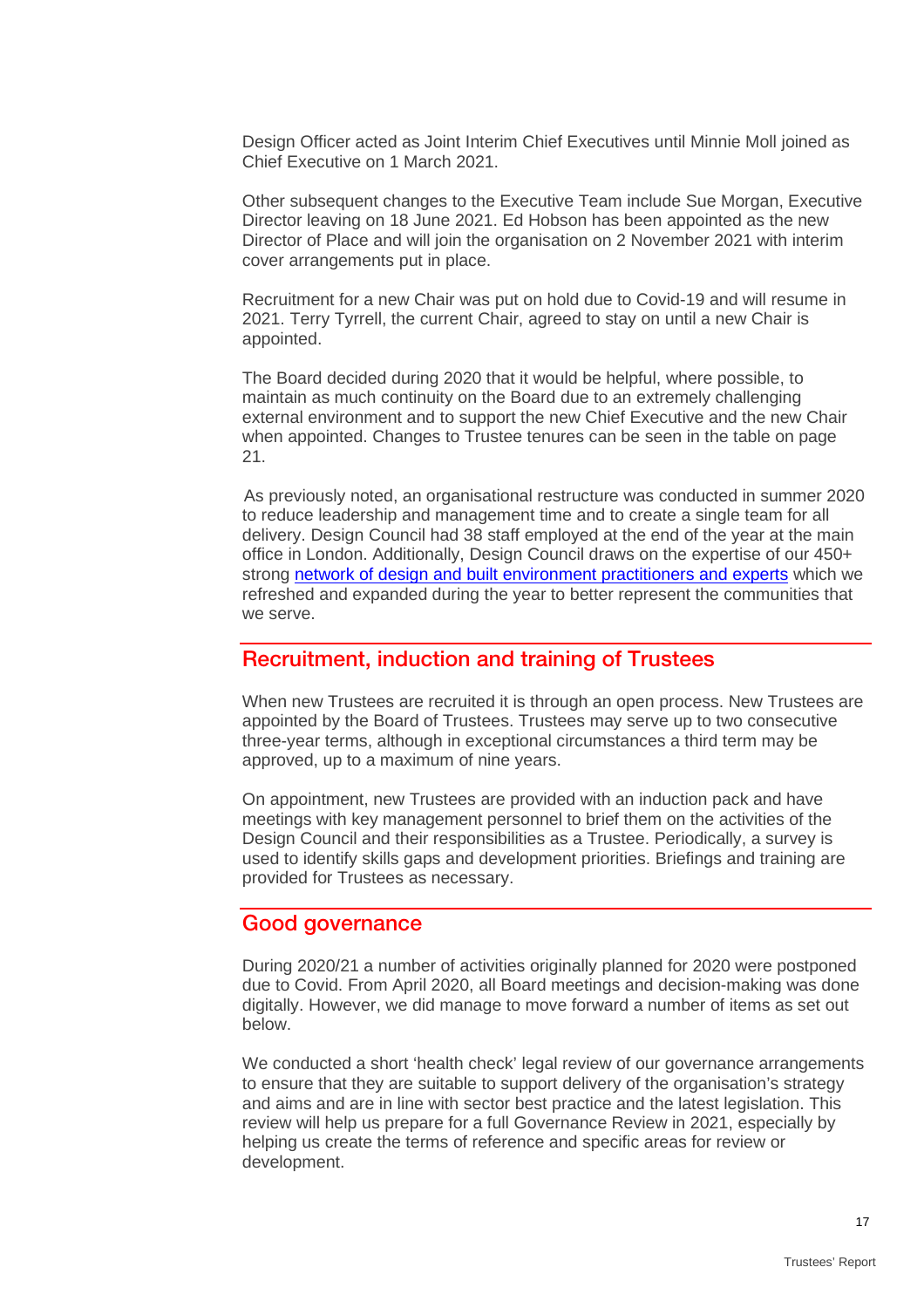We also carried out a legal review of our conflicts of interest procedures. The outcome was that our procedures are in line with best practice but that we should develop a conflicts of interest policy which is planned for 2021.

We introduced some sessions for Trustees in between formal Board meetings and topics included charity finance, risk appetite and our new systemic design framework.

The Board is committed to adopting the principles set out in the Charity Governance Code and continuing to enact governance improvements during 2021/22 including:

- ◆ New Chair and Trustee recruitment and onboarding.
- Design for Planet embedding new purpose, vision, values.
- Governance review to include conflicts of interest and ethics policies.
- ❖ Assurance framework.
- Plan for hybrid Board meetings of face to face and digital.
- \* Review and upgrade of governance processes/systems.

### Pay and remuneration of key management personnel

The remuneration of key management personnel is reviewed and approved annually by the Stewardship Committee. Remuneration is benchmarked periodically against pay for similar roles in the sector, see note 5.

Trustees are not remunerated for their role as Trustees, other than reimbursement of reasonable expenses.

A small number of Trustees also deliver design advice services in their capacity as Design Council experts. Any remuneration for these services is at the same rate as paid to other built environment practitioners for equivalent services. A description of these services carried out during 2020/21 is disclosed in note 16.

### Risk management

We believe that sound risk management is integral to both good management and good governance practice. Risk management forms integral part of the charity's decision–making and be incorporated within strategic and operational planning.

New activities and projects are reviewed to ensure they are in line with the charity's objectives and mission. Any risks or opportunities arising will be identified, analysed and reported at an appropriate level.

A risk register covering key strategic risks is maintained and updated four times a year and more frequently where risks are known to be volatile. A more detailed operational risk register is maintained in aspects where this is considered appropriate, taking account of the impact of potential risk and the cost benefit of the exercise. Individual error and incident reports are produced where a reportable event is identified. Risk registers are maintained for individual core programmes and we support programme staff regarding their roles in risk management.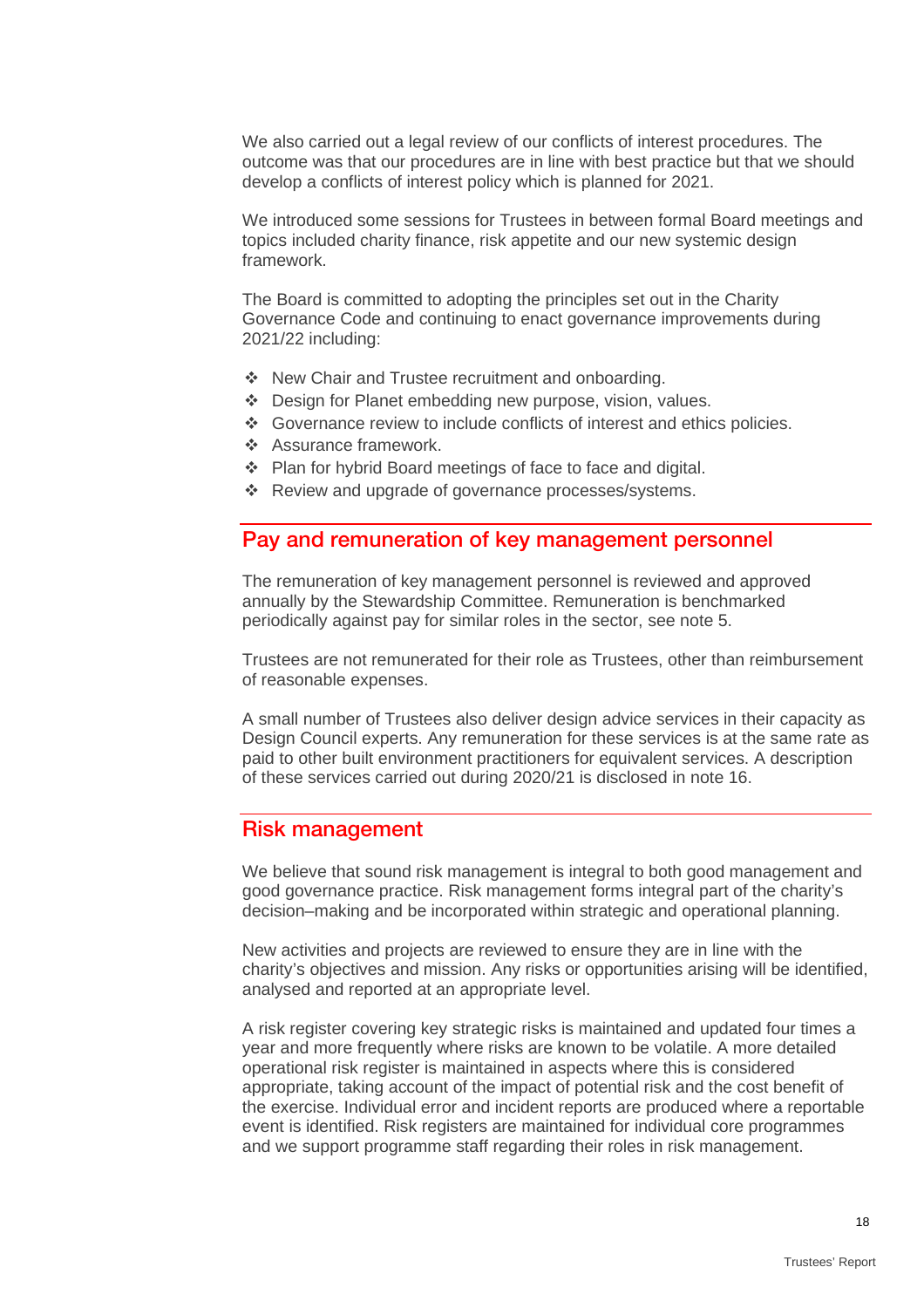Reports are made to the Board and Chief Executive each quarter of continuing and emerging high concern and related risks and those where priority action is needed to effect better control. The charity will regularly review and monitor the effectiveness of its risk management framework and update it as considered appropriate.

The Board of Trustees commissions expert advisers to provide independent assessments and assurance on a case by case to address specific business needs.

In 2020 from the outset of Covid, Trustees were updated initially fortnightly (and subsequently monthly) on key organisational risks and mitigating actions as part of regular reports.

We started quarterly meetings between the executive team and key advisors to consider potential risks to Design Council and to discuss sector trends and upcoming legislation. These involve our lawyers, auditor, IT service provider and HR advisor and key points are fed back to the Board.

The Board adopted a new risk summary to help the Board to prioritise and filter risks more effectively and to establish if any further action is needed. Work started in 2020/21 on risk appetite and assurance framework which continues into 2021/22.

Trustees consider that the key risks facing the Design Council are as set out below:

| Risk/challenge area                                 | We will mitigate this by:                                                                                                                                                                                                                                                                                                                                                                                                                    |
|-----------------------------------------------------|----------------------------------------------------------------------------------------------------------------------------------------------------------------------------------------------------------------------------------------------------------------------------------------------------------------------------------------------------------------------------------------------------------------------------------------------|
| Economy, downturn<br>post Covid-19                  | Showing compelling evidence of the value of<br>design to Government.<br>Ensure our strategy is aligned with the<br>$\bullet$<br>Government's priorities.<br>Develop strong action plan as Government's<br>$\bullet$<br>advisor on design through our CSR<br>submission for 2022-25 (or whatever period is<br>agreed).<br>Reducing our cost base to retain our free<br>$\bullet$<br>reserves and respond to possible cash flow<br>challenges. |
| <b>Ensuring we grow and</b><br>diversify our income | Continue to integrate our offer and our service<br>$\bullet$<br>delivery.<br>Focus activity on strategic priorities building<br>long-term partnerships.<br>Secure contracts from Government, Public<br>$\bullet$<br>Bodies and Local Authorities for delivery that<br>meets our combined strategic priorities and<br>remits.                                                                                                                 |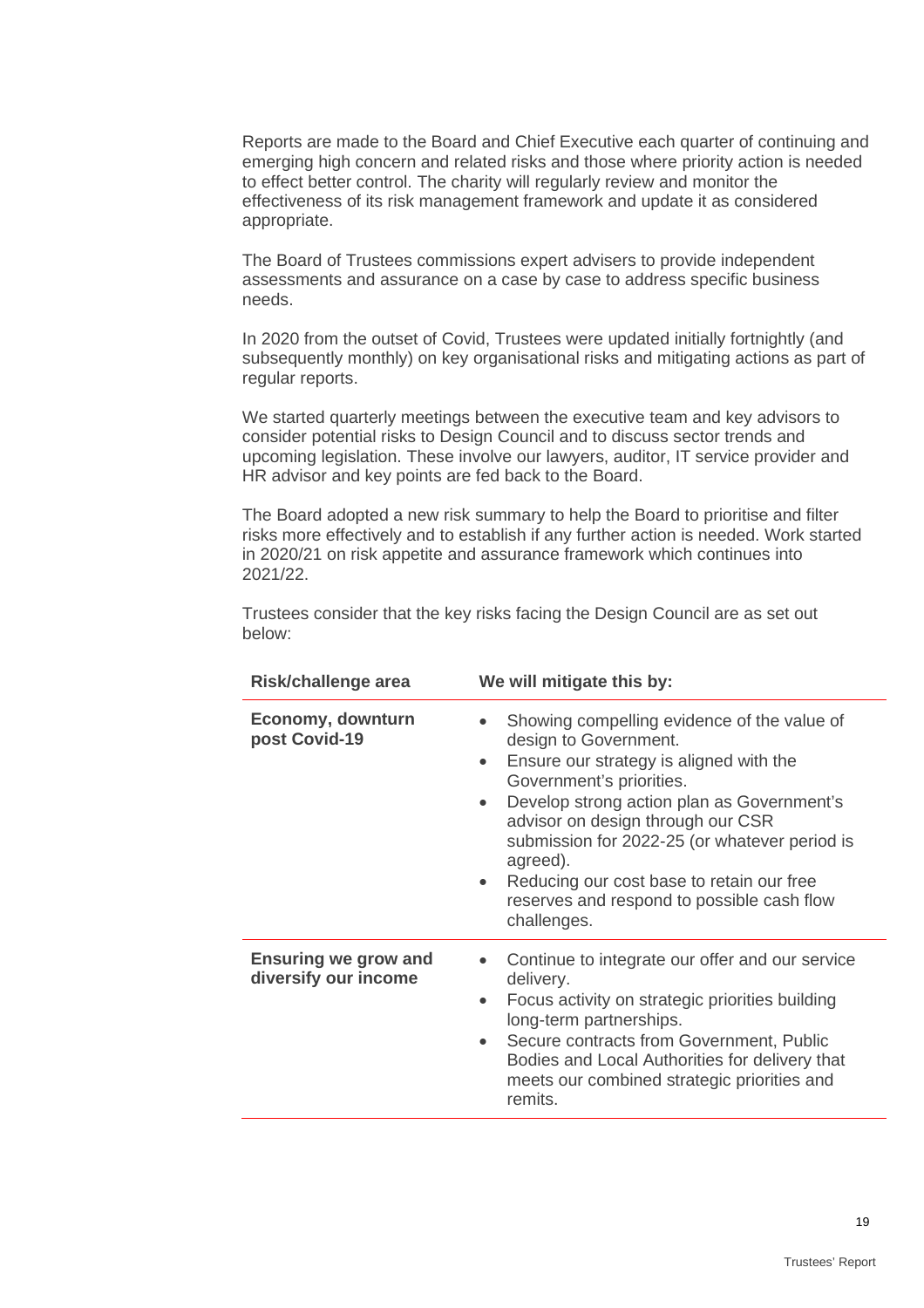| <b>Ensuring we maintain</b><br>a long term<br>sustainable financial<br>position | Achieve sustainable margins on client delivery<br>$\bullet$<br>work.<br>Deliver our new operating model, fully digital with<br>$\bullet$<br>reduced overheads.<br>Secure suitable office space from December<br>$\bullet$<br>2021 when Regus contract ends.<br>Continue to build the network of Design Council<br>$\bullet$<br>experts and associates, used to support delivery. |
|---------------------------------------------------------------------------------|----------------------------------------------------------------------------------------------------------------------------------------------------------------------------------------------------------------------------------------------------------------------------------------------------------------------------------------------------------------------------------|
| <b>Ensuring we maintain</b><br>our strong reputation<br>and impact              | Launch Design for Planet new strategy.<br>$\bullet$<br>Deliver Design Economy 2021.<br>$\bullet$<br>Launch a new website in 2021 which is much<br>$\bullet$<br>easier to navigate and secure documents or<br>information by searching.                                                                                                                                           |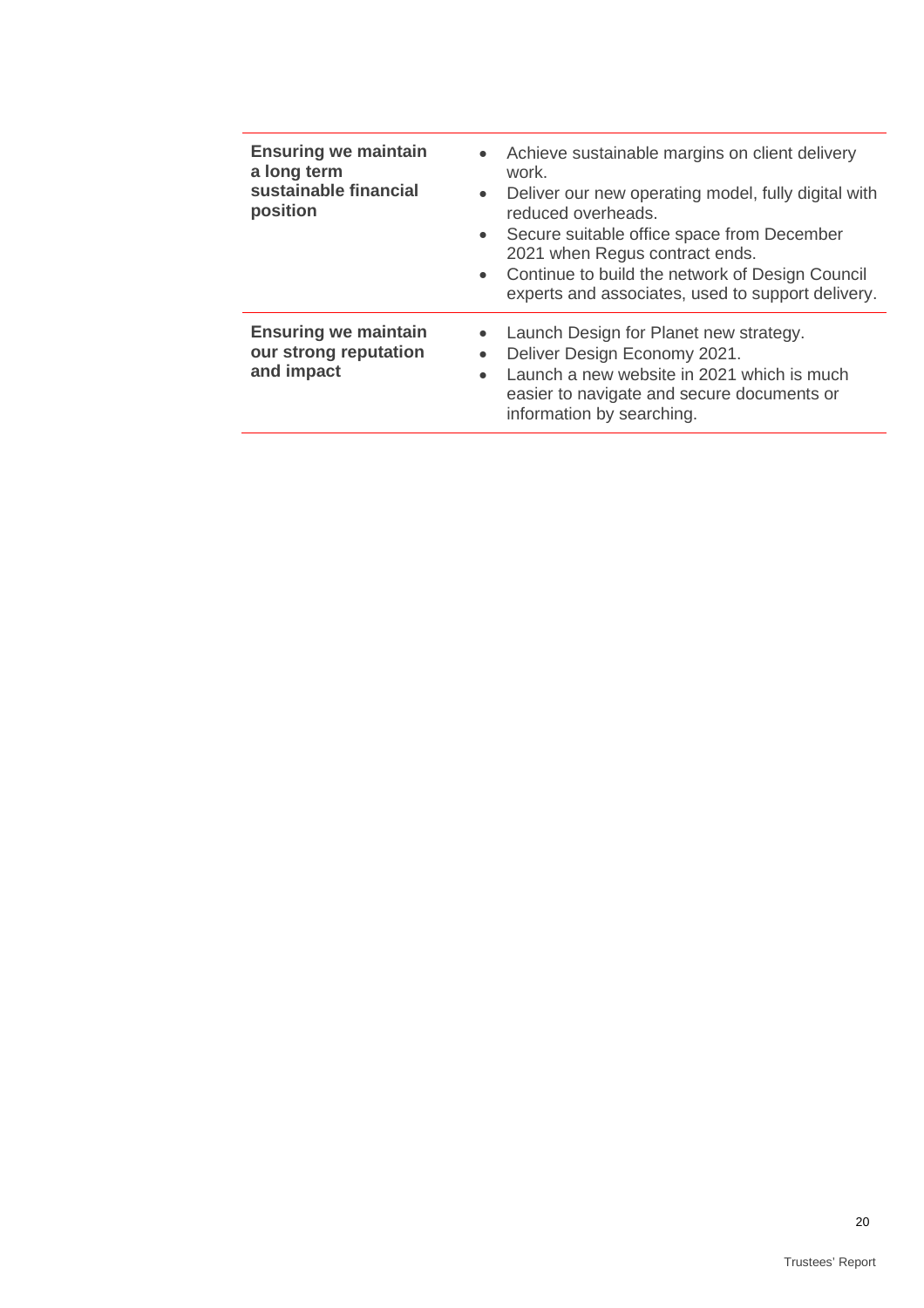## <span id="page-20-0"></span>Reference and administrative details

## Board of Trustees

More information on each of our Trustees can be found [here.](https://www.designcouncil.org.uk/about-us/governance)

Trustees who served during 2020/21 and attendance at meetings are listed below. The Board of Trustees is overseen by the Chair, Terry Tyrrell. Tim Stonor and Anne Boddington are Co Deputy Chairs of the Board.

|                  | <b>Trustee</b>                           | <b>Date</b><br>appointed | <b>Terms</b><br>served                       | <b>Retirements and notes</b>                                                             |
|------------------|------------------------------------------|--------------------------|----------------------------------------------|------------------------------------------------------------------------------------------|
| 1.               | <b>Terry Tyrrell (Chair)</b>             | 31.01.14                 | 31.12.16<br>31.12.19<br>31.12.20<br>31.12.21 | Reappointed for a third term<br>and agreed to stay on until<br>new Chair is in position. |
| 2.               | <b>Tim Stonor (Deputy Chair)</b>         | 10.09.15                 | 10.09.18<br>10.09.21<br>10.09.22             | Reappointed for third term of<br>one year                                                |
| 3.               | <b>Anne Boddington (Deputy</b><br>Chair) | 10.09.15                 | 10.09.18<br>10.09.21<br>10.09.22             | Reappointed for third term of<br>one year. Appointed c o-<br>Deputy Chair).              |
| 4.               | <b>Sherin Aminossehe</b>                 | 04.10.18                 | 04.10.21                                     | Will retire in October 2021                                                              |
| 5.               | <b>Kieron Boyle</b>                      | 10.09.15                 | 10.09.18<br>10.09.21<br>10.09.22             | Reappointed for third term of<br>one year                                                |
| 6.               | <b>Lauren Currie OBE</b>                 | 04.10.18                 | 04.10.21<br>04.10.24                         | Reappointed for a second term                                                            |
| $\overline{7}$ . | <b>Martin Darbyshire</b>                 | 10.09.15                 | 10.09.18<br>10.09.21<br>10.09.22             | Reappointed for third term of<br>one year                                                |
| 8.               | <b>Beatrice Fraenkel</b>                 | 13.12.18                 | 13.12.21<br>13.12.24                         | Reappointed for a second term                                                            |
| 9.               | <b>Vimi Grewal-Carr</b>                  | 13.12.18                 | 13.12.21<br>13.12.22                         | Reappointed for second term<br>of one year                                               |
|                  | 10. Gillian Horn                         | 01.02.19                 | 01.02.22                                     | Will retire in February 2022                                                             |
|                  | 11. Keith Morgan CBE                     | 04.10.18                 | 04.10.21<br>04.10.24                         | Reappointed for a second term                                                            |

| Attendance record                | <b>Board Meeting</b> | <b>Finance, Audit</b><br>and GP Cttee | <b>Stewardship Cttee</b> |
|----------------------------------|----------------------|---------------------------------------|--------------------------|
| <b>Board members</b>             |                      |                                       |                          |
| <b>Terry Tyrrell (Chair)</b>     | 6/6                  | 3/3                                   | 2/2                      |
| <b>Tim Stonor (D Chair)</b>      | 6/6                  |                                       | 2/2                      |
| <b>Anne Boddington (D Chair)</b> | 6/6                  |                                       |                          |
| <b>Sherin Aminossehe</b>         | 5/6                  |                                       |                          |
| <b>Kieron Boyle</b>              | 6/6                  |                                       |                          |
| <b>Lauren Currie OBE</b>         | 5/6                  |                                       |                          |
| <b>Martin Darbyshire</b>         | 6/6                  | 3/3                                   |                          |
| <b>Beatrice Fraenkel</b>         | 6/6                  |                                       | 2/2                      |
| <b>Vimi Grewal-Carr</b>          | 6/6                  |                                       | 1/2                      |
| <b>Gillian Horn</b>              | 4/6                  | 2/3                                   |                          |
| <b>Keith Morgan CBE</b>          | 6/6                  | 3/3                                   |                          |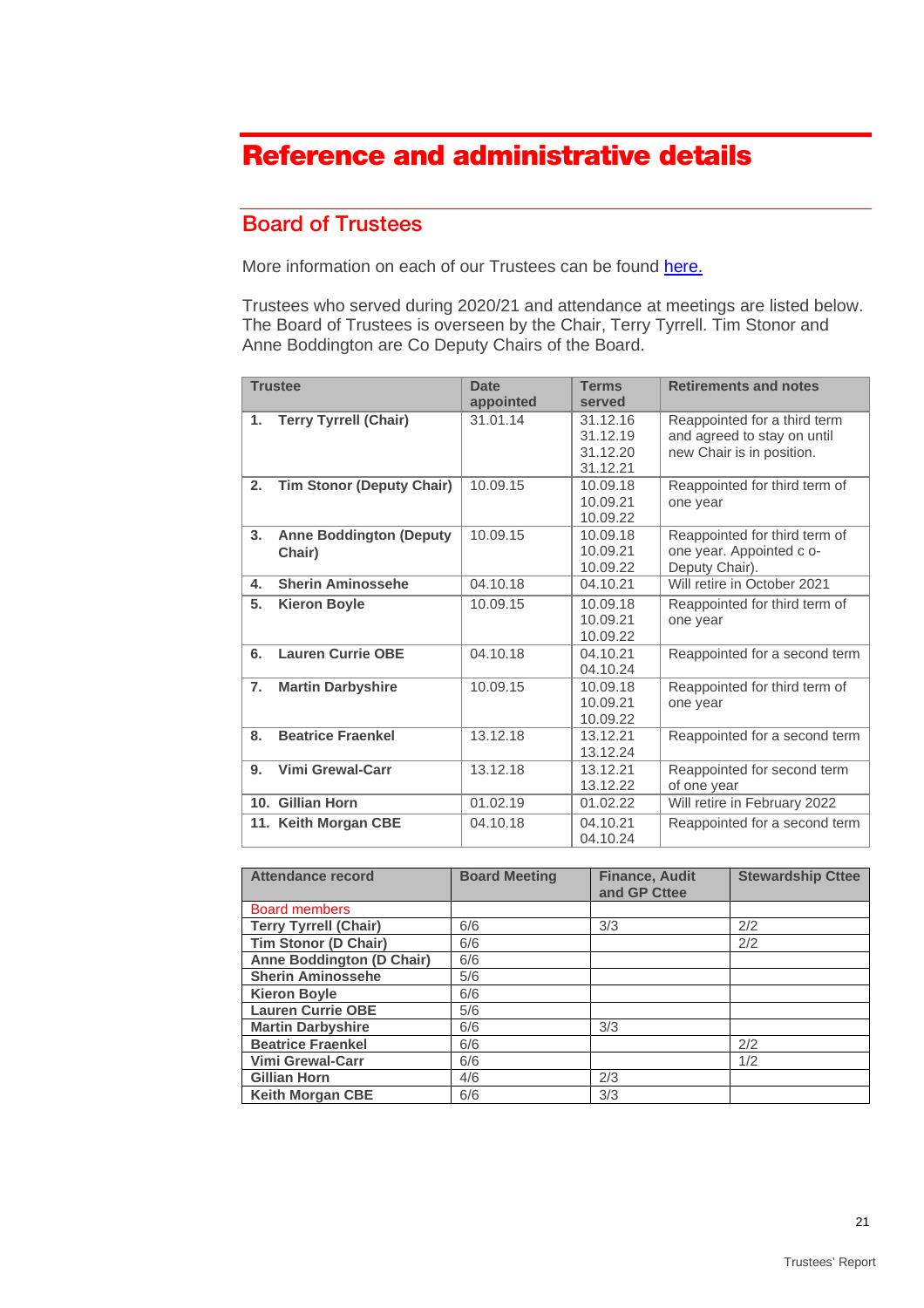## Activity during 2020/21

Board appointments and retirements None.

#### Chair recruitment

In October 2019, the Design Council started recruitment for a new Chair. This recruitment was halted temporarily in March 2020 due to Covid-19. On 14 May 2020, the Board agreed to extend the term of current Chair Terry Tyrrell, until a new Chair is recruited and beyond his current retirement date of 31 December 2020, should this be required. Chair recruitment will resume in 2020/21.

#### Board support during Covid-19

A small group of Trustees volunteered to meet regularly to discuss key issues and risks and to support the Chief Executive. From The Board felt that this would be useful during such unprecedented and uncertain times (between April to September 2020) and would report its discussions back to the Board where appropriate.

Regular additional written updates and reports were provided to the Board between March and November 2020.

### Key management personnel

Aside from the Trustees the key management personnel are:

Minnie Moll, Chief Executive (joined 1 March 2021). Sarah Weir OBE, Chief Executive (left 31 October 2020). Cat Drew, Chief Design Officer (joined 1 July 2019).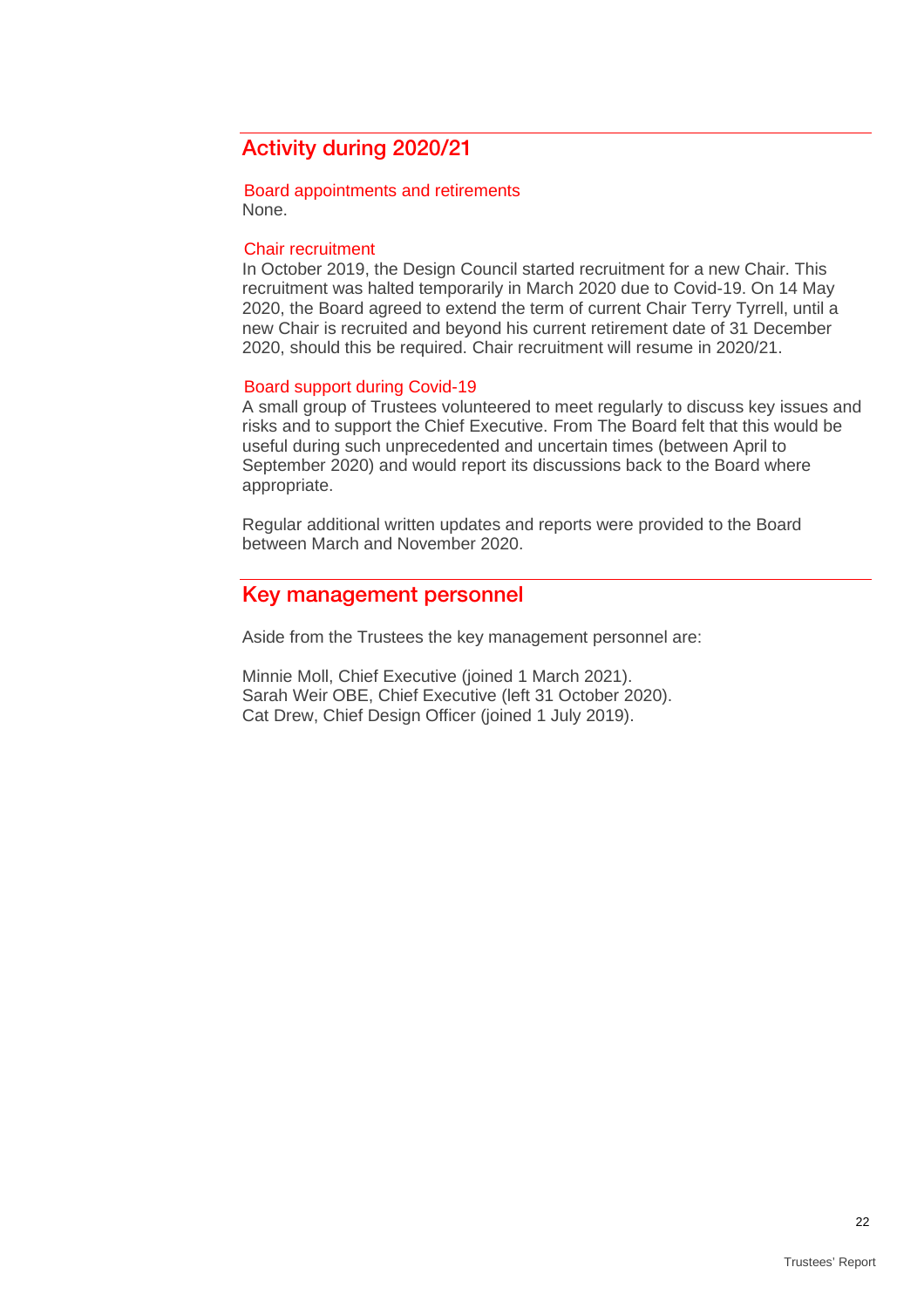## **Committees**

The Board of Trustees has two sub committees: Finance, Audit and General Purposes Committee and a Stewardship Committee. Each committee reports back to the Board of Trustees after it meets. During the year:

- The Committee chairs were reconfirmed.
- The Board agreed that the Finance, Audit and General Purposes Committee will meet quarterly (twice yearly with external auditors present). The Stewardship Committee continues to meet twice yearly.

#### *Finance, Audit and General Purposes*

*Committee:* meets four times a year to support the Board of Trustees in ensuring effective financial stewardship, risk management, effective management of physical resources (including technology and property), and to ensure that the charity is complying with all aspects of the law and relevant regulations. It receives reports from the external auditors.

*Stewardship Committee:* meets twice a year to support the Board of Trustees in ensuring the charity is complying with all the relevant regulations and best practice by reviewing and making recommendations on: the Chief Executive's annual performance and remuneration, strategic staffing and people matters, and recruitment, skills and development of the Board of Trustees, and governance matters.

**Keith Morgan, Chair** (appointed Chair on 13.12.18 / reappointed chair on 27.05.21)

**Terry Tyrrell, Member** (appointed 14.12.17)

**Martin Darbyshire, Member** (appointed 07.02.19)

**Gillian Horn, Member** (appointed 03.10.19)

**Beatrice Fraenkel, Chair** (appointed Chair on 04.02.19 / reappointed chair on 27.05.21))

**Terry Tyrrell, Member** (appointed 21.07.16)

**Vimi Grewal-Carr, Member** (appointed 07.02.19)

**Tim Stonor, Member** (appointed 07.02.19)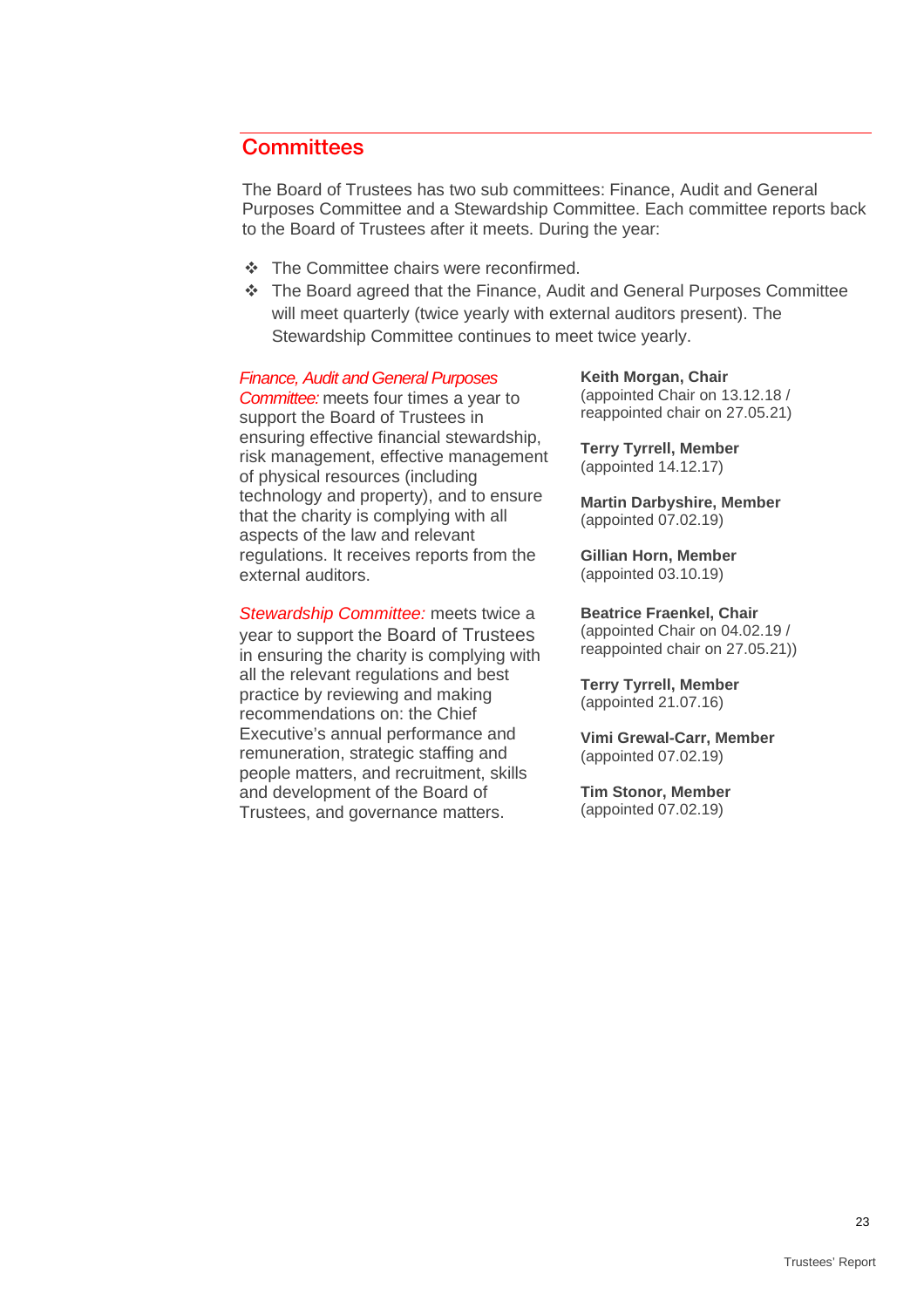## Administrative details

**Design Council** Eagle House 167 City Road London EC1V 1AW

#### *Bankers*

**Lloyds Bank** Villiers House 48-49 The Strand London WC2N 5LL

#### *Advisory and legal*

**Bates Wells**  10 Queen Street Place London EC4R 1BE

**CMS Cameron McKenna Nabarro Olswang LLP** Cannon Place 78 Cannon Street, London EC4N 6AF

**Law at Work** 7th Floor The Beacon, 176 St. Vincent Street, Glasgow, Scotland, G2 5SG

**Make UK** Broadway House Tothill St London SW1H 9NQ

New advisors were appointed following tender processes.

Law at Work replaced Make UK as our HR advisors in May 2021. Sayer Vincent replaced BDO as our external auditors in January 2021.

*Registered name and address Charity Commission number*

#### *External auditors*

**BDO LLP** 55 Baker Street London W1U 7EU

#### **Sayer Vincent**

Invicta House 108-114 Golden Lane London EC1Y 0TL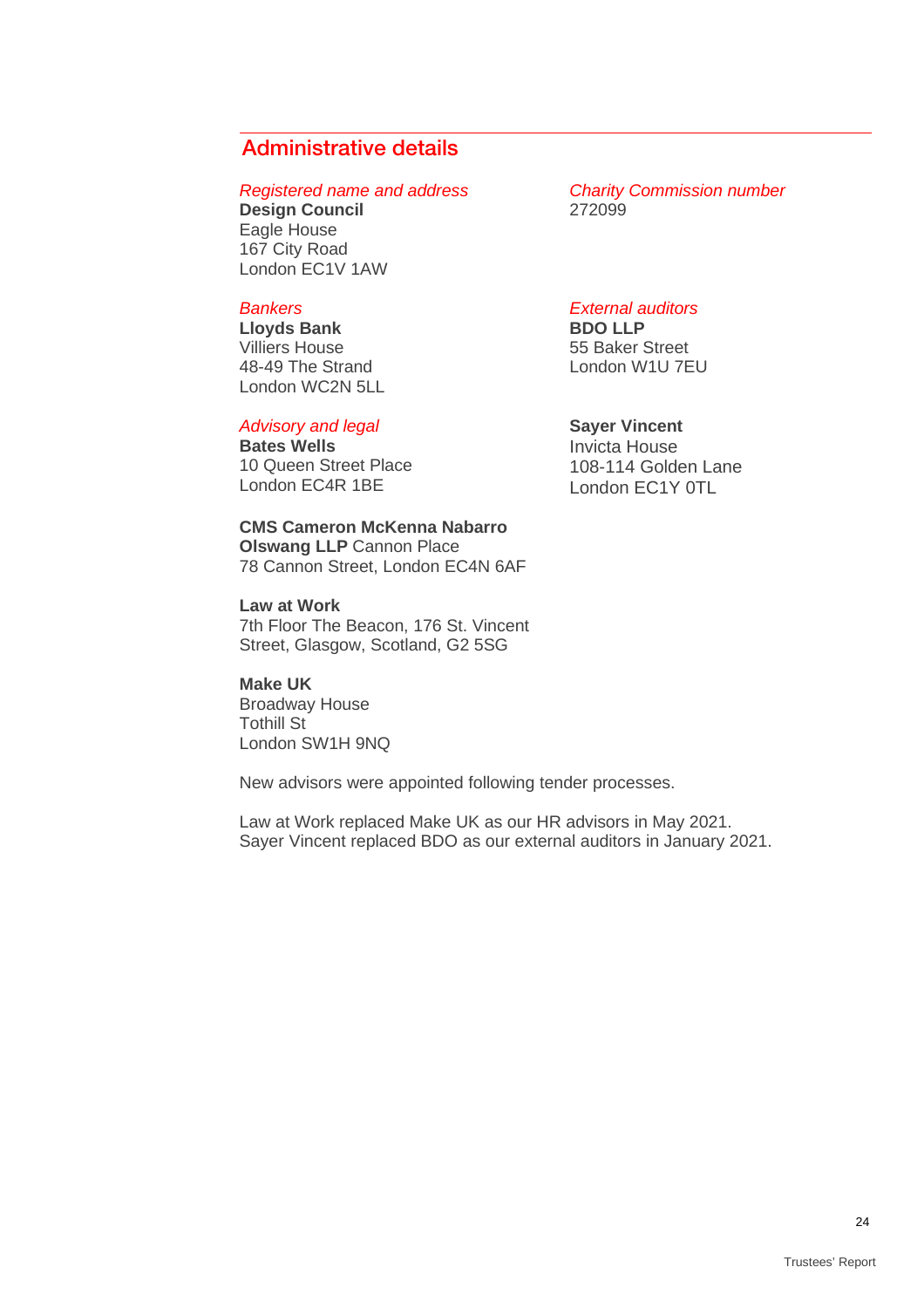## <span id="page-24-0"></span>Statement of Trustees' Responsibilities

The Trustees (who are also directors of Design Council for the purposes of company law) are responsible for preparing the Trustees' annual report and the financial statements in accordance with applicable law and United Kingdom Accounting Standards (United Kingdom Generally Accepted Accounting Practice).

Company law requires the Trustees to prepare financial statements for each financial year which give a true and fair view of the state of affairs of the charitable company and of the incoming resources and application of resources, including the income and expenditure, of the charitable company for that period. In preparing these financial statements, the trustees are required to:

- Select suitable accounting policies and then apply them consistently.
- Observe the methods and principles in the Charities SORP.
- Make judgements and estimates that are reasonable and prudent.
- State whether applicable UK Accounting Standards and statements of recommended practice have been followed, subject to any material departures disclosed and explained in the financial statements.
- Prepare the financial statements on the going concern basis unless it is inappropriate to presume that the charity will continue in operation.

The Trustees are responsible for keeping adequate accounting records that disclose with reasonable accuracy at any time the financial position of the charitable company and enable them to ensure that the financial statements comply with the Companies Act 2006. They are also responsible for safeguarding the assets of the charitable company and hence for taking reasonable steps for the prevention and detection of fraud and other irregularities.

In so far as the Trustees are aware:

- There is no relevant audit information of which the charitable company's auditor is unaware
- The Trustees have taken all steps that they ought to have taken to make themselves aware of any relevant audit information and to establish that the auditor is aware of that information.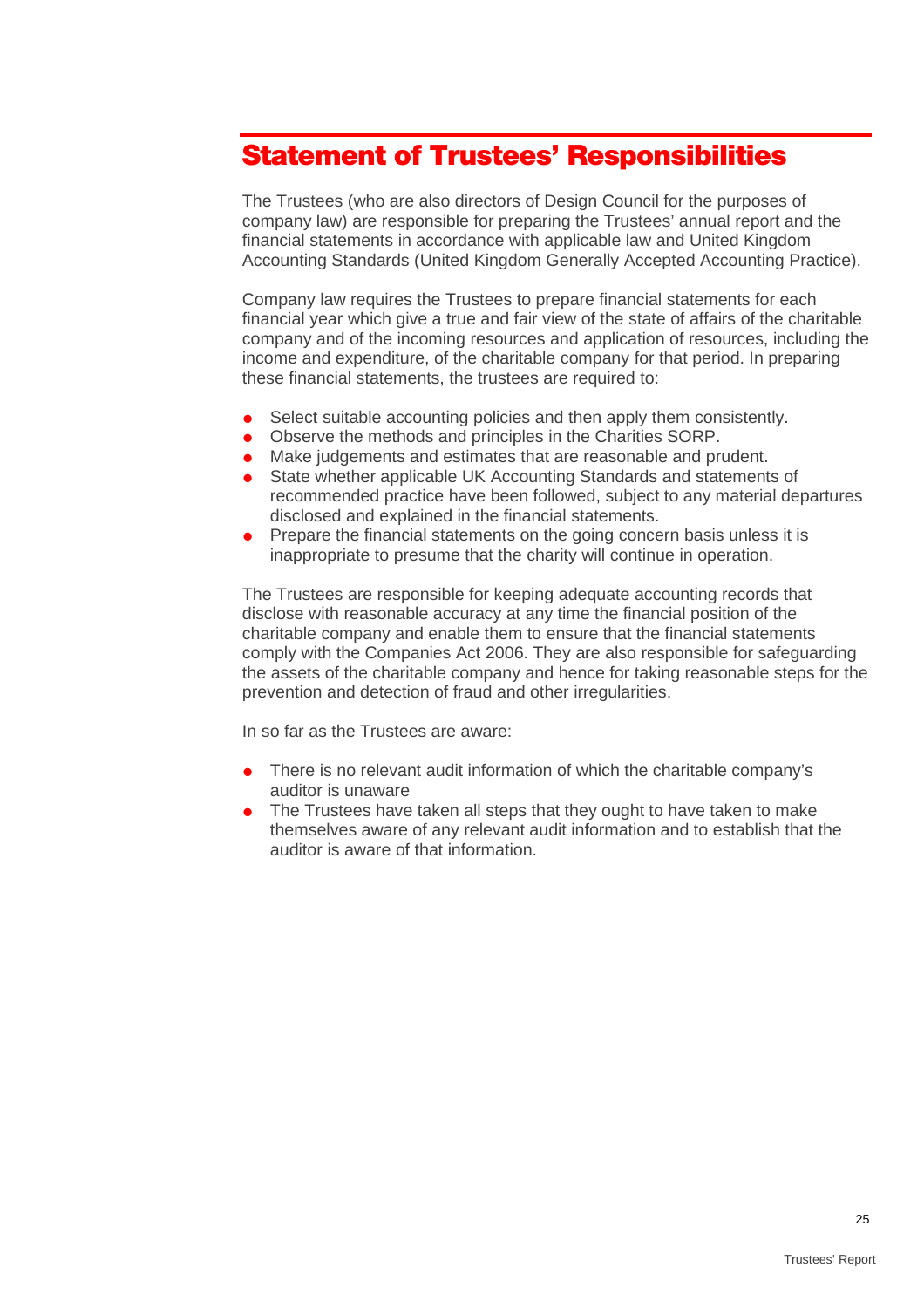The Trustees are responsible for the maintenance and integrity of the corporate and financial information included on the charitable company's website. Legislation in the United Kingdom governing the preparation and dissemination of financial statements may differ from legislation in other jurisdictions.

Members of the charity guarantee to contribute an amount not exceeding £1 to the assets of the charity in the event of winding up. The total number of such guarantees at 31 March 2021 was 11 (2020: 12). The Trustees are members of the charity but this entitles them only to voting rights. The Trustees have no beneficial interest in the charity.

Approved and authorised by the Trustees on 28 October 2021 and signed on their behalf on 12 November 2021

**Terry Tyrrell Chair of Design Council Board of Trustees**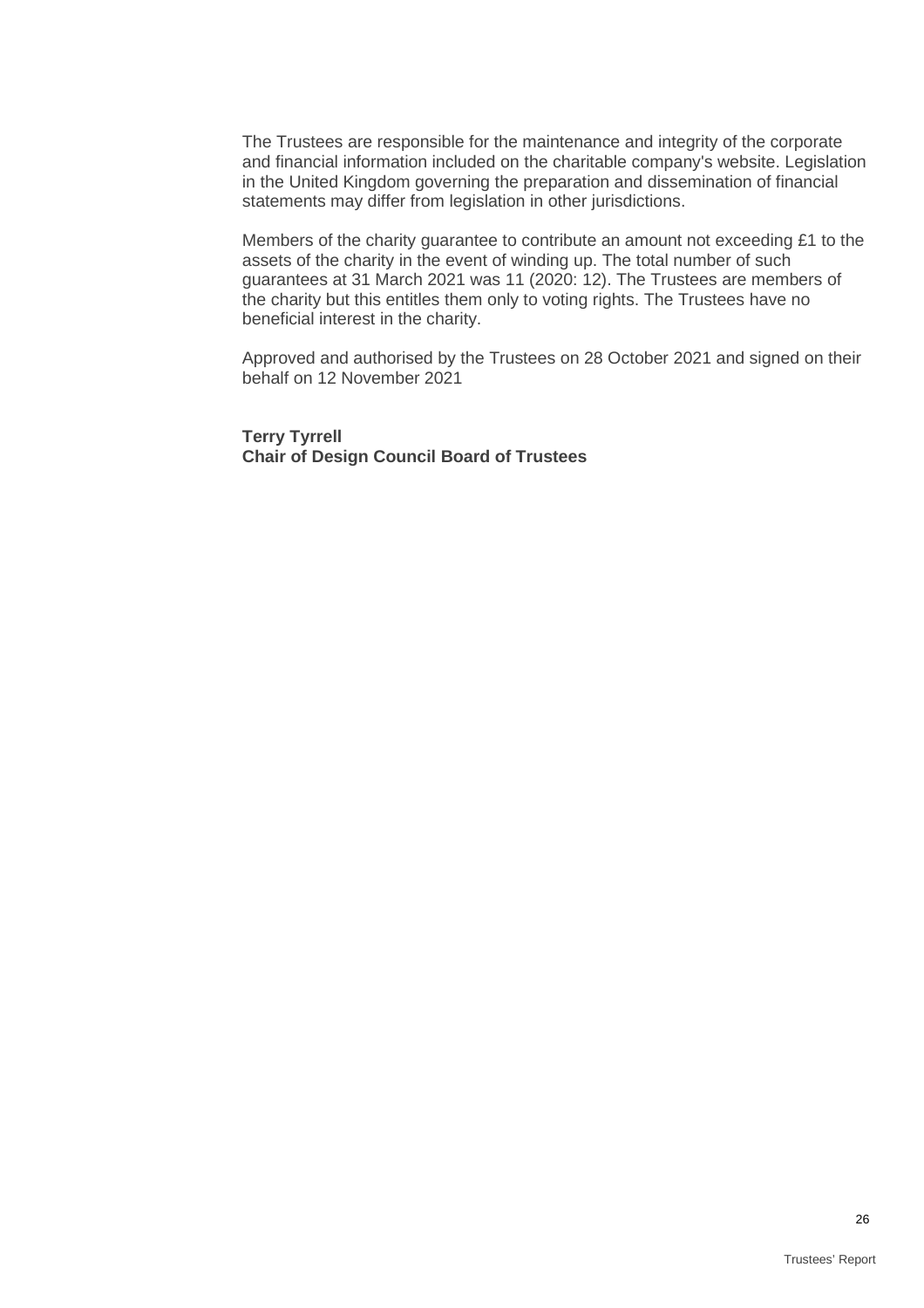## <span id="page-26-0"></span>Independent Auditor's Report to the Trustees of the Design Council

#### **Opinion**

We have audited the financial statements of Design Council (the 'charity') for the year ended 31 March 2021 which comprise the statement of financial activities, balance sheet, statement of cash flows and notes to the financial statements, including significant accounting policies. The financial reporting framework that has been applied in their preparation is applicable law and United Kingdom Accounting Standards, including FRS 102 The Financial Reporting Standard applicable in the UK and Republic of Ireland (United Kingdom Generally Accepted Accounting Practice).

In our opinion, the financial statements:

- Give a true and fair view of the state of the charity's affairs as at 31 March 2021 and of its incoming resources and application of resources, for the year then ended
- Have been properly prepared in accordance with United Kingdom Generally Accepted Accounting Practice
- Have been prepared in accordance with the requirements of the Charities Act 2011

#### Basis for opinion

We conducted our audit in accordance with International Standards on Auditing (UK) (ISAs (UK)) and applicable law. Our responsibilities under those standards are further described in the Auditor's responsibilities for the audit of the financial statements section of our report. We are independent of the charity in accordance with the ethical requirements that are relevant to our audit of the financial statements in the UK, including the FRC's Ethical Standard and we have fulfilled our other ethical responsibilities in accordance with these requirements. We believe that the audit evidence we have obtained is sufficient and appropriate to provide a basis for our opinion.

#### Conclusions relating to going concern

In auditing the financial statements, we have concluded that the trustees' use of the going concern basis of accounting in the preparation of the financial statements is appropriate.

Based on the work we have performed, we have not identified any material uncertainties relating to events or conditions that, individually or collectively, may cast significant doubt on Design Council's ability to continue as a going concern for a period of at least twelve months from when the financial statements are authorised for issue.

Our responsibilities and the responsibilities of the trustees with respect to going concern are described in the relevant sections of this report.

#### Other Information

The other information comprises the information included in the trustees' annual report, other than the financial statements and our auditor's report thereon. The trustees are responsible for the other information contained within the annual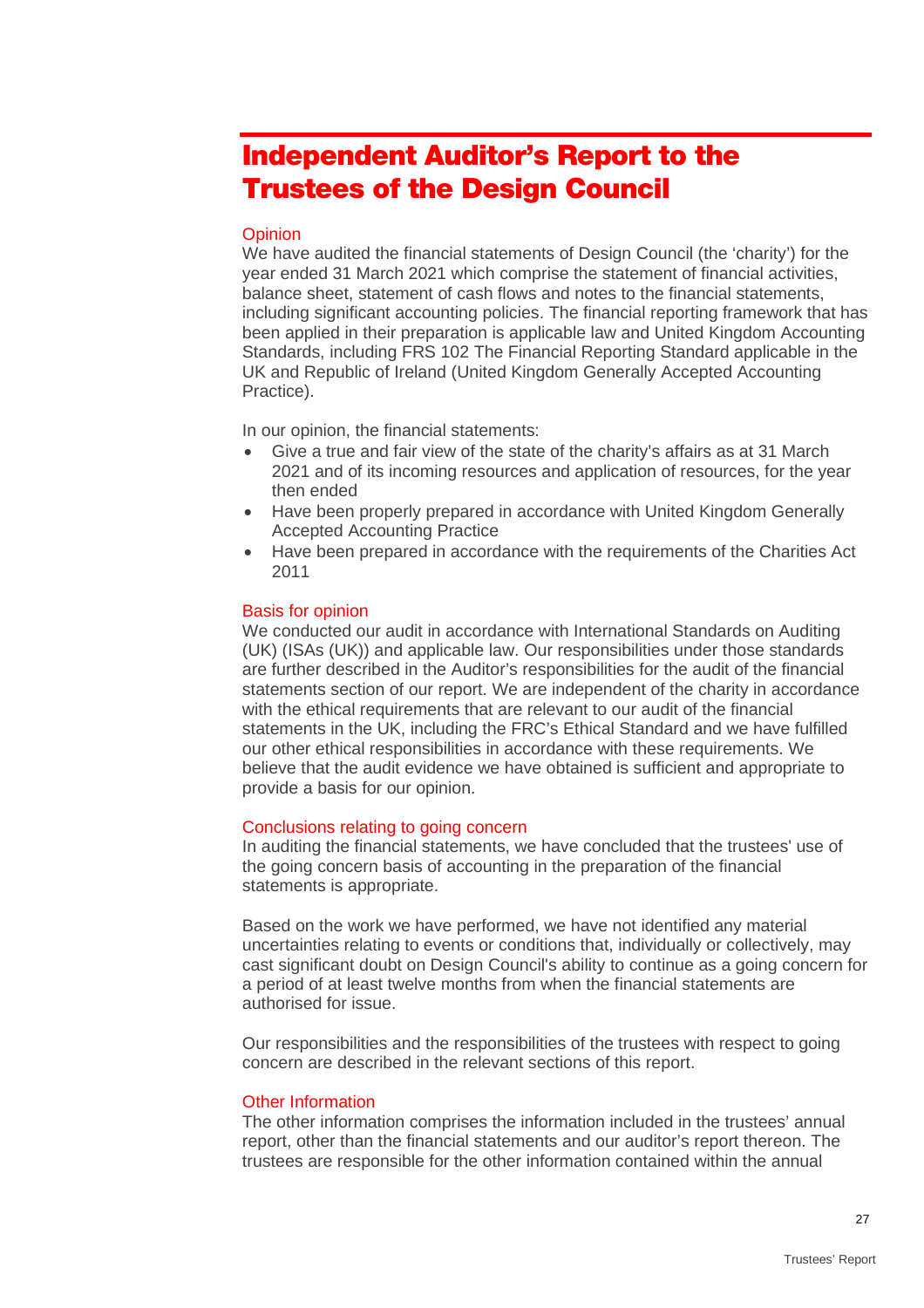report. Our opinion on the financial statements does not cover the other information and, except to the extent otherwise explicitly stated in our report, we do not express any form of assurance conclusion thereon. Our responsibility is to read the other information and, in doing so, consider whether the other information is materially inconsistent with the financial statements or our knowledge obtained in the course of the audit or otherwise appears to be materially misstated. If we identify such material inconsistencies or apparent material misstatements, we are required to determine whether this gives rise to a material misstatement in the financial statements themselves. If, based on the work we have performed, we conclude that there is a material misstatement of this other information, we are required to report that fact.

We have nothing to report in this regard.

#### Matters on which we are required to report by exception

We have nothing to report in respect of the following matters in relation to which the Charities (Accounts and Reports) Regulations 2008 requires us to report to you if, in our opinion:

- The information given in the trustees' annual report is inconsistent in any material respect with the financial statements;
- Sufficient accounting records have not been kept; or
- The financial statements are not in agreement with the accounting records and returns; or
- We have not received all the information and explanations we require for our audit

#### Responsibilities of trustees

As explained more fully in the statement of trustees' responsibilities set out in the trustees' annual report, the trustees are responsible for the preparation of the financial statements and for being satisfied that they give a true and fair view, and for such internal control as the trustees determine is necessary to enable the preparation of financial statements that are free from material misstatement, whether due to fraud or error.

In preparing the financial statements, the trustees are responsible for assessing the charity's ability to continue as a going concern, disclosing, as applicable, matters related to going concern and using the going concern basis of accounting unless the trustees either intend to liquidate the charity or to cease operations, or have no realistic alternative but to do so.

#### Auditor's responsibilities for the audit of the financial statements

We have been appointed as auditor under section 144 of the Charities Act 2011 and report in accordance with regulations made under section 154 of that Act.

Our objectives are to obtain reasonable assurance about whether the financial statements as a whole are free from material misstatement, whether due to fraud or error, and to issue an auditor's report that includes our opinion. Reasonable assurance is a high level of assurance, but is not a guarantee that an audit conducted in accordance with ISAs (UK) will always detect a material misstatement when it exists. Misstatements can arise from fraud or error and are considered material if, individually or in the aggregate, they could reasonably be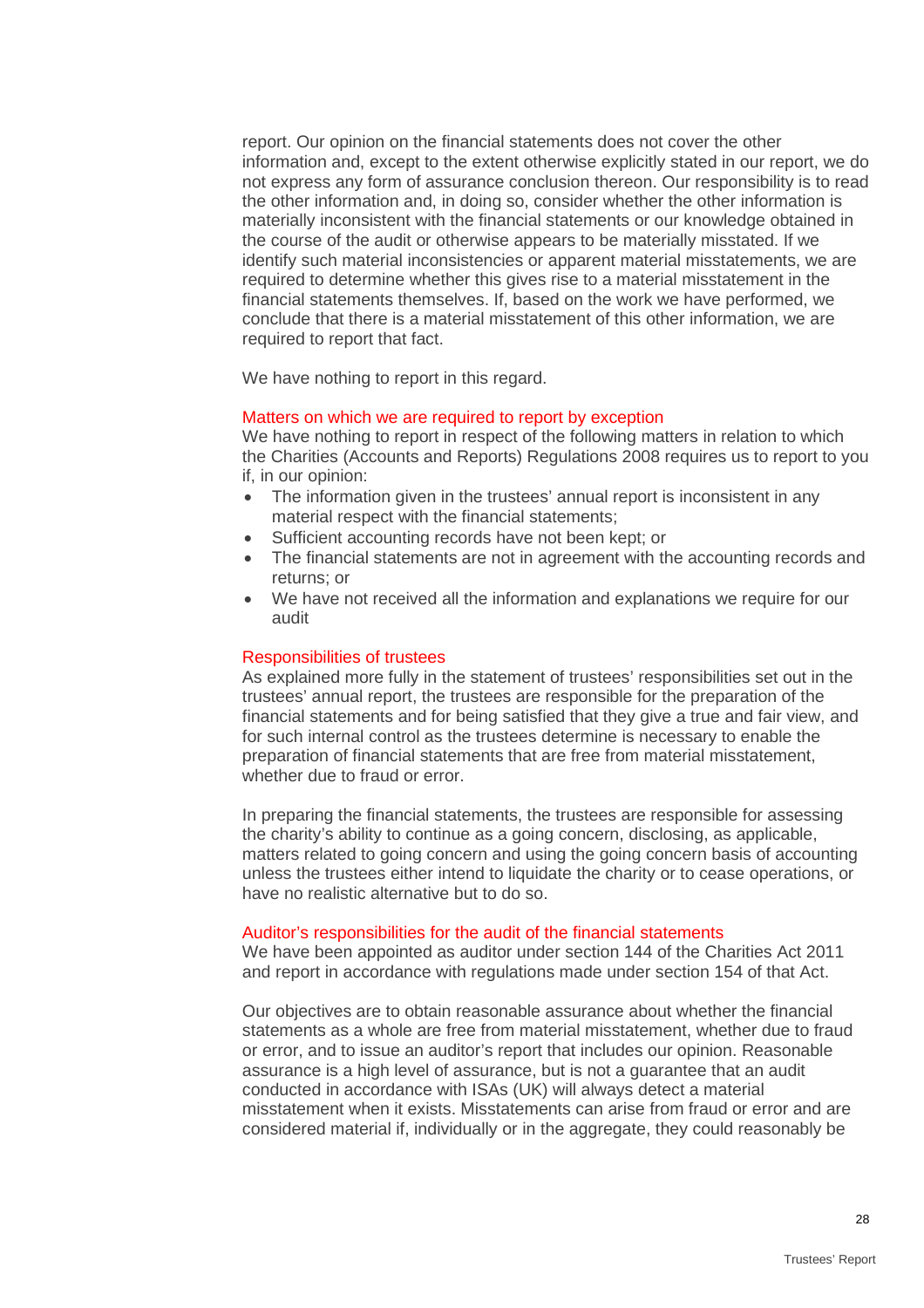expected to influence the economic decisions of users taken on the basis of these financial statements.

Irregularities, including fraud, are instances of non-compliance with laws and regulations. We design procedures in line with our responsibilities, outlined above, to detect material misstatements in respect of irregularities, including fraud. The extent to which our procedures are capable of detecting irregularities, including fraud are set out below.

#### Capability of the audit in detecting irregularities

In identifying and assessing risks of material misstatement in respect of irregularities, including fraud and non-compliance with laws and regulations, our procedures included the following:

- We enquired of management, which included obtaining and reviewing supporting documentation, concerning the charity's policies and procedures relating to:
	- o Identifying, evaluating, and complying with laws and regulations and whether they were aware of any instances of non-compliance;
	- o Detecting and responding to the risks of fraud and whether they have knowledge of any actual, suspected, or alleged fraud;
	- o The internal controls established to mitigate risks related to fraud or non-compliance with laws and regulations.
- We inspected the minutes of meetings of those charged with governance.
- We obtained an understanding of the legal and regulatory framework that the charity operates in, focusing on those laws and regulations that had a material effect on the financial statements or that had a fundamental effect on the operations of the charity from our professional and sector experience.
- We communicated applicable laws and regulations throughout the audit team and remained alert to any indications of non-compliance throughout the audit.
- We reviewed any reports made to regulators.
- We reviewed the financial statement disclosures and tested these to supporting documentation to assess compliance with applicable laws and regulations.
- We performed analytical procedures to identify any unusual or unexpected relationships that may indicate risks of material misstatement due to fraud.
- In addressing the risk of fraud through management override of controls, we tested the appropriateness of journal entries and other adjustments, assessed whether the judgements made in making accounting estimates are indicative of a potential bias and tested significant transactions that are unusual or those outside the normal course of business.

Because of the inherent limitations of an audit, there is a risk that we will not detect all irregularities, including those leading to a material misstatement in the financial statements or non-compliance with regulation. This risk increases the more that compliance with a law or regulation is removed from the events and transactions reflected in the financial statements, as we will be less likely to become aware of instances of non-compliance. The risk is also greater regarding irregularities occurring due to fraud rather than error, as fraud involves intentional concealment, forgery, collusion, omission or misrepresentation.

A further description of our responsibilities is available on the Financial Reporting Council's website at: [www.frc.org.uk/auditorsresponsibilities.](http://www.frc.org.uk/auditorsresponsibilities) This description forms part of our auditor's report.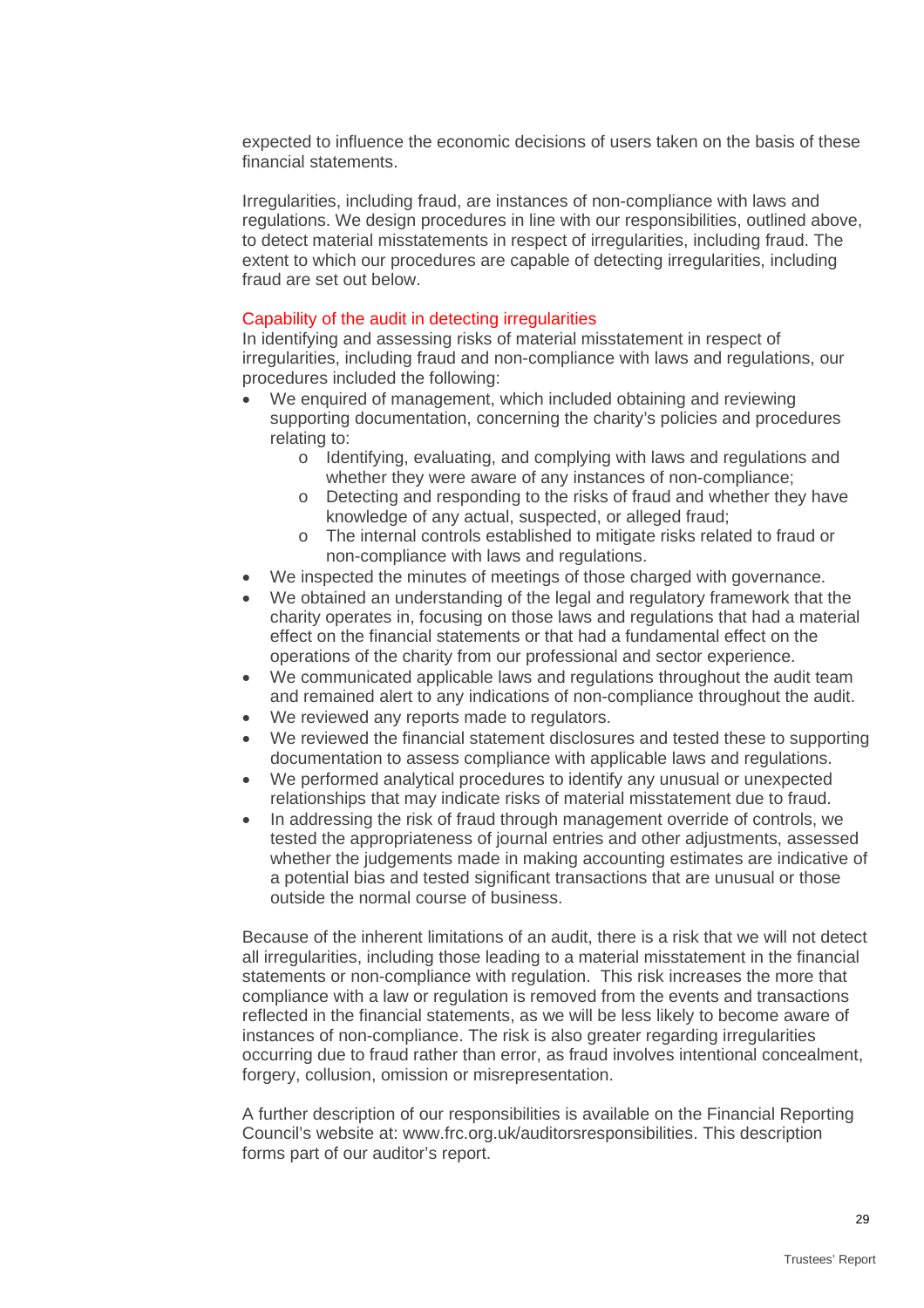#### Use of our report

This report is made solely to the charity's trustees as a body, in accordance with section 144 of the Charities Act 2011 and regulations made under section 154 of that Act. Our audit work has been undertaken so that we might state to the charity's trustees those matters we are required to state to them in an auditor's report and for no other purpose. To the fullest extent permitted by law, we do not accept or assume responsibility to anyone other than the charity and the charity's trustees as a body, for our audit work, for this report, or for the opinions we have formed.

Sape Vincent UP

22 November 2021

Sayer Vincent LLP, Statutory Auditor

Invicta House, 108-114 Golden Lane, LONDON, EC1Y 0TL

Sayer Vincent LLP is eligible to act as auditor in terms of section 1212 of the Companies Act 2006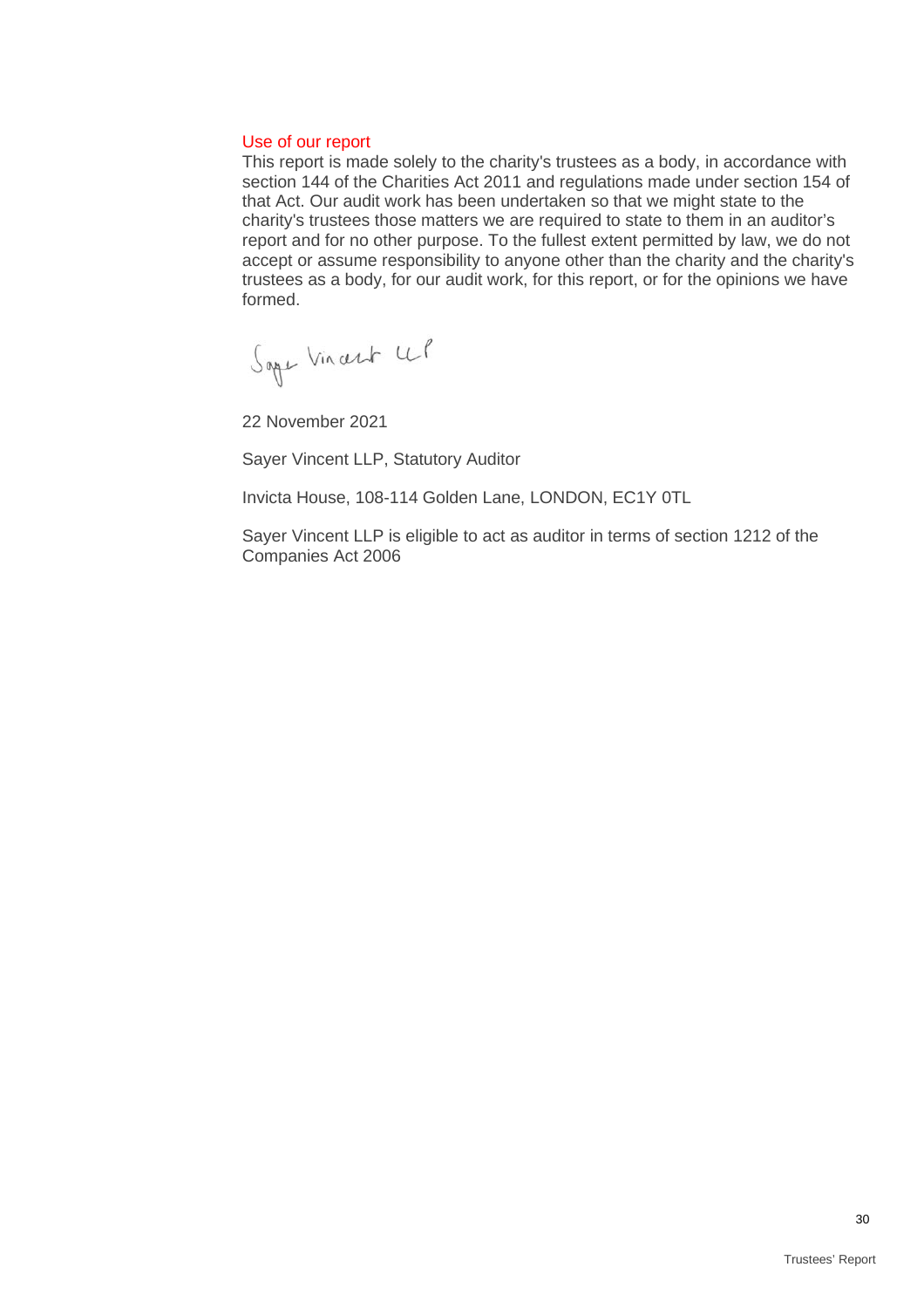## <span id="page-30-0"></span>Design Council Statement of Financial Activities

For the year ended 31 March 2021

|                                    |                |              |            | 2021         |              |            | 2020    |
|------------------------------------|----------------|--------------|------------|--------------|--------------|------------|---------|
|                                    |                | Unrestricted | Restricted | <b>Total</b> | Unrestricted | Restricted | Total   |
|                                    | <b>Note</b>    | £000         | £000       | £000         | £000         | £000       | £000    |
| <b>Income from</b>                 |                |              |            |              |              |            |         |
| Charitable activities              | $\overline{2}$ | 1,489        | 2,119      | 3,608        | 1,369        | 1,777      | 3,146   |
| Other trading activities           | 3              |              | ٠          |              | 727          |            | 727     |
| Investments                        | 3              | 1            |            | 1            | 6            |            | 6       |
|                                    |                |              |            |              |              |            |         |
| <b>Total income</b>                |                | 1,490        | 2,119      | 3,609        | 2,102        | 1,777      | 3,879   |
|                                    |                |              |            |              |              |            |         |
| <b>Expenditure on</b>              |                |              |            |              |              |            |         |
| Charitable activities              | 4&7            | 1,702        | 1,892      | 3,594        | 2,721        | 2,837      | 5,558   |
|                                    |                |              |            |              |              |            |         |
| <b>Total expenditure</b>           |                | 1,702        | 1,892      | 3,594        | 2,721        | 2,837      | 5,558   |
|                                    |                |              |            |              |              |            |         |
| Net movement in funds              |                | (212)        | 227        | 15           | (619)        | (1,060)    | (1,679) |
|                                    |                |              |            |              |              |            |         |
| <b>Reconciliation of funds</b>     |                |              |            |              |              |            |         |
| Total funds brought forward        |                | 1,024        | 53         | 1,077        | 1,643        | 1,113      | 2,756   |
| <b>Total funds carried forward</b> | 14             | 812          | 280        | 1,092        | 1,024        | 53         | 1,077   |

#### **Notes:**

a. All operations of Design Council are continuing.

b. There were no recognised gains and losses in the year other than those shown above.

c. The notes, numbered 1 - 16, form part of these accounts.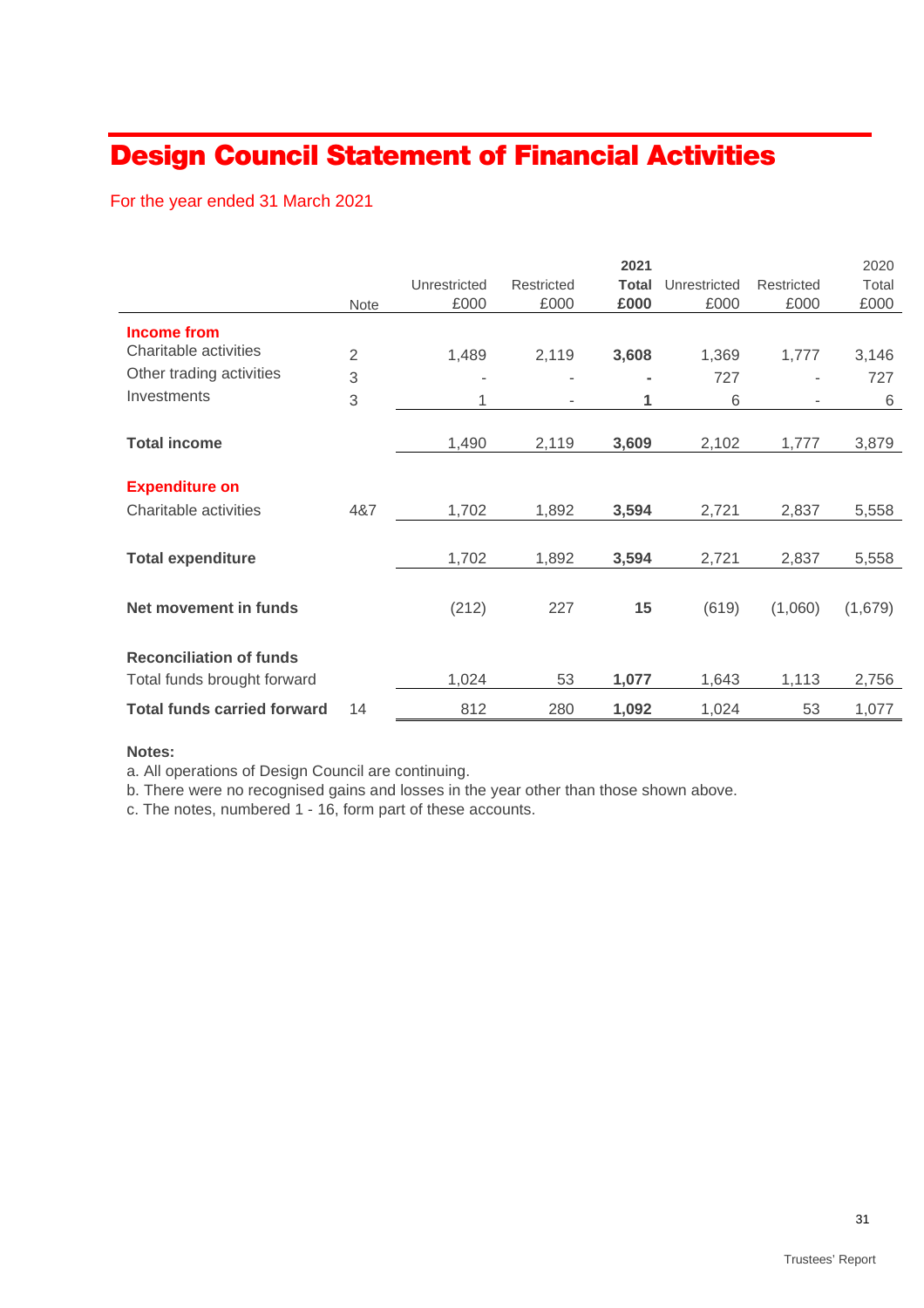## <span id="page-31-0"></span>Design Council Balance Sheet

As at 31 March 2021

|                                                |            | 2021  | 2020  |
|------------------------------------------------|------------|-------|-------|
|                                                | Note       | £000  | £000  |
| <b>Fixed assets</b>                            |            |       |       |
| Tangible fixed assets                          | $\hbox{9}$ | 71    | 107   |
|                                                |            |       |       |
| <b>Total fixed assets</b>                      |            | 171   | 107   |
|                                                |            |       |       |
| <b>Current assets</b>                          |            |       |       |
| <b>Debtors</b>                                 | 10         | 805   | 520   |
| Cash at bank and in hand                       |            | 925   | 1,159 |
|                                                |            |       |       |
| <b>Total current assets</b>                    |            | 1,729 | 1,679 |
|                                                |            |       |       |
| <b>Current liabilities</b>                     |            |       |       |
| Creditors: amounts falling due within one year | 11         | 708   | 709   |
|                                                |            |       |       |
| <b>Net current assets</b>                      |            | 1,021 | 970   |
|                                                | 12         |       |       |
| <b>Net assets</b>                              |            | 1,092 | 1,077 |
| <b>Funds</b>                                   | 13         |       |       |
| <b>Restricted funds</b>                        |            | 280   | 53    |
| Unrestricted funds                             |            |       |       |
|                                                |            | 812   | 1,024 |
|                                                |            |       |       |
| <b>Total funds</b>                             |            | 1,092 | 1,077 |

The notes at pages 34 to 44 form part of these accounts.

Approved and authorised by the Trustees on 28 October 2021 and signed on their behalf on 12 November 2021

Terry Tyrrell Chair of Design Council Board of Trustees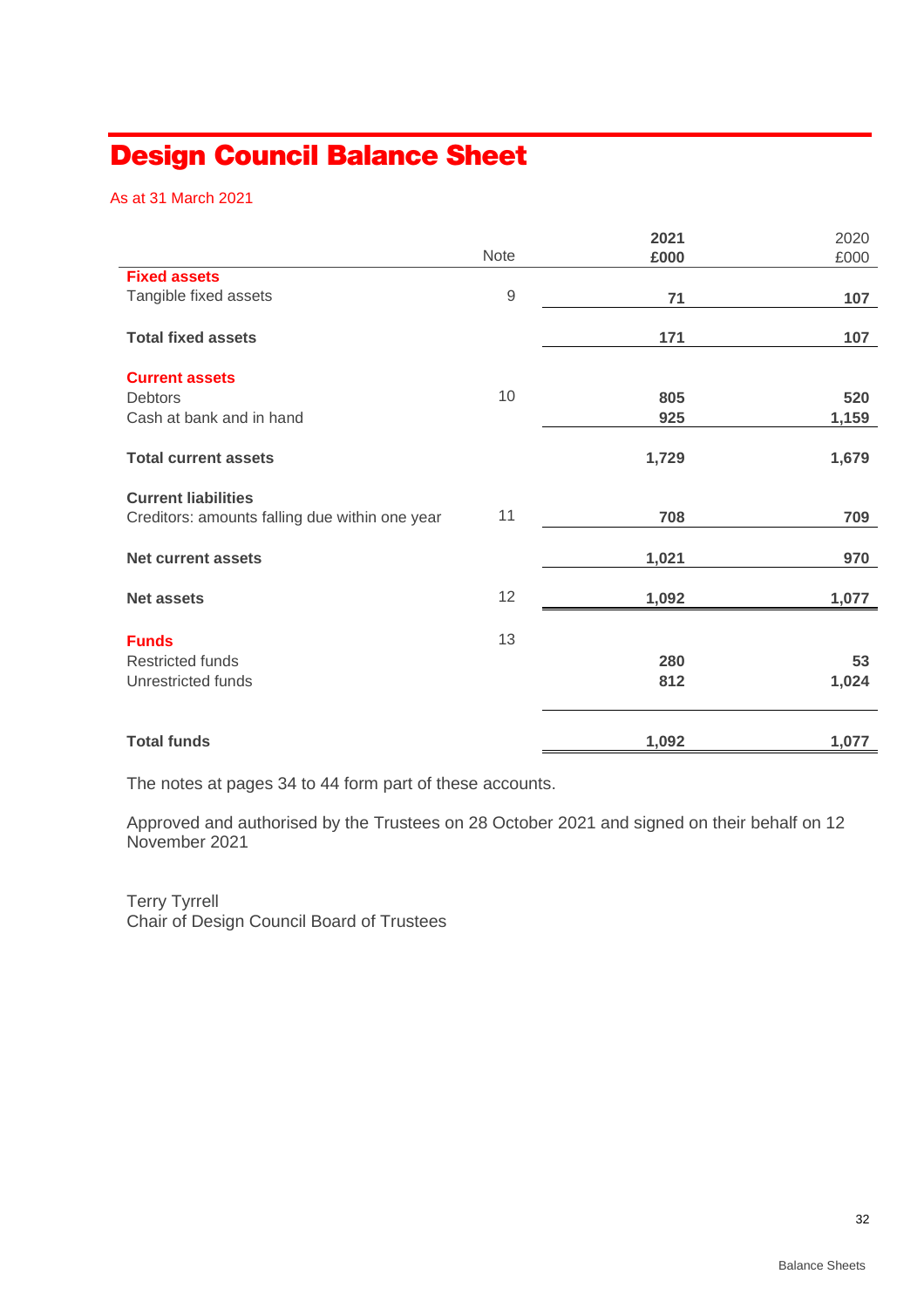## <span id="page-32-0"></span>Design Council Statement of Cash Flows

For the year ended 31 March 2021

|                                                                                                   |             |      | 2021  |           | 2020           |
|---------------------------------------------------------------------------------------------------|-------------|------|-------|-----------|----------------|
| Cash flows from operating activities:                                                             | <b>Note</b> | £000 | £000  | £000      | £000           |
| Net cash used in operating activities                                                             | a           |      | (231) |           | (919)          |
| <b>Cash flows from investing activities:</b>                                                      |             |      |       |           |                |
| Interest received                                                                                 |             | 1    |       | 6         |                |
| Purchase of property, plant and equipment                                                         |             | (4)  |       | (106)     |                |
| Sale / (Purchase) of short term deposits                                                          |             |      |       | 1,250     |                |
|                                                                                                   |             |      |       |           |                |
| Net cash provided by/(used in) investing activities                                               |             |      | (3)   |           | 1,150          |
| Change in cash and cash equivalents in the year                                                   |             |      | (234) |           | 231            |
| Cash and cash equivalents brought forward                                                         |             |      | 1,159 |           | 928            |
| Cash and cash equivalents carried forward                                                         |             |      | 925   |           | 1,159          |
| Note to the statement of cash flows:                                                              |             |      |       |           |                |
| Note:<br>a. Reconciliation of net income/(expenditure) to net cash flow from operating activities |             |      |       |           |                |
|                                                                                                   |             |      |       | 2021      | 2020           |
|                                                                                                   |             |      |       | £000      | £000           |
| Net income/ (expenditure) for the year<br>Interest received                                       |             |      |       | 15<br>(1) | (1,679)<br>(6) |

Loss on disposal of tangible fixed asset **-** 1 Depreciation charges **40** 171<br>(Increase)/decrease in debtors **171** (Increase) **40** 171 (Increase)/decrease in debtors **(284)** 1,488 Increase/(decrease) in creditors **(1)** (894)

**Net cash used in operating activities (231)** (919)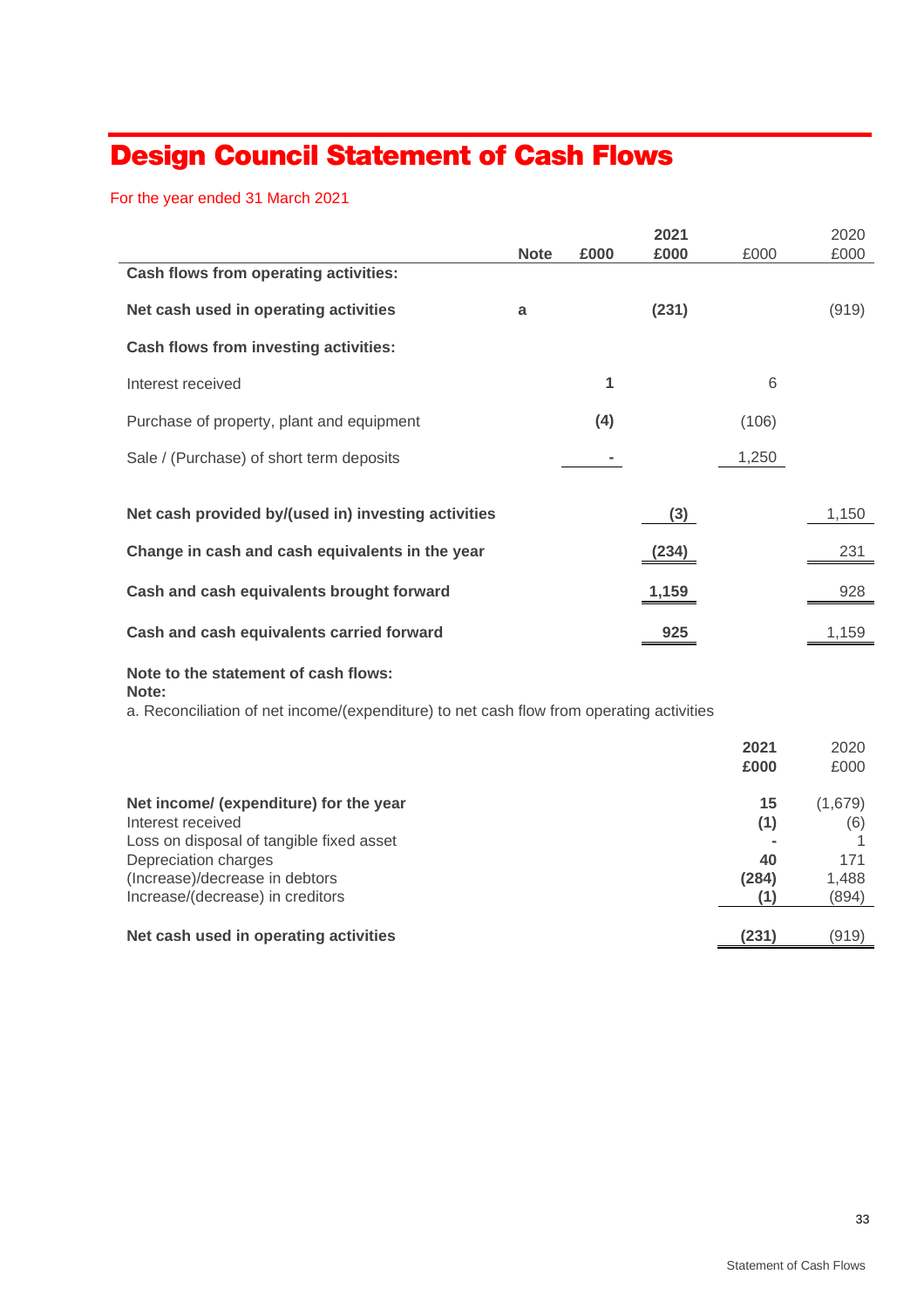## <span id="page-33-0"></span>Notes to the Design Council Financial Statements

For the year ended 31 March 2021

### 1. Accounting policies

The principal accounting policies applied in the preparation of the financial statements are as follows.

#### a) Basis of preparation

The financial statements have been prepared under the historical cost convention with items recognised at cost or transaction value unless otherwise stated in the relevant note(s) to these accounts. The financial statements have been prepared in accordance with the Statement of Recommended Practice: Accounting and Reporting by Charities preparing their accounts in accordance with the Financial Reporting Standard applicable in the UK and Republic of Ireland (FRS 102) issued on 16 July 2014 and the Financial Reporting Standard applicable in the United Kingdom and Republic of Ireland (FRS 102) and the Charities Act 2011.

The charity constitutes a public benefit entity as defined by FRS 102. The financial statements have been prepared on a going concern basis which assumes that the Charity will continue in operational existence for twelve months from the date of approval of the Financial Statements.

The Trustees have applied the going concern basis to the financial statements. As outlined within the trustees' report the charity has been managing the financial risks associated with Covid-19 and the continuing uncertainty around the charity's long term funding arrangements. The Trustees are confident in the charity's ability to manage these risks and do not consider that these represent any material uncertainty around the charity's ability to continue as a going concern.

In preparing financial statements it is necessary to make certain judgements, estimates and assumptions that affect the amounts recognised in the financial statements.

The accounting policies below include estimates relating to provisions and the recoverability of debtors and stage of completion of contract delivery for programme fees.

#### b) Income recognition

All income is recognised once the charity has entitlement to the income, it is probable that the income will be received, and the amount of income receivable can be measured reliably. In particular:

- Grants are accounted for once a formal offer of funding is received, subject to satisfying any performance-related conditions. In the event that a grant is subject to conditions that require a level of performance before the charity is entitled to the funds, the income is deferred and not recognised until either those conditions are fully met, or the fulfilment of those conditions is wholly within the control of the charity and it is probable that those conditions will be fulfilled in the reporting period;
- − Programme fees and licence fee income are accounted for on an accruals basis. As services are delivered in accordance with any milestones set out in these contracts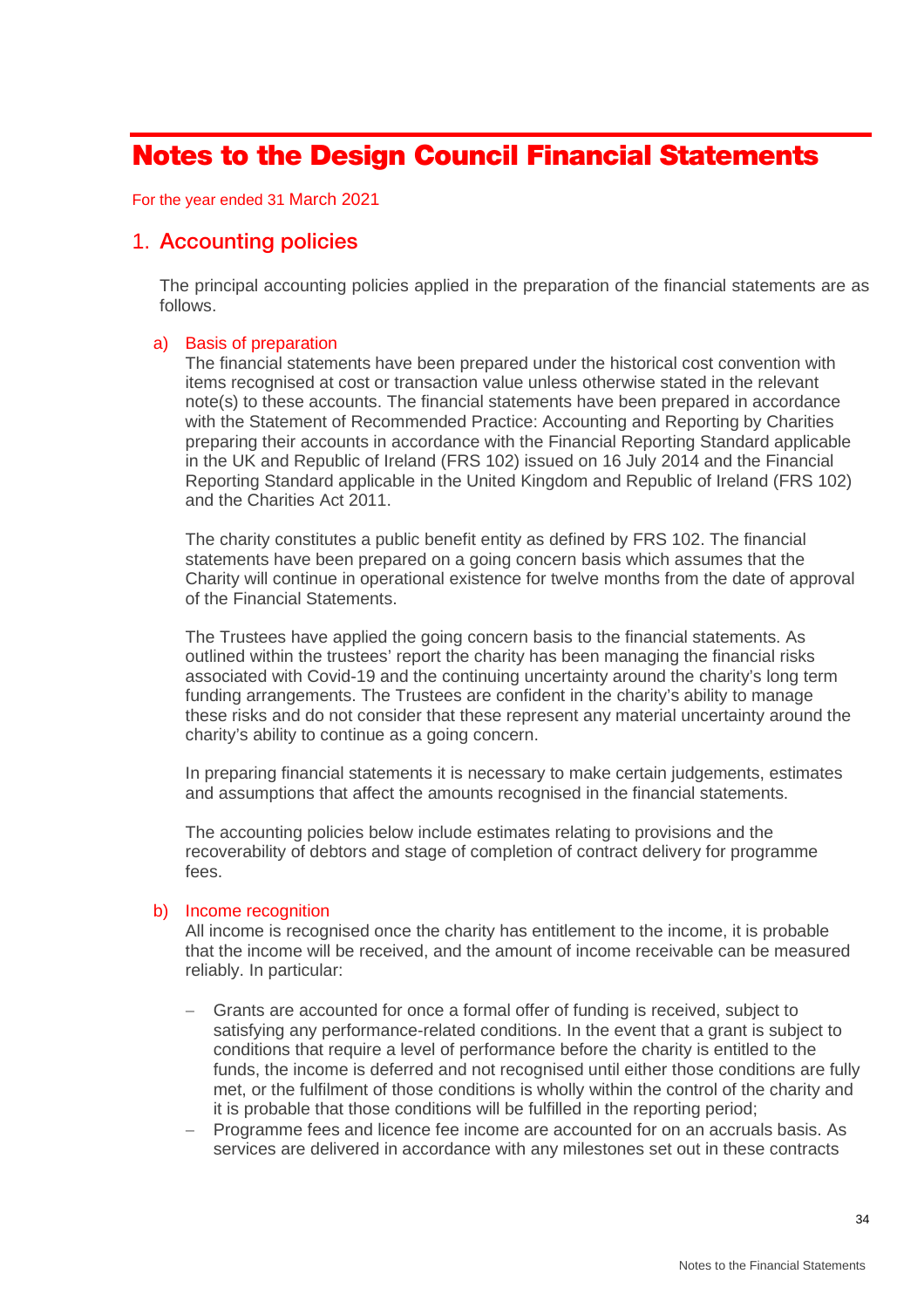income is recognised. Any part of the service not delivered at the balance sheet date is deferred;

− Gifts in kind are assets donated to the charity for its own use or for distribution to beneficiaries. They are included at valuation and recognised as income only when they are used or distributed.

#### c) Expenditure

Expenditure is accounted for on an accruals basis, and allocated to the appropriate heading in the Financial Statements. Charitable activities' expenditures enable Design Council to meet its charitable aims and objectives, consistent with good governance.

In note 4 costs are attributable to the categories of charitable expenditure on an actual basis with the exception of support costs which are allocated as a proportion of total directly attributable costs.

Support costs in note 7 costs are attributed to the categories detailed on an actual basis. The basis of apportionment to charitable expenditure is as a proportion of total directly attributable costs.

Grants are paid to approved beneficiaries. Grant expenditure is recognised in the period in which eligible activity creates an entitlement in line with the terms and conditions of the grant. Accrued grants are charged to the SOFA and included as part of the accruals within the balance sheet.

Design Council reclaims from HMRC VAT incurred in goods and services in line with the standard method of partial exemption. Irrecoverable VAT is treated as a central cost and allocated with other support costs to the relevant activities on the SOFA.

#### d) Liquid resources

Design Council's liquid resources are a combination of cash, and short term deposits.

#### e) Funds accounting

Funds held by Design Council are either:

- **Restricted Funds:** These are the grant funds received from government, charities, and other public bodies where the use of the funds is restricted to a specific purpose.
- − **Unrestricted Funds:** These are funds which have been received from all other programmes.

#### f) Fixed assets and depreciation

Tangible Fixed Assets costing less than £1k are not capitalised and are written off in the year of purchase. Assets are capitalised at cost and are kept under review for any impairment.

All fixed assets are written off on a straight line basis over the assets' expected useful lives as follows:

| Leasehold improvements        | 10 years, or over the period of the lease |
|-------------------------------|-------------------------------------------|
| <b>Furniture and fittings</b> | 5 years                                   |
| Computer equipment            | 2 - 5 years                               |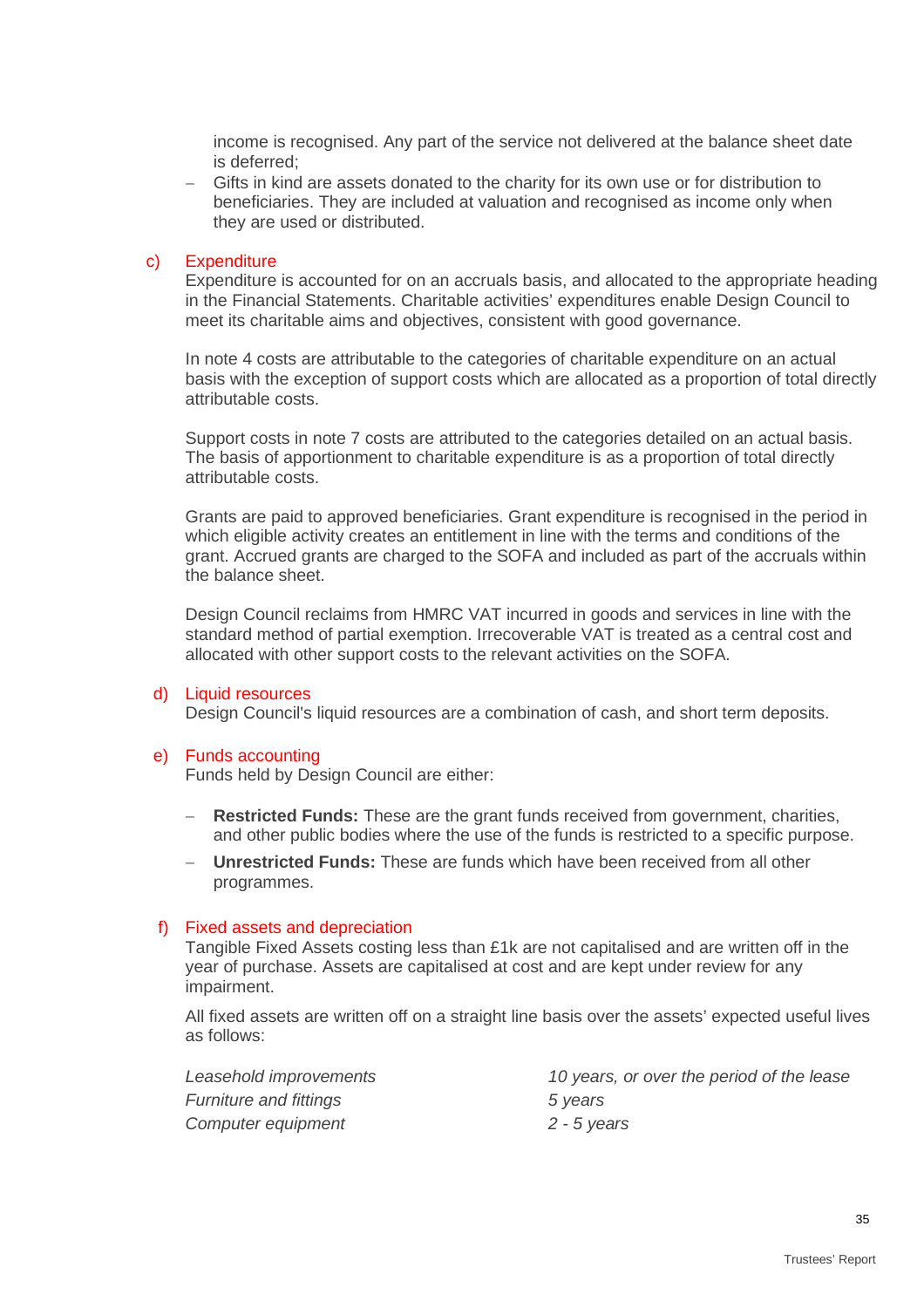The financial statements include an accelerated depreciation charge relating to leasehold improvements and furniture and fittings with the useful life for these fixed assets now ending in December 2019 (compared to an end point of March 2020, which was assumed in the 2018-19 financial statements). This change has been made following Design Council's decision to exit its lease at the Angel Building early (see Note 9).

#### g) Pensions

The charity operates a defined contribution pension scheme on behalf of its employees. The amount charged to the SOFA in respect of pension costs and other post-retirement benefits is the contributions payable in the period. Differences between contributions payable in the year and contributions actually paid are shown as either accruals or prepayments in the balance sheet.

#### h) Leases

All leases are accounted for as operating leases and rentals are charged to the income and expenditure account on a straight line basis over the life of the lease.

#### i) Provisions

Provisions are made when Design Council has a legal or constructive financial obligation, that can be reliably estimated and for which there is an expectation that payment will be made. The obligation is recognised as a liability once the obligation has crystallised.

#### j) Holiday leave benefits

A liability is recognised to the extent of any unused holiday pay entitlement, which has accrued at the balance sheet date and carried forward to future periods. This is measured at the undiscounted salary cost of the future holiday entitlement and so accrued at the balance sheet date.

#### k) Design Council Enterprises Limited

The charity owns the whole of the share capital of Design Council Enterprises Limited. Its trading subsidiary was dormant during the year and therefore consolidated accounts are not prepared.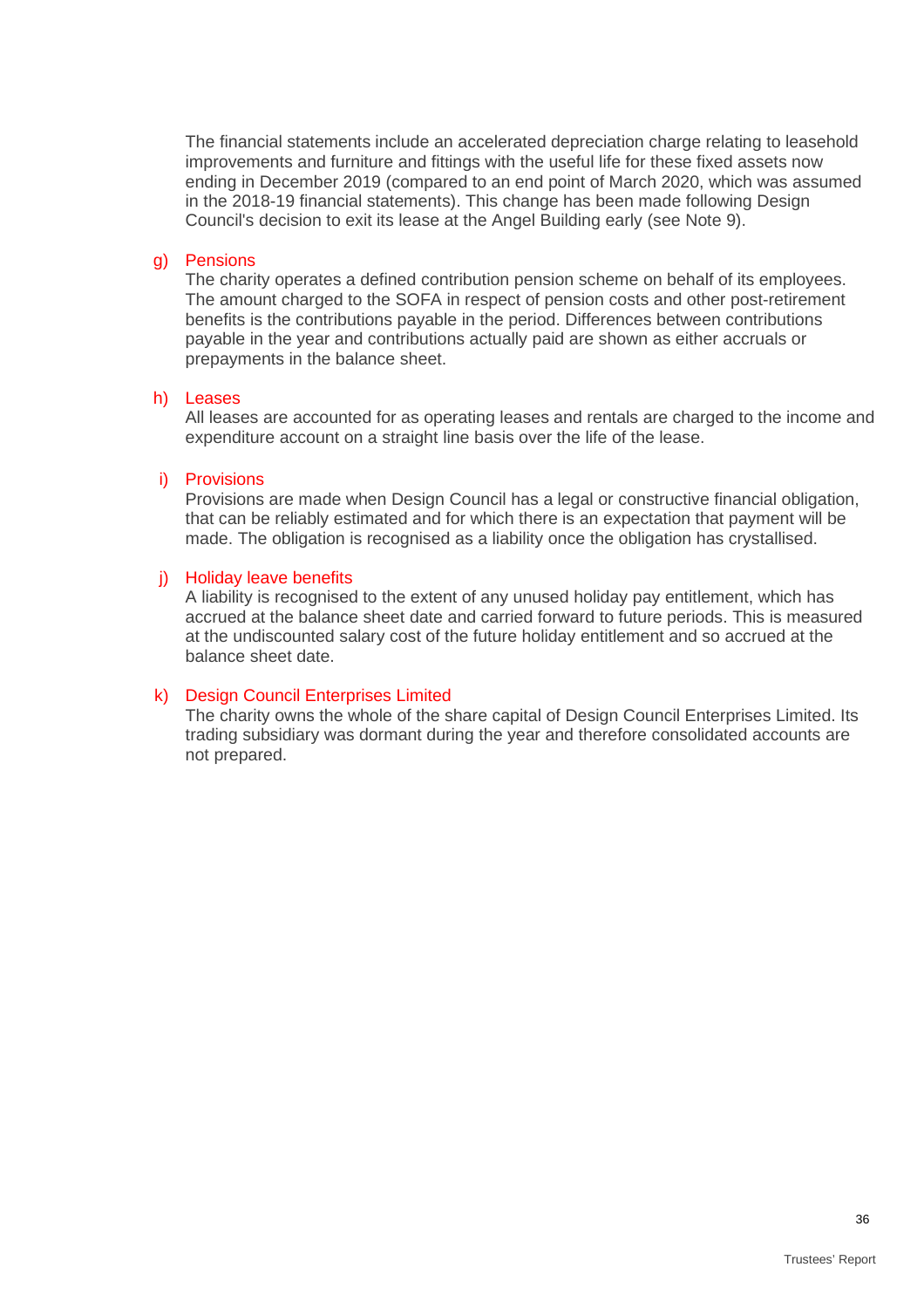## 2**.** Income from charitable activities

#### **Income from charitable activities 2020/21**

|                                                | Unrestricted<br>£000 | Restricted<br>£000 | 2021<br><b>Total</b><br>£000 |
|------------------------------------------------|----------------------|--------------------|------------------------------|
| <b>Grant from BEIS</b>                         |                      | 1,680              | 1,680                        |
| Other grants from government and public bodies |                      | 439                | 439                          |
| Programme fees                                 | 1.489                | ۰                  | 1,489                        |
| Total income from charitable activities        | 1.489                | 2.119              | 3,608                        |

#### **Income from charitable activities 2019/20**

|                                                | Unrestricted<br>£000     | Restricted<br>£000 | 2020<br>Total<br>£000 |
|------------------------------------------------|--------------------------|--------------------|-----------------------|
| <b>Grant from BEIS</b>                         | $\overline{\phantom{a}}$ | 1,680              | 1,680                 |
| Other grants from government and public bodies |                          | 90                 | 90                    |
| Programme fees                                 | 1,376                    |                    | 1,376                 |
| Total income from charitable activities        | 1.376                    | 1.770              | 3,146                 |

## 3. Income from other trading activities and investments

#### **Income from other trading activities and investments 2020/21**

|                                            | Unrestricted<br>£000 | Restricted<br>£000 | 2021<br><b>Total</b><br>£000 |
|--------------------------------------------|----------------------|--------------------|------------------------------|
| Licence income<br>Other income             |                      |                    |                              |
| Total income from other trading activities |                      |                    |                              |
| Investment income                          |                      |                    |                              |
| <b>Total income from investments</b>       |                      |                    |                              |

#### **Income from other trading activities and investments 2019/20**

|                                            | Unrestricted<br>£000 | Restricted<br>£000 | 2020<br><b>Total</b><br>£000 |
|--------------------------------------------|----------------------|--------------------|------------------------------|
| Licence income<br>Other income             | 227<br>500           |                    | 227<br>500                   |
| Total income from other trading activities | 727                  | ۰                  | 727                          |
| Investment income                          | 6                    |                    | 6                            |
| <b>Total income from investments</b>       | 6                    |                    |                              |

Other income includes £500k received from the landlord at Angel Building to surrender the lease early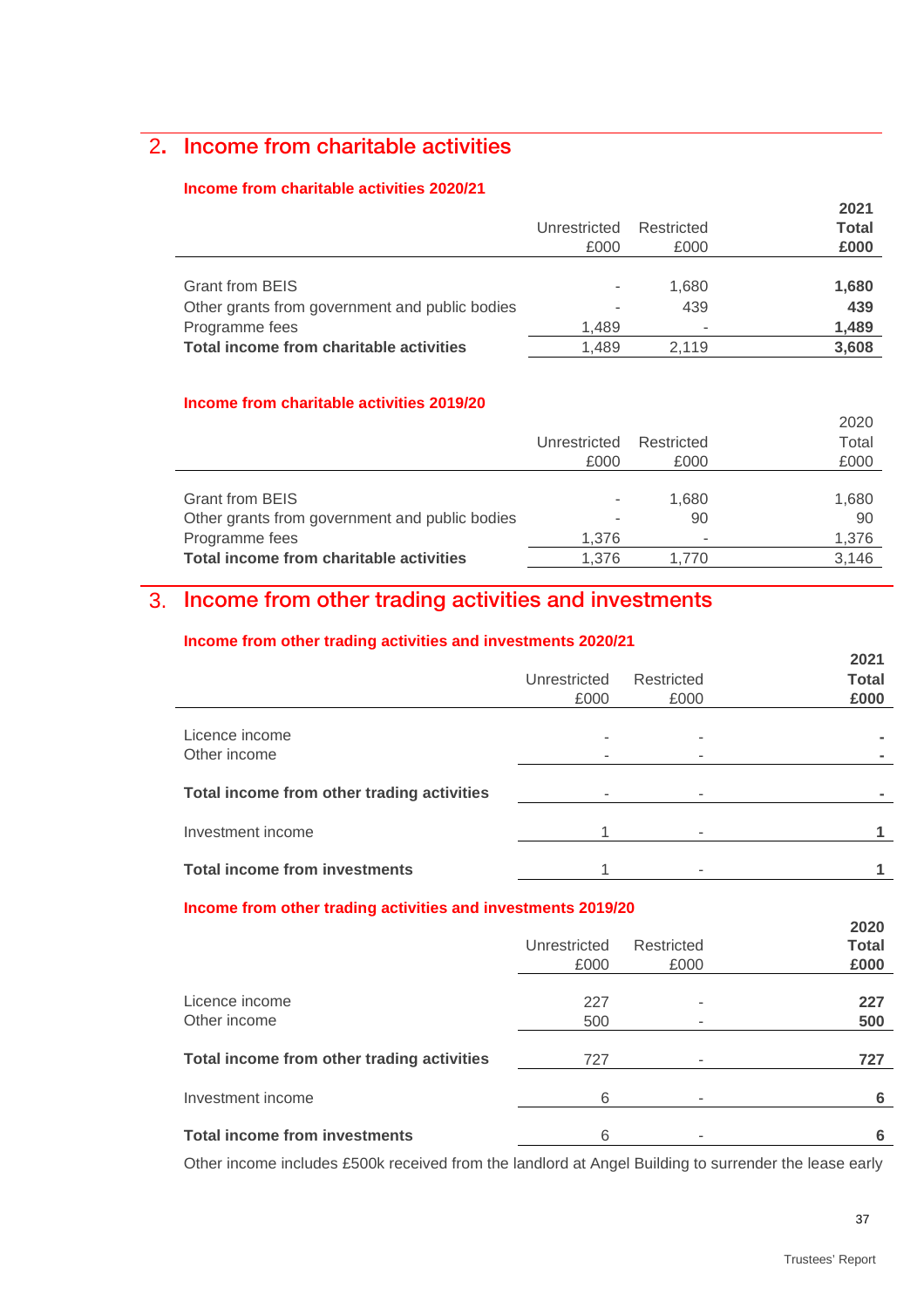## 4. Expenditure

#### **Expenditure 2020/21**

|                                 | Grants  | Staff        | Other  | Total  | Support  | 2021  |
|---------------------------------|---------|--------------|--------|--------|----------|-------|
|                                 | payable | costs        | direct | direct | costs    | Total |
|                                 |         |              | costs  | costs  | (note 7) |       |
|                                 | £000    | £000         | £000   | £000   | £000     | £000  |
|                                 |         |              |        |        |          |       |
| <b>Charitable activities</b>    |         |              |        |        |          |       |
| Policy, Impact & Communications |         | 511          | 234    | 745    | 484      | 1,229 |
| Social Innovation               |         | 316          | 178    | 494    | 321      | 815   |
| Place & Infrastructure          |         | 651          | 289    | 940    | 610      | 1,550 |
|                                 |         |              |        |        |          |       |
| <b>Total 2021</b>               |         | 1,478        | 701    | 2,179  | 1,415    | 3,594 |
|                                 |         |              |        |        |          |       |
|                                 |         |              |        |        |          |       |
| <b>Expenditure 2019/20</b>      |         |              |        |        |          |       |
|                                 | Grants  | <b>Staff</b> | Other  | Total  | Support  | 2000  |
|                                 | payable | costs        | direct | direct | costs    | Total |
|                                 |         |              | costs  | costs  | (note 7) |       |
|                                 | £000    | £000         | £000   | £000   | £000     | £000  |
|                                 |         |              |        |        |          |       |
| <b>Charitable activities</b>    |         |              |        |        |          |       |
| Policy, Impact & Communications |         | 543          | 211    | 754    | 534      | 1,288 |
| Social Innovation               | 305     | 537          | 756    | 1,598  | 915      | 2,513 |
| Place & Infrastructure          |         | 601          | 428    | 1,029  | 728      | 1,757 |
|                                 |         |              |        |        |          |       |
| <b>Total 2020</b>               | 305     | 1,681        | 1,395  | 3,381  | 2,177    | 5,558 |

### **Notes:**

#### **Grants payable**

Design Council made £305k grant payments to selected partners in support of programmes as shown below.

#### **(i)** Social Innovation (£305k)

The grant payments for the Transform Ageing programme were as follows:

| Recipient:                                          | Amount |
|-----------------------------------------------------|--------|
|                                                     | £000   |
| The Foundation for Social Entrepreneurs (t/a Unitd) | 222    |
| South West Peninsula Academic Health Science        | 63     |
| <b>Community Council for Somerset</b>               | 5      |
| <b>Volunteer Cornwall</b>                           | 5      |
| <b>Torbay Community Development Trust</b>           | 5      |
| Devon Communities Together                          | 5      |
| <b>Total Transform Ageing</b>                       | 305    |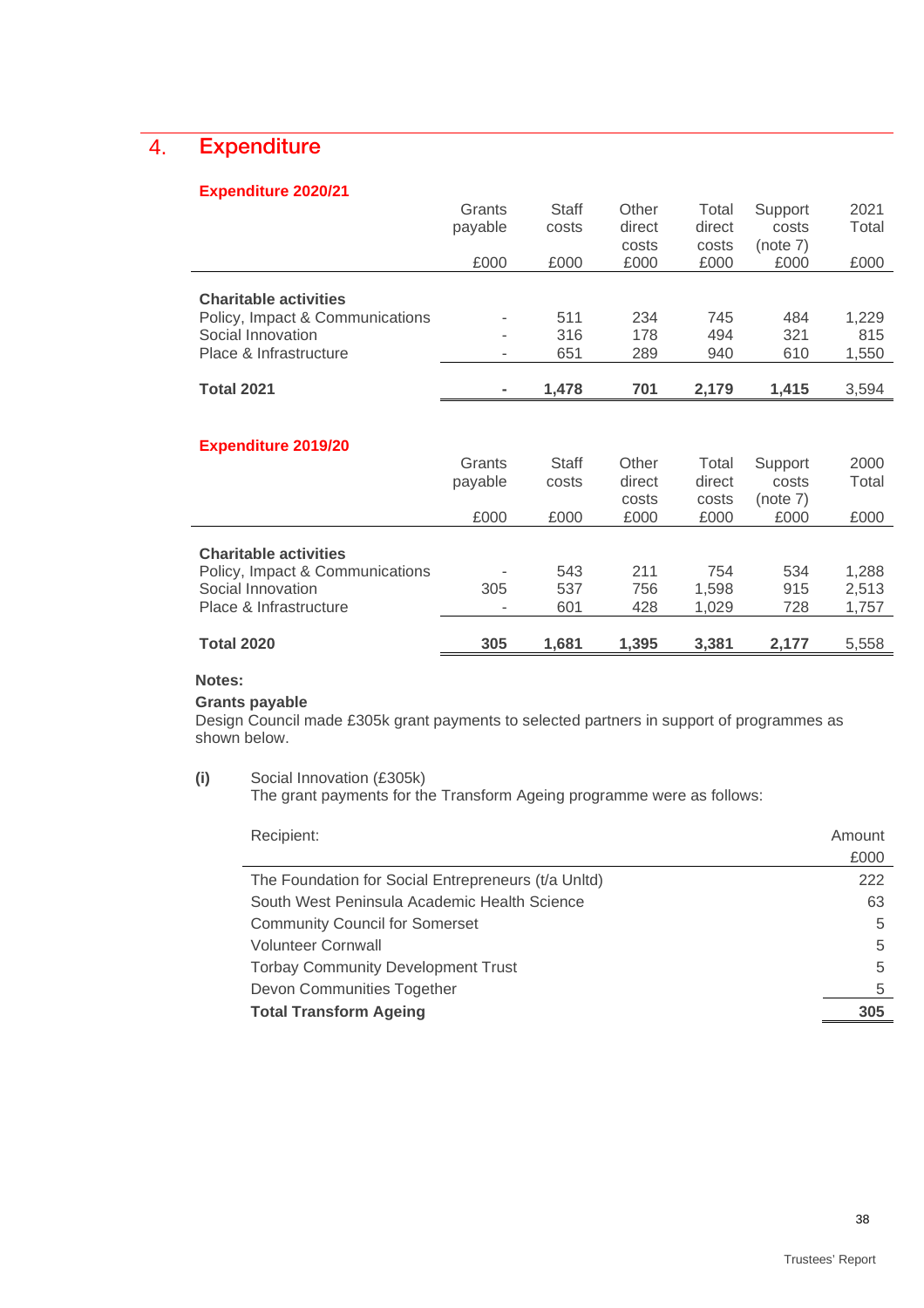## 5. Staff costs and numbers

Staff costs were as follows:

|                                          | 2021  | 2020  |
|------------------------------------------|-------|-------|
|                                          | £000  | £000  |
|                                          |       |       |
| Salaries and wages                       | 1,751 | 1,912 |
| Social security costs                    | 199   | 214   |
| Pension contributions                    | 137   | 177   |
| Staff benefits                           | 8     | 6     |
| Redundancy costs                         |       | 43    |
|                                          |       |       |
| Total payroll staff costs                | 2,103 | 2,352 |
|                                          |       |       |
| Total temporary and contract staff costs | 29    | 91    |
|                                          |       |       |
| <b>Total staff costs</b>                 | 2,132 | 2,443 |
|                                          |       |       |

Redundancy payments are £8k (2019/20: £43k). These payments are based on continuous length of service. Amounts paid excluded pension contributions or benefits in kind.

The number of employees, whose emoluments were over £60k (including salary and taxable benefit in kind costs) falls within the ranges shown below.

| <b>Band</b>         | 2021           | 2020   |
|---------------------|----------------|--------|
| £60,000 - £69,999   |                |        |
| £70,000 - £79,999   |                |        |
| £80,000 - £89,999   |                | $\sim$ |
| £100,000 - £109,999 |                |        |
| £120,000 - £129,999 | $\blacksquare$ |        |

The costs of key management personnel are £191k (2019/20: £247k). These relate to three staff (2019/20: two) as specified in the Trustees' Report within the Structure, governance and management section.

The average number of employees based on headcount during the year was as follows:

|                                            | 2021      | 2020      |
|--------------------------------------------|-----------|-----------|
|                                            | <b>No</b> | <b>No</b> |
| Permanent (payroll)<br>Other staff (other) | 34        | 38<br>◠   |
|                                            | 38        |           |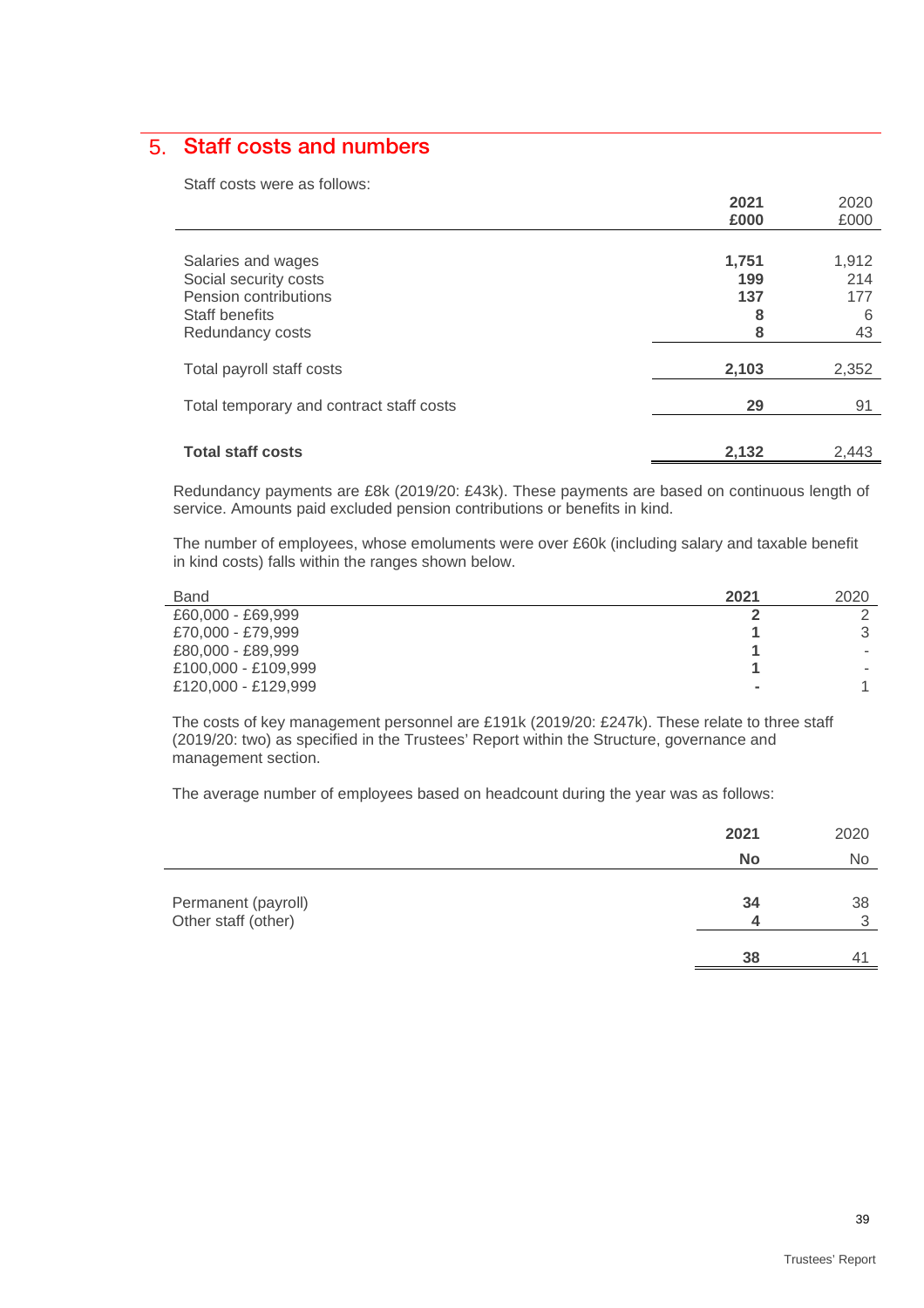## 6. Net income/(expenditure) for the year

This is stated after charging:

|                               | <b>Note</b> | 2021           | 2020 |
|-------------------------------|-------------|----------------|------|
|                               |             | £000           | £000 |
|                               |             |                |      |
| Depreciation                  |             | 40             | 171  |
| Trustees' reimbursed expenses | a           |                |      |
| Staff reimbursed expenses     |             | 6              | 14   |
| Auditors' remuneration:       |             |                |      |
| Audit                         |             | 14             | 30   |
| Other services                |             | $\blacksquare$ |      |
| Operating lease rentals:      |             |                |      |
| Plant and machinery           |             | 5              | 13   |
| Land and buildings            |             | 360            | 448  |
|                               |             |                |      |

#### **Note:**

a. Expenses totalling £92 were reimbursed to one Trustee (2019/20: £1,061 for two Trustees).

## 7. Support Costs

#### **Support costs 2020/21**

Support costs are allocated to charitable activities as follows:

|                            |              | 2021         | 2021  | 2021         |
|----------------------------|--------------|--------------|-------|--------------|
|                            | <b>Notes</b> | <b>Staff</b> | Other | <b>Total</b> |
|                            |              | costs        | costs |              |
|                            |              | £000         | £000  | £000         |
|                            |              |              |       |              |
| <b>Executive</b>           |              | 187          | 6     | 193          |
| <b>Facilities</b>          |              | 92           | 376   | 468          |
| Governance costs           | a            | 53           |       | 53           |
| Human resources            |              | 79           | 27    | 106          |
| IT                         |              | 71           | 141   | 212          |
| Finance                    | b            | 172          | 171   | 343          |
| Depreciation               |              |              | 40    | 40           |
|                            |              |              |       |              |
| <b>Total support costs</b> |              | 654          | 761   | 1,415        |
|                            |              |              |       |              |

#### **Notes:**

- a. Governance costs relate to Design Council's cost of secretariat. This includes the administration of Trustee meetings.
- b. Design Council only recovers a proportion of the VAT incurred on purchases under the "partial exemption methodology". The irrecoverable element of the incurred VAT is taken centrally and charged to finance £106k (2019/20: £170k).

Support costs are attributed to the categories detailed on an actual basis.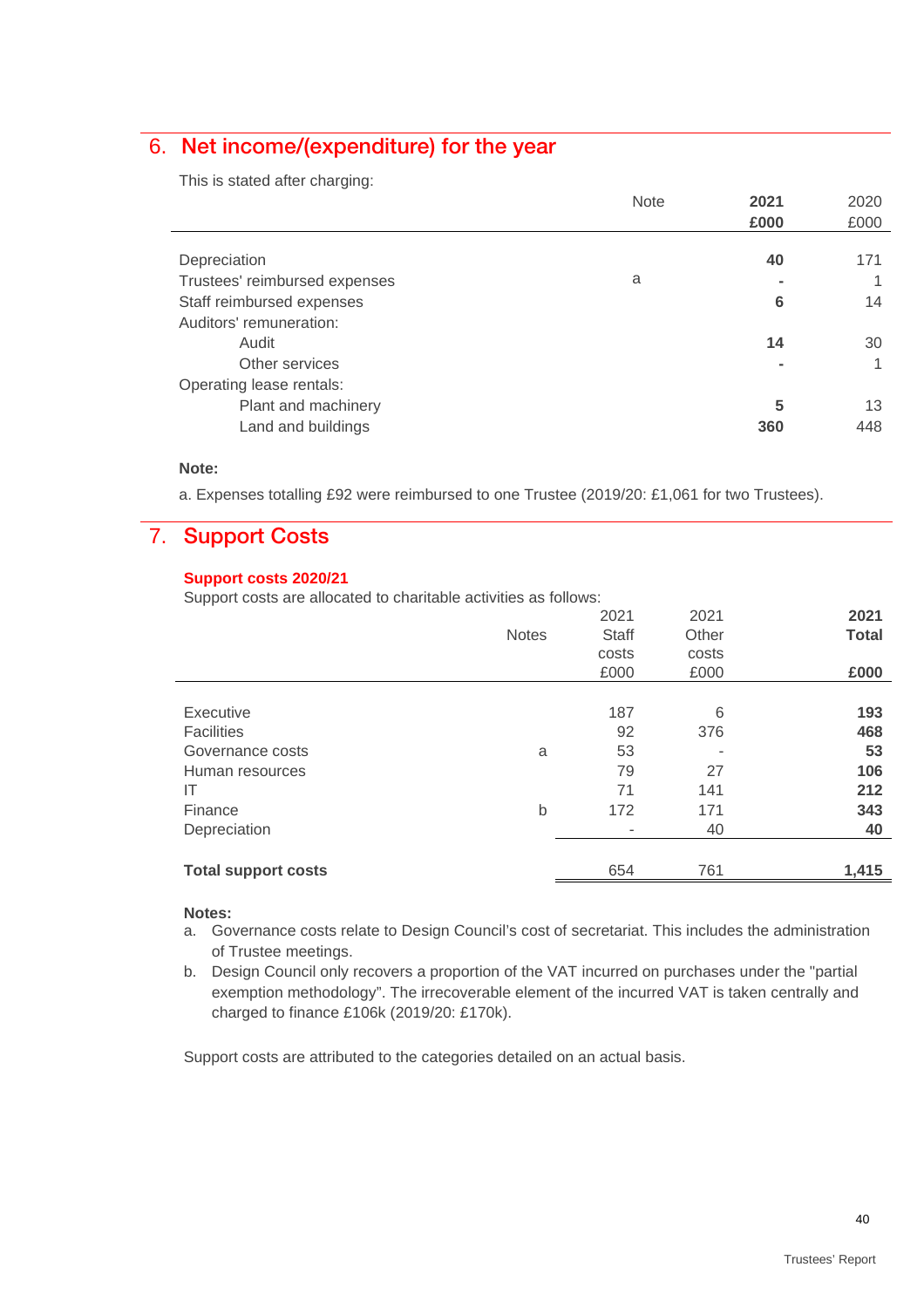#### **Support costs 2019/20**

Support costs are allocated to charitable activities as follows:

|                            |              | 2020         | 2020  | 2020         |
|----------------------------|--------------|--------------|-------|--------------|
|                            | <b>Notes</b> | <b>Staff</b> | Other | <b>Total</b> |
|                            |              | costs        | costs |              |
|                            |              | £000         | £000  | £000         |
|                            |              |              |       |              |
| Executive                  |              | 201          | 50    | 251          |
| <b>Facilities</b>          |              | 66           | 738   | 804          |
| Governance costs           | a            | 53           |       | 53           |
| Human resources            |              | 107          | 29    | 138          |
| IT                         |              | 66           | 174   | 240          |
| Finance                    | b            | 267          | 253   | 520          |
| Depreciation               |              |              | 171   | 171          |
| <b>Total support costs</b> |              | 762          | 1,415 | 2,177        |
|                            |              |              |       |              |

#### **Notes:**

a. Governance costs relate to Design Council's cost of secretariat. This includes the administration of Trustee meetings.

b. Design Council only recovers a proportion of the VAT incurred on purchases under the "partial exemption methodology". The irrecoverable element of the incurred VAT is taken centrally and charged to finance £170k (2018/19: £226k)

Support costs are attributed to the categories detailed on an actual basis.

## 8. Taxation

Design Council is a charity within the meaning Para 1 Schedule 6 Finance Act 2010. Accordingly the charity is potentially exempt from taxation is respect of income or capital gains within categories covered by Chapter 3 of Part 11 of the Corporation Tax Act 2010 or Section 256 of the Taxation of Chargeable Gains Act 1992, to the extent that such income or gains are applied exclusively to charitable purposes. No tax charge arose in the period.

#### 9. Tangible fixed assets

|                                                 | Leasehold<br>Improvements | Furniture<br>and fittings | Computer<br>equipment | <b>Total</b> |
|-------------------------------------------------|---------------------------|---------------------------|-----------------------|--------------|
|                                                 | £000                      | £000                      | £000                  | £000         |
| Cost                                            |                           |                           |                       |              |
| At the start of the year                        | 28                        | 56                        | 182                   | 266          |
| Additions in year                               |                           |                           | 4                     | 4            |
| Disposals in year                               |                           |                           |                       |              |
| At the end of the year                          | 28                        | 56                        | 186                   | 270          |
| <b>Depreciation</b><br>At the start of the year | 28                        | 17                        | 114                   | 159          |
| Charge for the year                             |                           | 10                        | 30                    | 40           |
| Disposals in year                               |                           |                           |                       |              |
| At the end of the year                          | 28                        | 27                        | 144                   | 199          |
| Net book value                                  |                           |                           |                       |              |
| At the end of the year                          |                           | 29                        | 42                    | 71           |
| At the start of the year                        |                           | 39                        | 68                    | 107          |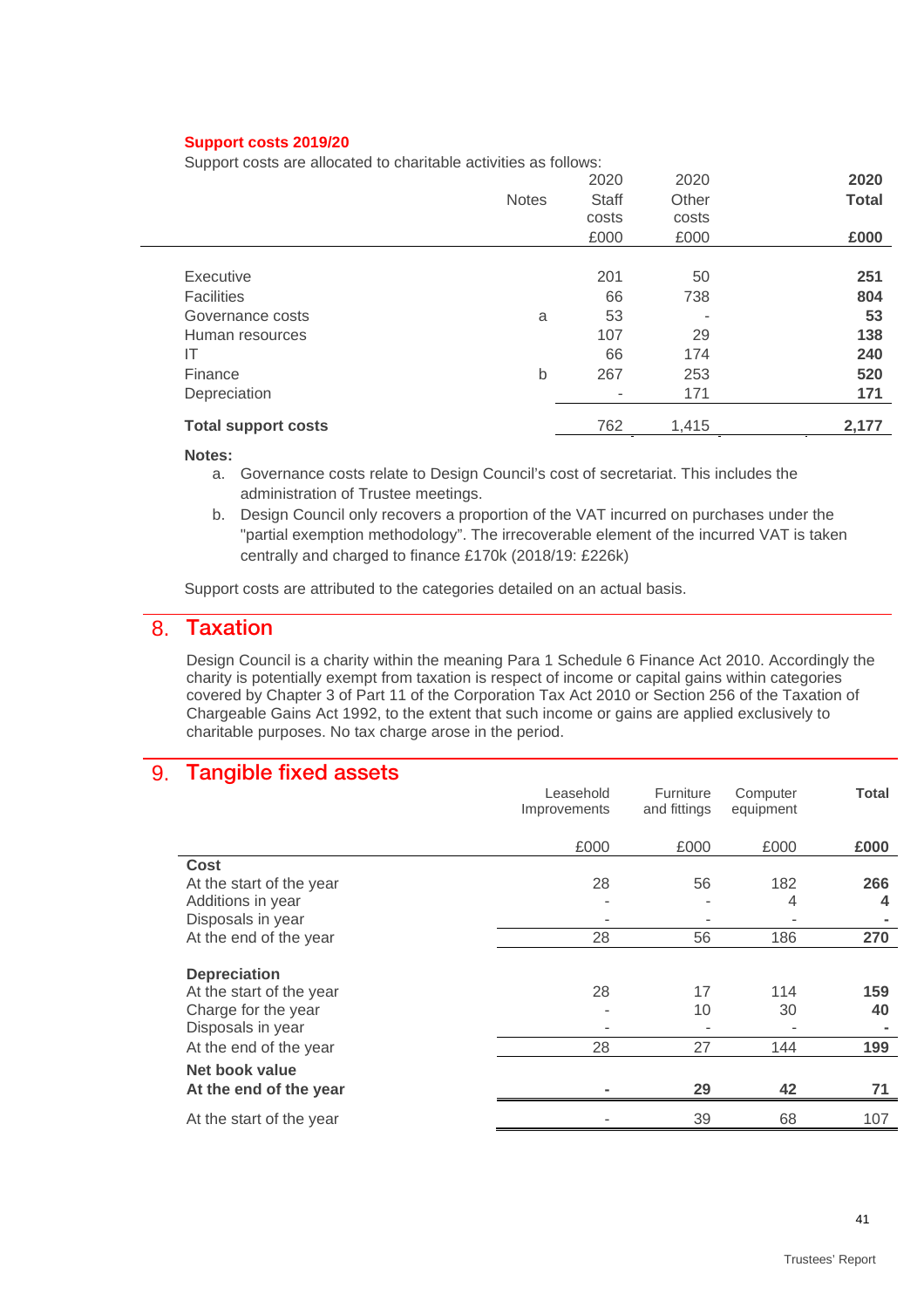### 10. Debtors

|                                | 2021 | 2020 |
|--------------------------------|------|------|
|                                | £000 | £000 |
| Trade debtors                  | 422  | 180  |
| Other debtors                  | 71   | 80   |
| Prepayments and accrued income | 311  | 260  |
|                                | 804  | 520  |

Other debtors of £71k was a deposit held by the landlord relating to the Eagle House, London premises (2019/20: £71k).Trade debtors increased due to an increase in sales income in 2021 with significant sales issued in March 2021 still outstanding at the year end. There was no bad debt in 2020/21.

## 11. Creditors: amounts due within one year

|                         | 2021 | 2020 |
|-------------------------|------|------|
|                         | £000 | £000 |
|                         |      |      |
| Trade creditors         | 171  | 95   |
| Tax and social security | 59   | 114  |
| VAT payable             | 74   | 42   |
| Other creditors         | 17   | 17   |
| Other accruals          | 274  | 400  |
| Deferred income         | 113  | 41   |
|                         | 708  | 709  |

Included within other creditors is £17k for a payment due to Design Council's defined contribution pension scheme (2019/20: £17k).

## 12. Analysis of group net assets between funds

| Analysis of group net assets between funds 2020/21 |              |            |                    |  |
|----------------------------------------------------|--------------|------------|--------------------|--|
|                                                    | Unrestricted | Restricted | 2021               |  |
|                                                    | funds        | funds      | <b>Total funds</b> |  |
|                                                    | £000         | £000       | £000               |  |
|                                                    |              |            |                    |  |
| Tangible fixed assets                              | 71           |            | 71                 |  |
| <b>Current assets</b>                              | 1,337        | 392        | 1,729              |  |
| <b>Current liabilities</b>                         | (596)        | (112)      | (708)              |  |
|                                                    |              |            |                    |  |
|                                                    |              |            |                    |  |
| Net assets at the end of the year                  | 812          | 280        | 1,092              |  |
|                                                    |              |            |                    |  |
| Analysis of group net assets between funds 2019/20 |              |            |                    |  |
|                                                    | Unrestricted | Restricted | 2020               |  |
|                                                    | funds        | funds      | <b>Total funds</b> |  |
|                                                    | £000         | £000       | £000               |  |
|                                                    |              |            |                    |  |
| Tangible fixed assets                              | 107          |            | 107                |  |
| Current assets                                     | 1,301        | 378        | 1,679              |  |
| <b>Current liabilities</b>                         | (384)        | (325)      | (709)              |  |
|                                                    |              |            |                    |  |
| Net assets at the end of the year                  | 1,024        | 53         | 1,077              |  |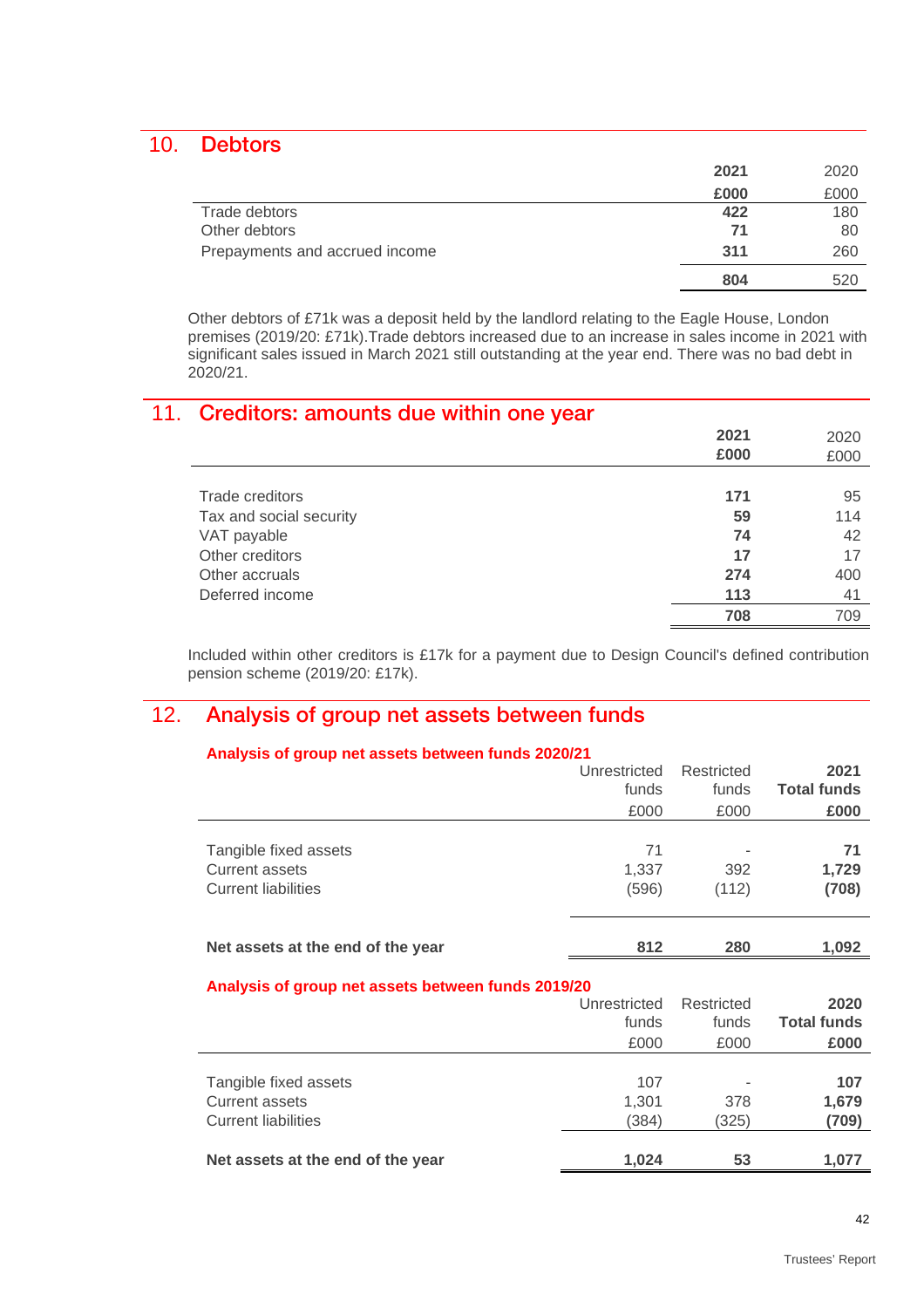## 13. Movements in funds

#### **Movements in funds during 2020/21**

|                                                                         | 2020<br>At the<br>start of<br>the year | Income | Expenditure | 2021<br>At the end<br>of the year |
|-------------------------------------------------------------------------|----------------------------------------|--------|-------------|-----------------------------------|
|                                                                         | £000                                   | £000   | £000        | £000                              |
| <b>Restricted funds:</b>                                                |                                        |        |             |                                   |
| <b>BEIS Grant</b>                                                       |                                        | 1,680  | (1,680)     |                                   |
| <b>Public Sector Workshops</b>                                          |                                        | 90     | (90)        |                                   |
| Design Council Spark                                                    | 29                                     |        |             | 29                                |
| National Lottery Community<br>Fund - Community Design<br><b>Network</b> |                                        | 49     | (20)        | 29                                |
| <b>GST Employee Health</b>                                              |                                        | 153    | (69)        | 84                                |
| Sport England                                                           |                                        | 147    | (20)        | 127                               |
| <b>Other Funds</b>                                                      | 24                                     |        | (13)        | 11                                |
| <b>Total restricted funds</b>                                           | 53                                     | 2,119  | (1,892)     | 280                               |
| <b>Total unrestricted funds</b>                                         | 1,024                                  | 1,490  | (1,702)     | 812                               |
| <b>Total funds</b>                                                      | 1,077                                  | 3,609  | (3,594)     | 1,092                             |

#### **Movements in funds during 2019/20**

|                                                              | 2019<br>At the start<br>of the year | Income | Expenditure | 2020<br>At the end<br>of the year |
|--------------------------------------------------------------|-------------------------------------|--------|-------------|-----------------------------------|
|                                                              | £000                                | £000   | £000        | £000                              |
| <b>Restricted funds:</b>                                     |                                     |        |             |                                   |
| <b>BEIS Grant</b>                                            | 23                                  | 1,680  | (1,703)     |                                   |
| <b>Public Sector Workshops</b>                               | 5                                   | 90     | (95)        |                                   |
| Design Council Spark                                         | 540                                 | 7      | (518)       | 29                                |
| <b>National Lottery Community</b><br>Fund - Transform Ageing | 521                                 |        | (521)       |                                   |
| <b>Other Funds</b>                                           | 24                                  |        |             | 24                                |
| <b>Total restricted funds</b>                                | 1,113                               | 1,777  | (2,837)     | 53                                |
| <b>Total unrestricted funds</b>                              | 1,643                               | 2,102  | (2, 721)    | 1,024                             |
| <b>Total funds</b>                                           | 2,756                               | 3,879  | (5,558)     | 1,077                             |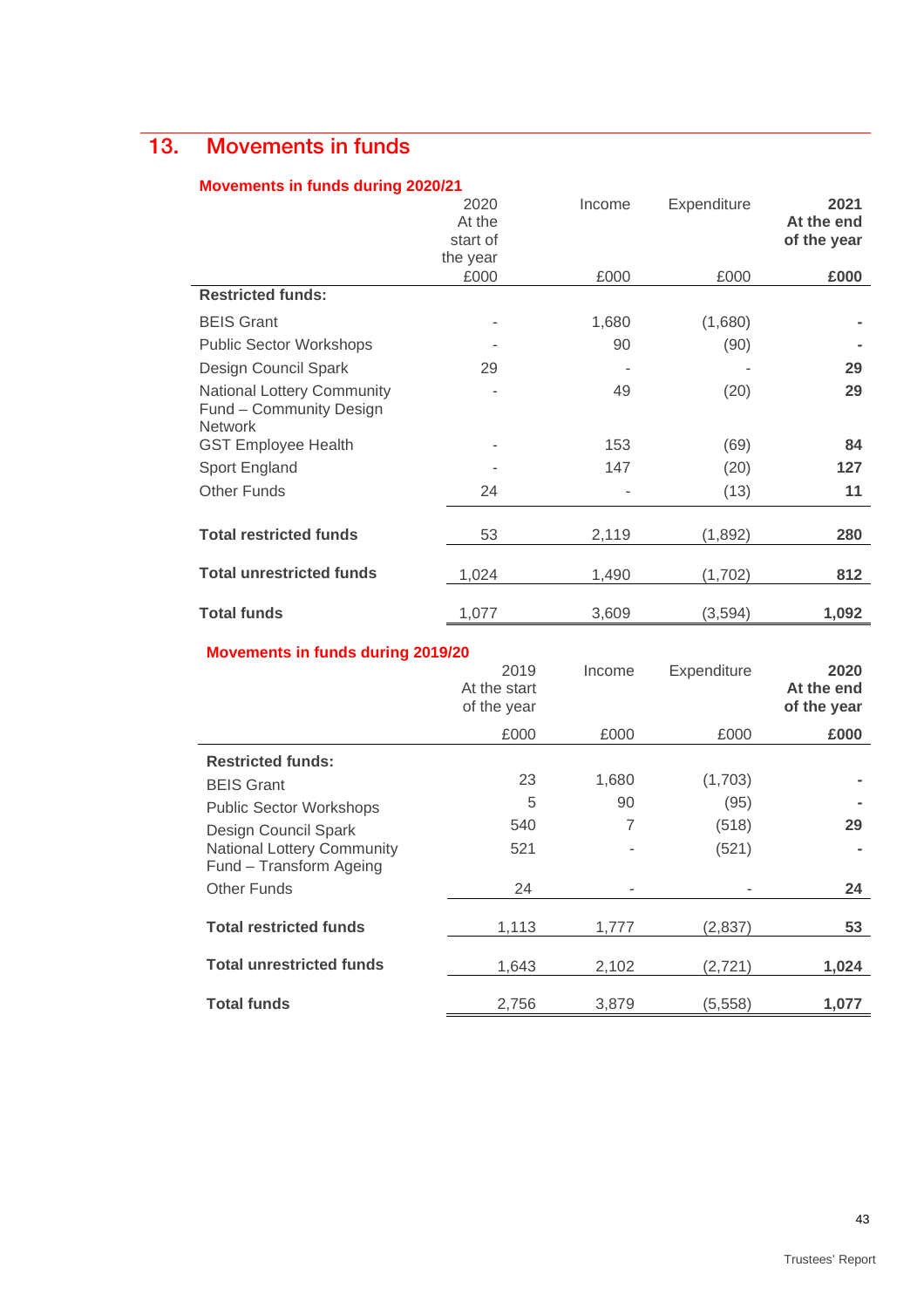### 14. Operating lease commitments

The group and charity had total minimum lease commitments at the year end under operating leases expiring as follows:

|                                                      | 2021<br><b>Land and</b><br>buildings<br><b>Other</b> |                                       | Land and<br>buildings | 2020<br>Other |  |
|------------------------------------------------------|------------------------------------------------------|---------------------------------------|-----------------------|---------------|--|
|                                                      | £000                                                 | £000                                  | £000                  | £000          |  |
| Within 1 year<br>Between 2 - 5 years<br>Over 5 years | 330                                                  | 5<br>$\blacksquare$<br>$\blacksquare$ | 423<br>317<br>۰       | 5<br>5<br>۰   |  |
|                                                      | 330                                                  | 5                                     | 740                   | 10            |  |

## 15. Contingent liabilities

There are no contingent liabilities to declare.

### 16. Related parties' transactions

Design Council Trustees are drawn from among its key stakeholders, and staff may at times have links to stakeholder organisations. Therefore it is in the nature of Design Council's business to have transactions which are classified as related. All transactions entered into are as part of the ordinary course of business and on an arm's length basis, consistent with the Design Council's policy on potential conflicts of interest. During the year, the Design Council entered into the following transactions with related parties as follows:

| <b>Name</b>  | <b>Position at</b><br><b>Design Council</b> | <b>Note</b> | <b>Related Party</b>                        | <b>Income</b> | <b>Expense</b> |
|--------------|---------------------------------------------|-------------|---------------------------------------------|---------------|----------------|
|              |                                             |             |                                             | £             |                |
| Kieran Boyle | Trustee                                     | a           | Chief Executive, Guys<br>St Thomas' Charity | 179,698       |                |
| Gillian Horn | Trustee                                     | b           | Gillian Horn                                |               | 3,118          |
| Tim Stonor   | Trustee                                     | b           | Space Syntax                                |               | 808            |

#### **Notes:**

- a. This income related to design support services delivered by Design Council to Guy's & St Thomas' Charity. £152,972 was for the Employee Health Fund, £22,976 for a project about Air Quality and £3,750 for a project related to Covid 19.
- b. Payments were made to Gillian Horn and Space Syntax in their roles as Built Environment Experts for the delivery of design advisory services.